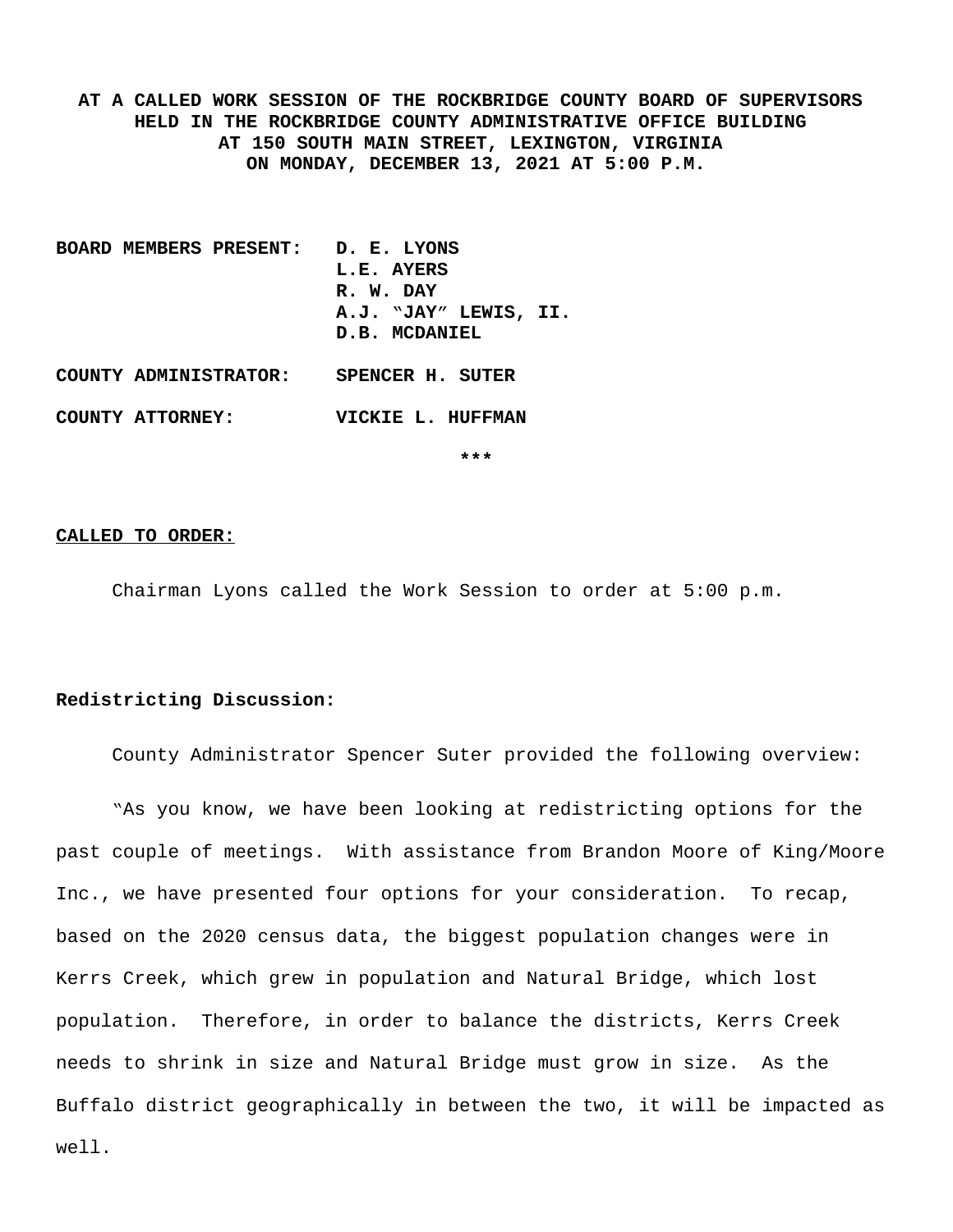The latest development occurred on Friday when we took a look at the proposed House and Senate redistricting maps released last week by the Supreme Court. Heretofore, the entirety of the County was included in a single House or Senate district. The new proposal by has the entire county in the same Senate district but the House districts split the County.

This really has no effect on the four magisterial district options you have been considering but it would impact a couple of precinct boundaries. I've spoken with Harry Stone, Chair of Electoral Board and we looked at potential options / impacts for shifting precincts.

The main goal of the work session is for the board to discuss any thoughts you may have on redistricting options, and we will also show you the information on the House and Senate proposal. Should, after the work session, the Board be prepared to direct staff to advertise a magisterial district option, it can do so as an action item later on the regular agenda.

Also, Ms. Huffman has laid out the potential processes for public input and adoption in the Board report and can answer any questions you may have.

Again, Brandon Moore is with us to go through any of the options you would like to revisit."

Chairman Lyons asked Mr. Suter if one (1) of the options would have less of an impact on voting precincts.

Mr. Suter asked Mr. Moore to review the changes to precincts.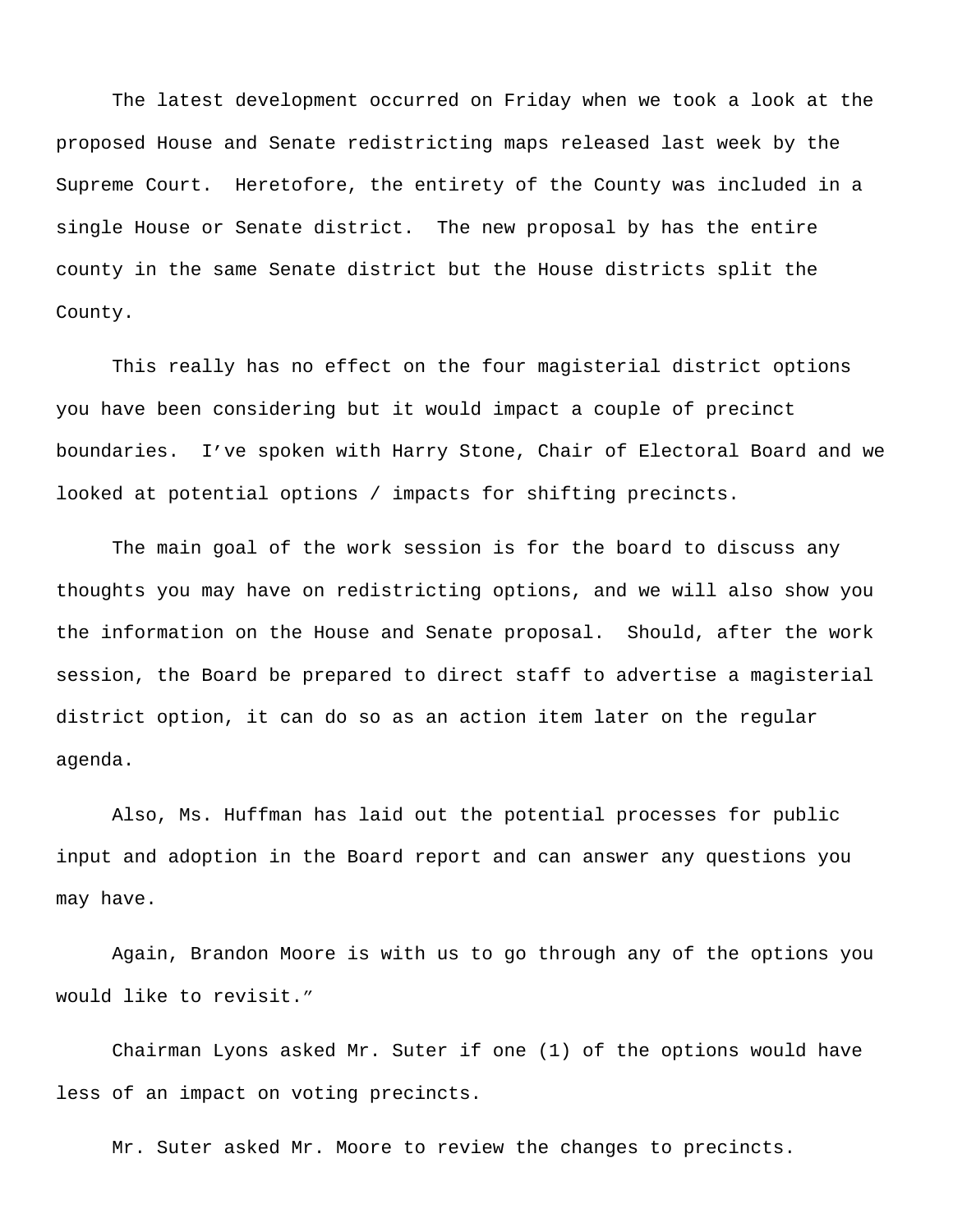Mr. Moore reviewed Option A that would change one polling place and the district of a newly elected School Board member.

Chairman Lyons indicated that he was more concerned about the House and Senate.

Mr. Moore reviewed the proposed House 37 and House 35 split, and noted that they are following the current precinct lines between Walkers Creek and Kerrs Creek district. He highlighted where the biggest change (in the VoTech precinct) would be, stating that it would split a precinct.

Mr. Suter stated that he had communicated with the Board that it is not permissible to split a precinct. He stated that, in the past, one may have entered a polling place that was split by house and senate and it is no longer permissible per State Code.

Supervisor Ayers asked if changes to the House and Senate are going to delay the County's redistricting timeline.

County Attorney Vickie Huffman stated that it could be done all at one time.

Chairman Lyons asked Mr. Stone, who was present, if the proposed changes would hurt polling places in any way.

Mr. Stone confirmed that changes would not hurt the polling places and they would make any changes work.

Mr. Moore then reviewed geographical maps of the other three (3) plans.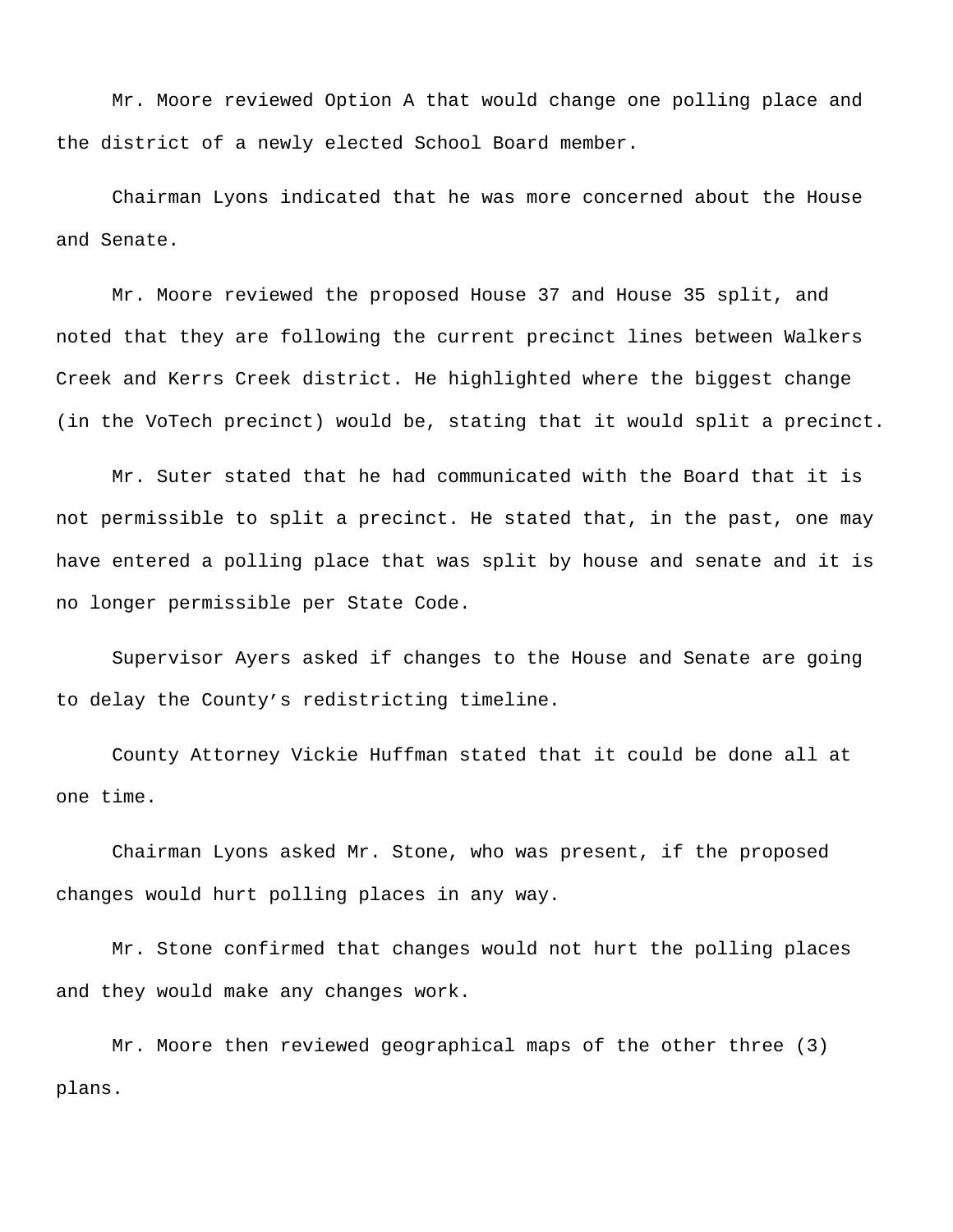Chairman Lyons suggested eliminating plan C as it would take away a polling place and there isn't another facility that could be used as a polling place.

Mr. Moore stated that it would be a similar situation as plan A. He then added that plan B would move a School Board member. He noted that incumbents, however, can be moved out and would fill their term representing the same district. However, when they re-run for office, they would have to run for the district they were moved to. Plan D, he stated, would alleviate the issue with that School Board member.

Mr. Suter noted that the change to the House and Senate would not impact any decision the Board makes on the options being reviewed.

Supervisor Day asked Mr. Moore if the voting precincts and elected officials would be okay in option D.

Mr. Moore replied, correct.

At the conclusion of discussions, Mr. Suter advised that the Board could take option on proceeding with one of the plans during the regular meeting at 5:30 p.m.

Chairman Lyons closed the Work Session at 5:25 p.m.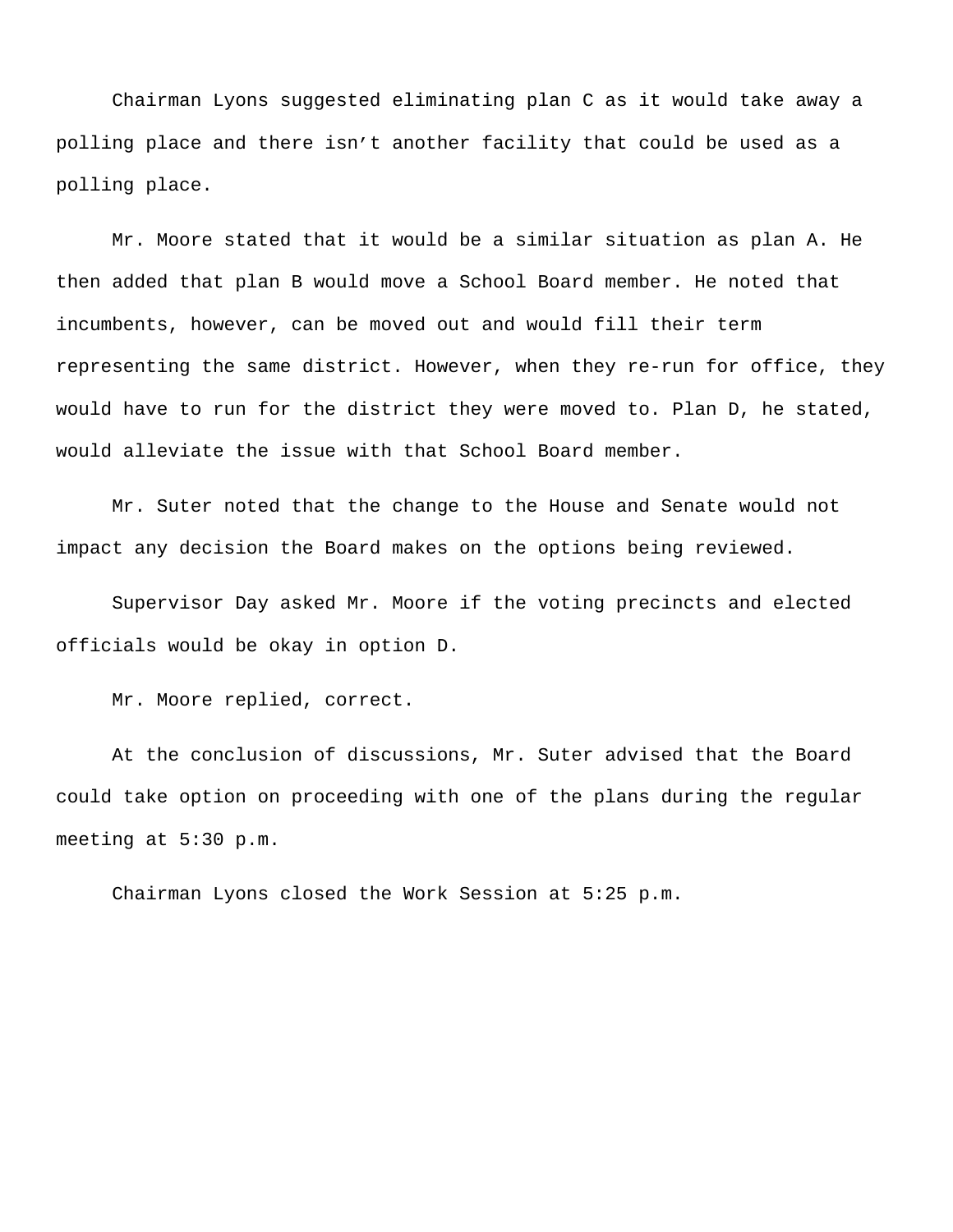**AT A REGULAR MEETING OF THE ROCKBRIDGE COUNTY BOARD OF SUPERVISORS HELD IN THE ROCKBRIDGE COUNTY ADMINISTRATIVE OFFICE BUILDING AT 150 SOUTH MAIN STREET, LEXINGTON, VIRGINIA ON MONDAY, DECEMBER 13, 2021 AT 5:30 P.M.**

- **BOARD MEMBERS PRESENT: D. E. LYONS L.E. AYERS R. W. DAY A.J. "JAY" LEWIS, II. D.B. MCDANIEL COUNTY ADMINISTRATOR: SPENCER H. SUTER**
- **COUNTY ATTORNEY: VICKIE L. HUFFMAN**

**\*\*\***

#### **CALLED TO ORDER:**

Chairman Lyons called the meeting to order at 5:31 p.m.

Assistant to the County Administrator Brandy Whitten conducted a roll call of the Board members present. All Supervisors attended in-person.

Chairman Lyons asked for a moment of silence for those who were affected in recent tornados that touched down in parts of Kentucky.

The Board then led in the Pledge of Allegiance.

Chairman Lyons advised of the following announcements:

"Per the Governor of the Commonwealth of Virginia Executive Order 72, persons who have been fully vaccinated for the COVID-19 virus are not required to wear a mask.

We will hold citizens comments near the beginning of the meeting.

We will do our best to take citizen comment remotely. There are two options for citizens to offer comment: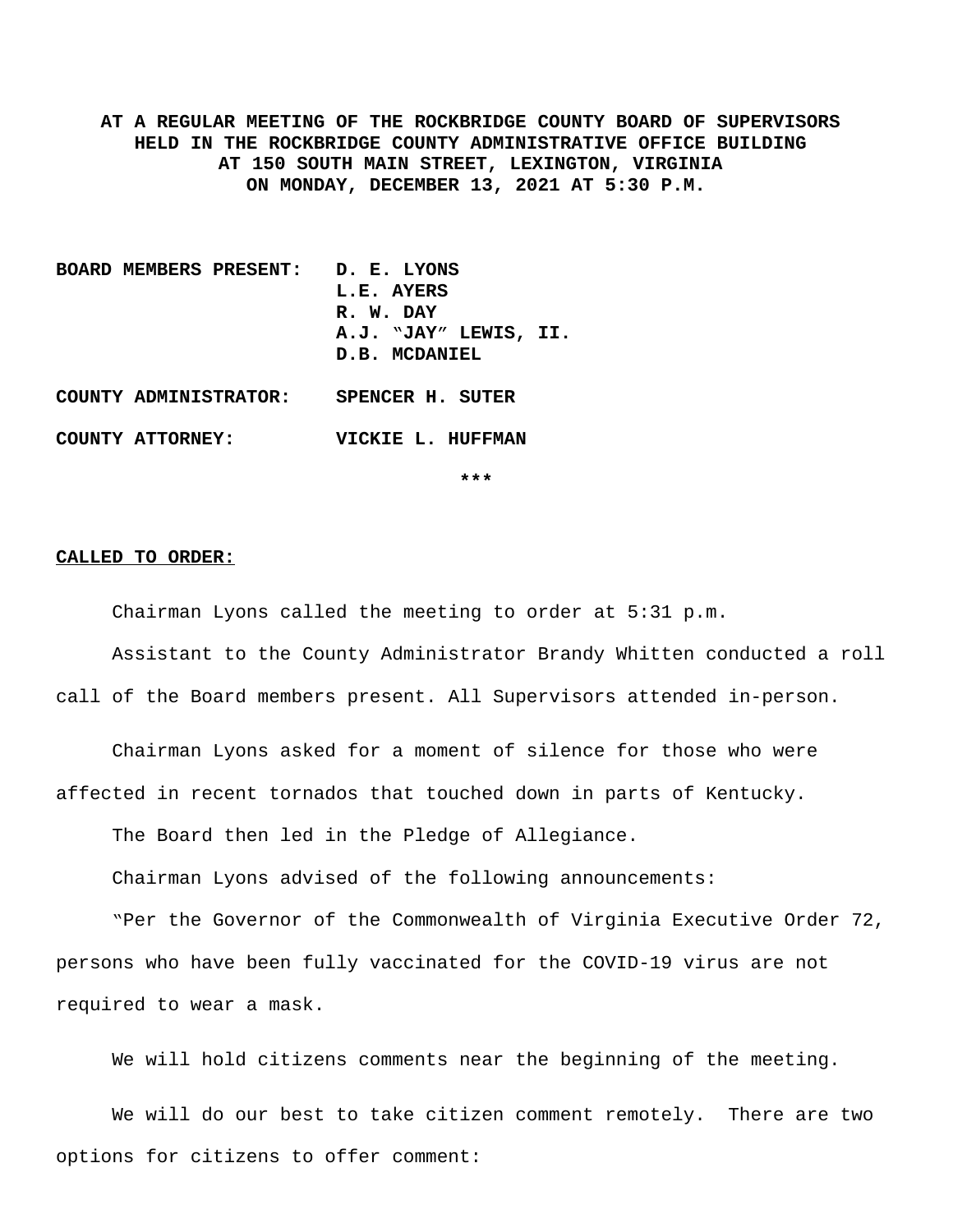- 1) To join by Telephone, you may dial in to one of the numbers listed on the County Website. Webinar ID and Password are there for your convenience. Citizens wishing to simply view the meeting live or after the fact can do so on the Rockbridge County Board of Supervisors YouTube Channel, also available on the County website.
- 2) If you wish to make a citizen comment as a Zoom meeting participant, you will use the "Raise your Hand" feature. You can press the "Raise Hand" button on the bottom of your Zoom window, or press \*9 if you are calling in by telephone.

#### **Changes to the Agenda:**

Chairman Lyons called for changes to the agenda.

There were none.

#### **Recognitions and Presentations:**

#### **Years of Service Recognitions for County Staff:**

County Administrator Spencer Suter briefly reviewed the agenda item and recognized those individuals listed:

"In 2019, the Board of Supervisors adopted a Years of Service program that is intended to recognize and reward dedication of staff.

The program provides for recognition of staff longevity milestones each December at a regular meeting of the Board of Supervisors. Staff reaching a 5-year milestone will be presented a certificate of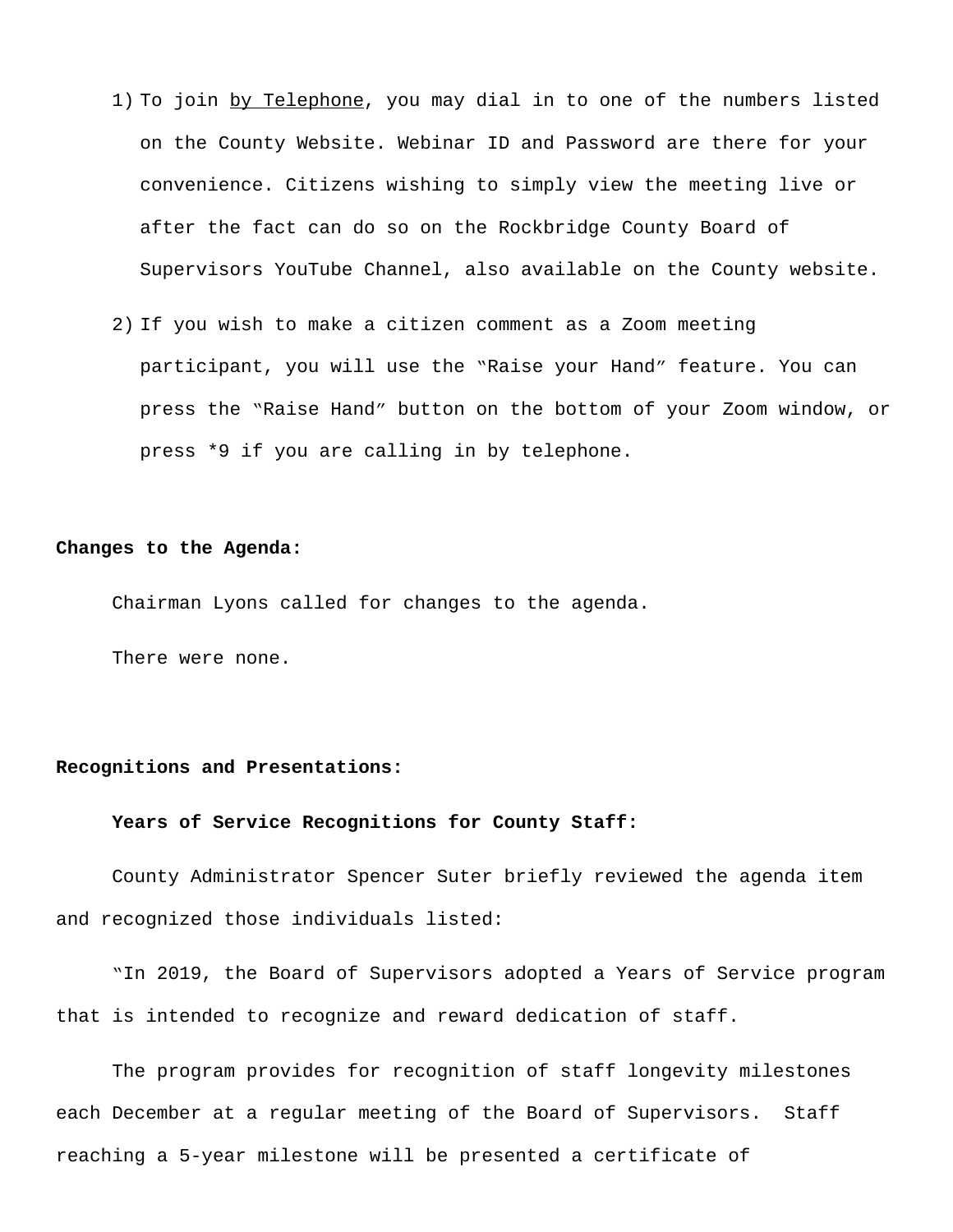achievement/appreciation and an award of \$50 for their first 5-year milestone and an additional \$25 for each 5 years of service. For example, an employee reaching the 5-year milestone would receive the base of \$50. An employee reaching the 15-year milestone would receive \$100 (\$50 + \$25 + \$25). Awards are calculated in gross amounts to account for any taxes taken out. In this way, employees would receive the full, round number of the award.

Most importantly however, the recognition includes a certificate memorializing the dedicated service each staff member has provided to the citizens of Rockbridge County.

The following employees reached a service milestone in 2021: John Harlow, Recycling Department-5 Years of Service Jonathan Griffin, Erosion and Sediment Control-5 Years of Service Shane Watts, Fire-Rescue-5 Years of Service Nathan Ramsey, Fire-Rescue-5 Years of Service Steve Bolster, Fiscal Services-10 Years of Service Brandy Whitten, County Administration-10 Years of Service Hank Leech, GIS-15 Years of Service

Their certificates will be presented to staff during the annual holiday luncheon on December 16<sup>th</sup>."

#### **Citizens Comments:**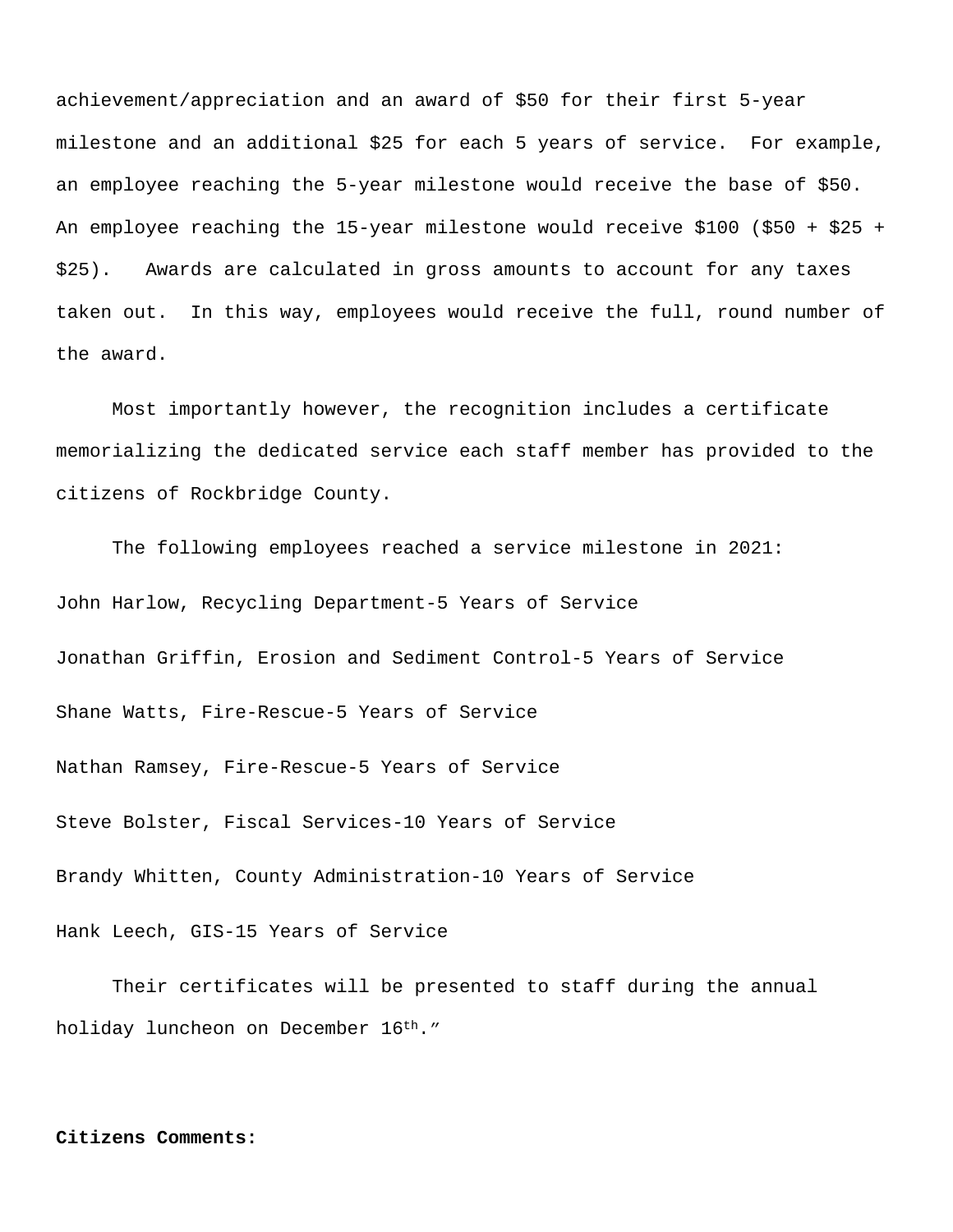Executive Director of RARO Chad Coffey provided a RARO update at the request of Supervisors Ayers. He advised that RARO is currently in their winter season. He stated that there were 370 participants in basketball spanned across 39 teams; wrestling is scheduled to begin after the first of the year and 37 wrestlers are signed up; and, RARO is working with the Rockbridge pickleball club for potential to provide the a RARO sponsored program over the next few months.

#### **Approval of the November 22, 2021 Minutes:**

Supervisor McDaniel moved to approve the minutes. Supervisor Ayers provided the second, and the motion carried by the following roll call vote by the Board:

Ayes: McDaniel, Ayers, Lewis, Day, Lyons Nays: None Absent: None Abstain: None

#### **Consideration of County Financial Package:**

Fiscal Services Director Steven Bolster briefly reviewed his monthly memorandum which included the following information:

Section I - Commissioner of the Revenue

Activities for Month:

 1. Preparing to send out CY 2022 forms by December 31, 2021 (business licenses, business personal property forms, meals and lodging forms, tax relief, volunteer discount, admissions, etc.).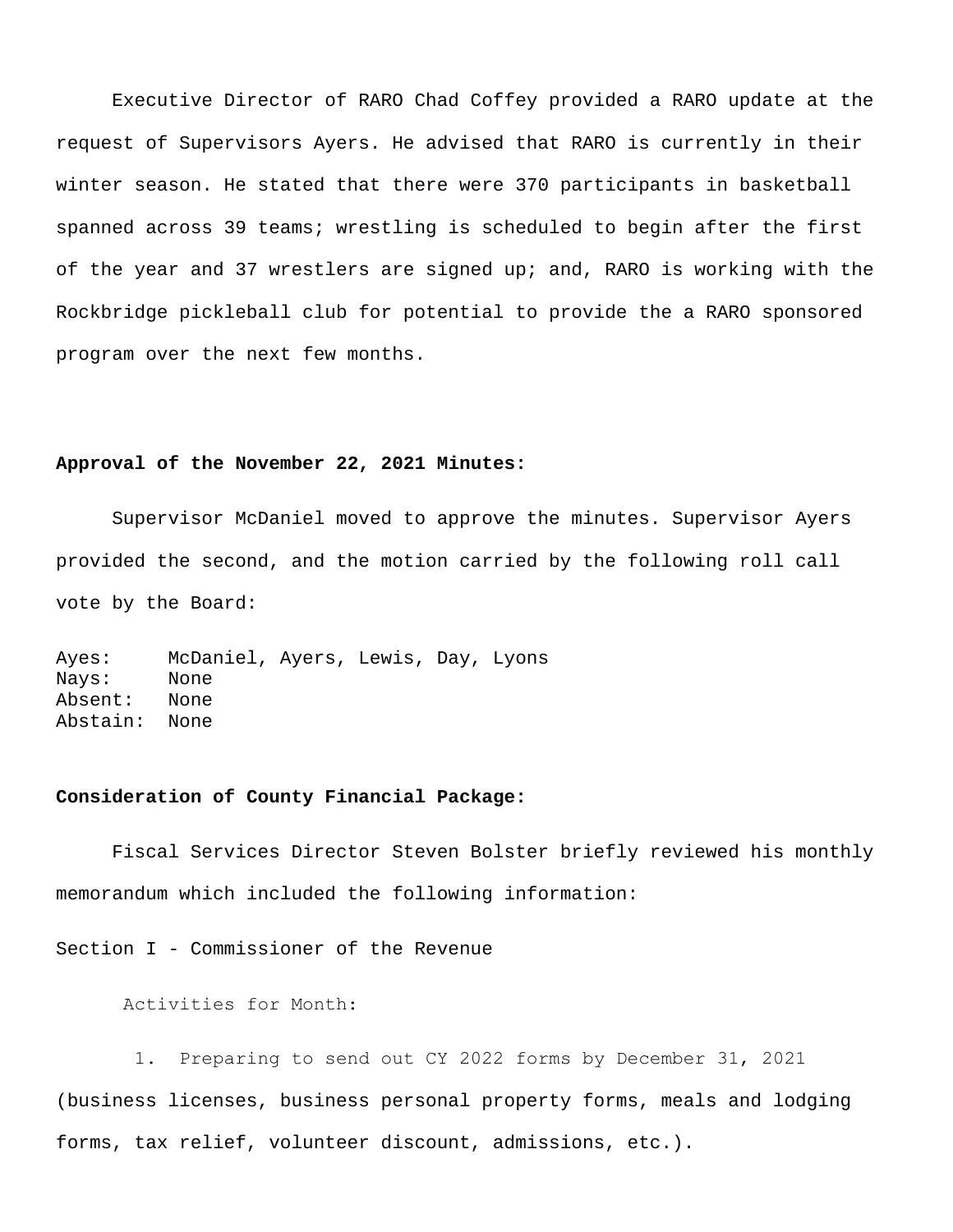2. Working monthly DMV report.

3. Continue work on 2022 Land Use revalidations.

4. Monthly real estate transfers.

5. Continuing to prepare for cigarette stamp tax.

6. Assisting citizens with second half real estate tax questions.

7. Assisting Wingate with reassessment.

Section II – Treasurer

Activities for Month:

1. Collecting delinquent Personal Property tax.

2. Collecting 2nd half 2021 real estate tax; due: December 6th.

 3. Debt Set-off collections involving 21 individuals in the amount of \$3,060.97.

 4. Preparing delinquent files to register for "new" Debt Set-off Claims at year end.

He then provided a FY2023-2027 CIP update stating that the Finance Committee met on December  $7<sup>th</sup>$  and there were two (2) updates which would have no fiscal impact. They were: \$39,216 in expenditures so far for the Natural Bridge Station Collection Center and one (1) invoice of \$3,065 for the Murat Collection Center upgrade. He noted that this would impact the carryover so adjustments were made. Mr. Bolster advised that he would be coming back before the Board in January for consideration of provisional adoption of the CIP.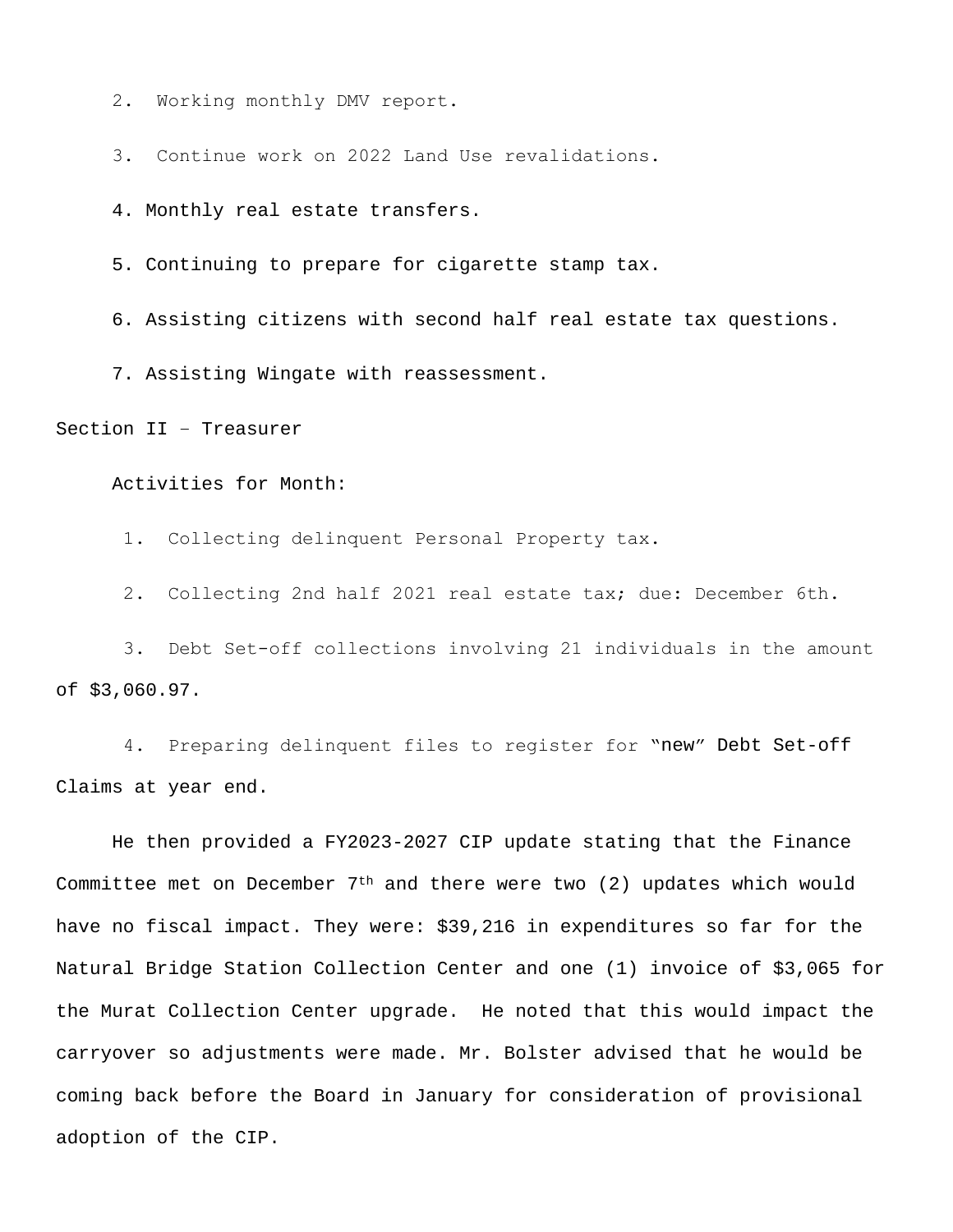Mr. Bolster presented the County's Appropriation Resolution and recommended approval as presented.

Supervisor Lewis moved to adopt the resolution. Supervisor Day provided the second, and the motion carried by the following roll call vote by the Board:

Ayes: Lewis, Day, Ayers, McDaniel, Lyons Nays: None Absent: None Abstain: None

AT A REGULAR MEETING OF THE BOARD OF SUPERVISORS OF ROCKBRIDGE COUNTY, VIRGINIA, HELD AT THE COUNTY ADMINISTRATIVE BUILDING, 150 SOUTH MAIN STREET, LEXINGTON, VIRGINIA, ON MONDAY, DECEMBER 13, 2021 AT 5:30 P.M.

On motion by Supervisor Lewis, seconded by Supervisor Day, the Board, by record vote, adopted the following appropriation resolution and payment of bills for the month as follows:

#### APPROPRIATION RESOLUTION

#### **GENERAL FUND:**

BE IT RESOLVED: By the Board of Supervisors of Rockbridge County, Virginia, that the following appropriations are, and the same hereby is made, for the period ending **June 30, 2022**, from the UNAPPROPRIATED SURPLUS of the **GENERAL FUND** and expended as follows:

| 4-11-32021-3002 Contracted Services \$320.00               |              |
|------------------------------------------------------------|--------------|
|                                                            |              |
|                                                            |              |
| 4-11-99010-6501 Transfer to School Fund (Ops) \$250,000.00 |              |
| Total General Fund Appropriations                          | \$251,311.00 |
|                                                            |              |
| Total Appropriations                                       | \$251,311.00 |
|                                                            |              |
| Current County                                             |              |
| 11 - General Fund                                          | \$844,404.51 |
| 94 - Central Stores                                        | \$9,356.48   |
| $205$ - ARPA Fund                                          | \$3,611.76   |
| 372 - Construction Project Fund                            | \$2,371.50   |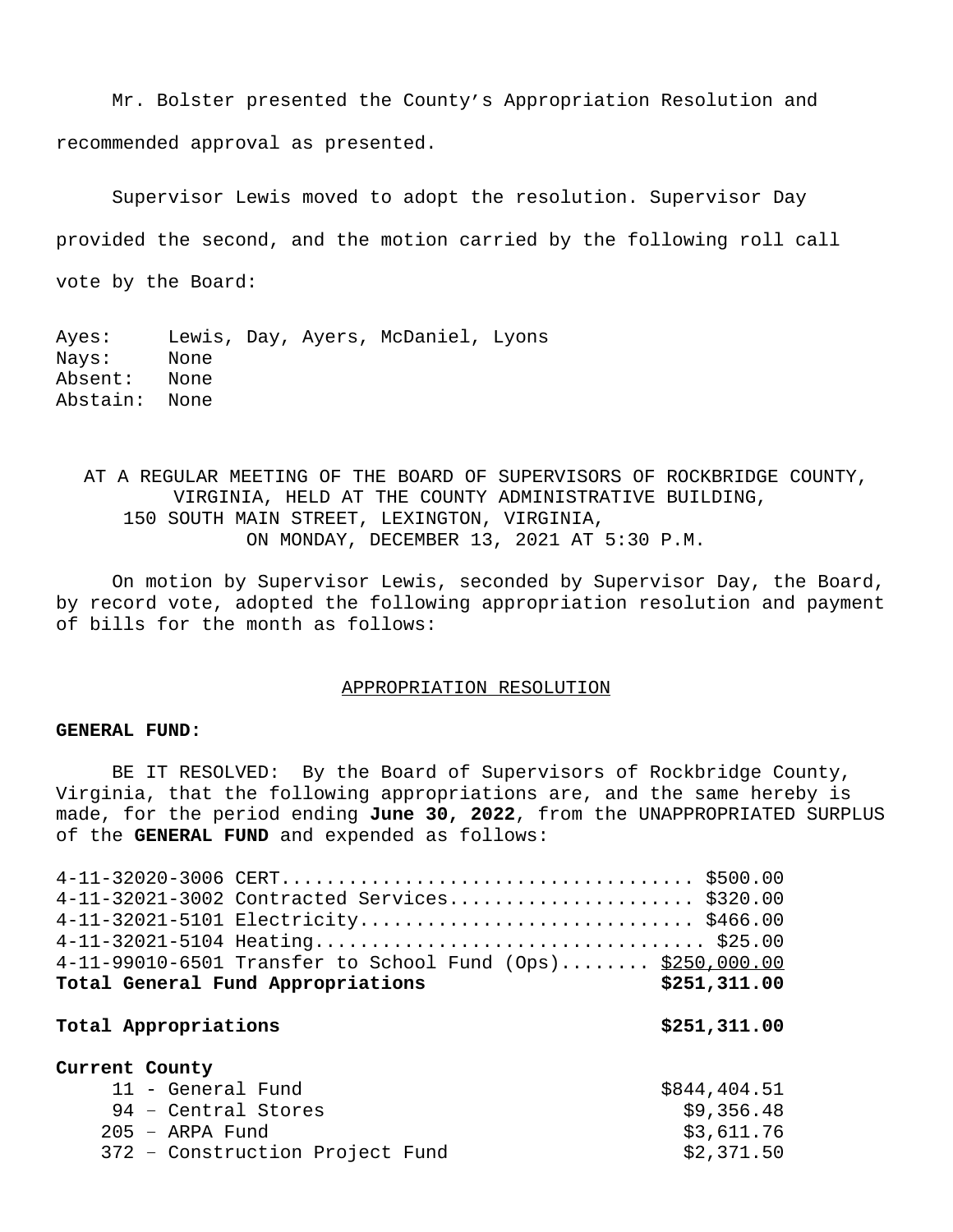| 376 - Capital Purchases Fund | \$26, 207.32   |
|------------------------------|----------------|
| Total County Bills           | \$885,951.57   |
|                              |                |
| Current Fiscal Agent         |                |
| $80 -$ Jail Fund             | \$167,620.91   |
| $241$ - E-Summons Fees       | \$1,000.31     |
| Total Fiscal Agent           | \$168,621.22   |
|                              |                |
| TOTAL ALL BILLS              | \$1,054,572.79 |

#### **Consideration of Municipal Software Consulting Service Contract:**

 At its regular August 23rd meeting, the Board approved issuance of a Request for Proposals (RFP) for Municipal Software Evaluation Consulting Services. Two proposals were received by the October 14th submission deadline and reviewed/ranked by an evaluation team consisting of County and Constitutional Officer personnel using criteria listed in the RFP. On November 22nd, the Board authorize staff to enter into negotiations based on the evaluation team's ranking and to return to the Board with a contract for approval at the Board's next meeting. The following ranking of the two proposals are below:

- 1) Virtual IT, Inc.
- 2) Berry Dunn McNeil & Parker, LLC"

Mr. Bolster stated that there was a resolution for the Board's consideration as well as a request from staff to accept the proposed Municipal Software Consulting Service contract and authorize the County Administrator to execute the contract documents on behalf of the Board of Supervisors of Rockbridge County, and to take such other and further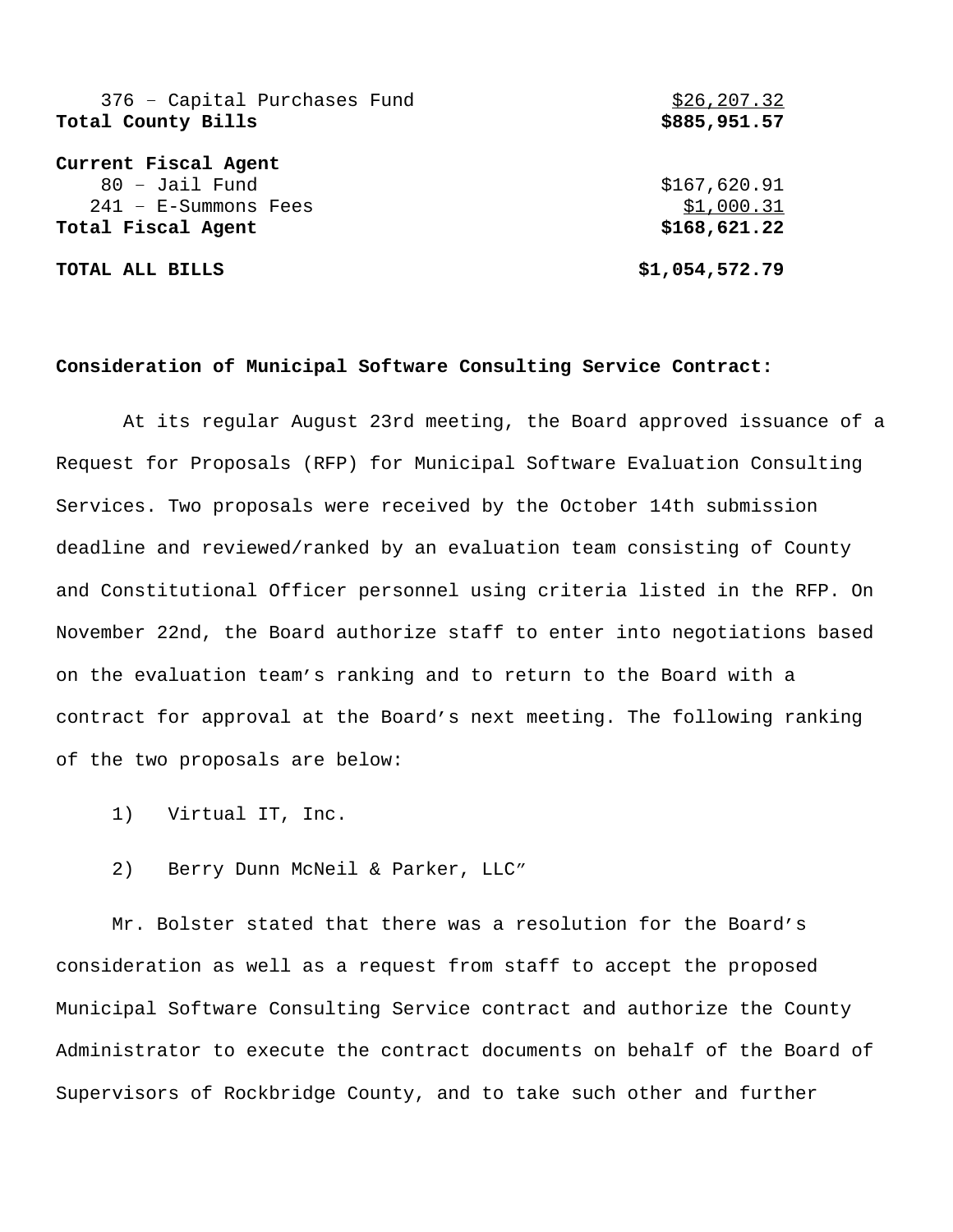actions as may be necessary and appropriate to accomplish this agreement, which shall be approved as to form by the County Attorney.

Supervisor Ayers moved to approve. Supervisor McDaniel provided the second, and the motion carried by the following roll call vote by the Board:

Ayes: Ayers, McDaniel, Day, Lewis, Lyons Nays: None Absent: None Abstain: None

## AT A REGULAR MEETING OF THE BOARD OF SUPERVISORS OF ROCKBRIDGE COUNTY, VIRGINIA, HELD AT THE ROCKBRIDGE COUNTY ADMINISTRATIVE OFFICES ON MONDAY, DECEMBER 13, 2021

## **RESOLUTION TO APPROVE CONTRACT BETWEEN THE COUNTY OF ROCKBRIDGE AND VIRTUAL IT, INC., FOR MUNICIPAL SOFTWARE CONSULTING SERVICES**

WHEREAS, on August 23, 2021, the County of Rockbridge issued a Request for Proposals (RFP) to procure services from qualified consulting firms or individuals for services to assess the County's comprehensive municipal software needs, to make a recommendation to senior leadership on alternative software options available, to develop an RFP for financial management system solutions, to assist County staff in selecting a vendor, and successfully negotiating a contract that is advantageous to the County; and,

WHEREAS, two firms submitted proposals in accordance with RFP Number 2021-09-001 by the October 14th response date and time; and,

WHEREAS, the members of an evaluation committee objectively ranked each proposal using the criteria listed in the RFP; and,

WHEREAS, the evaluation committee determined that the highest-ranking proposer is Virtual IT, Inc. ("VIT"); and,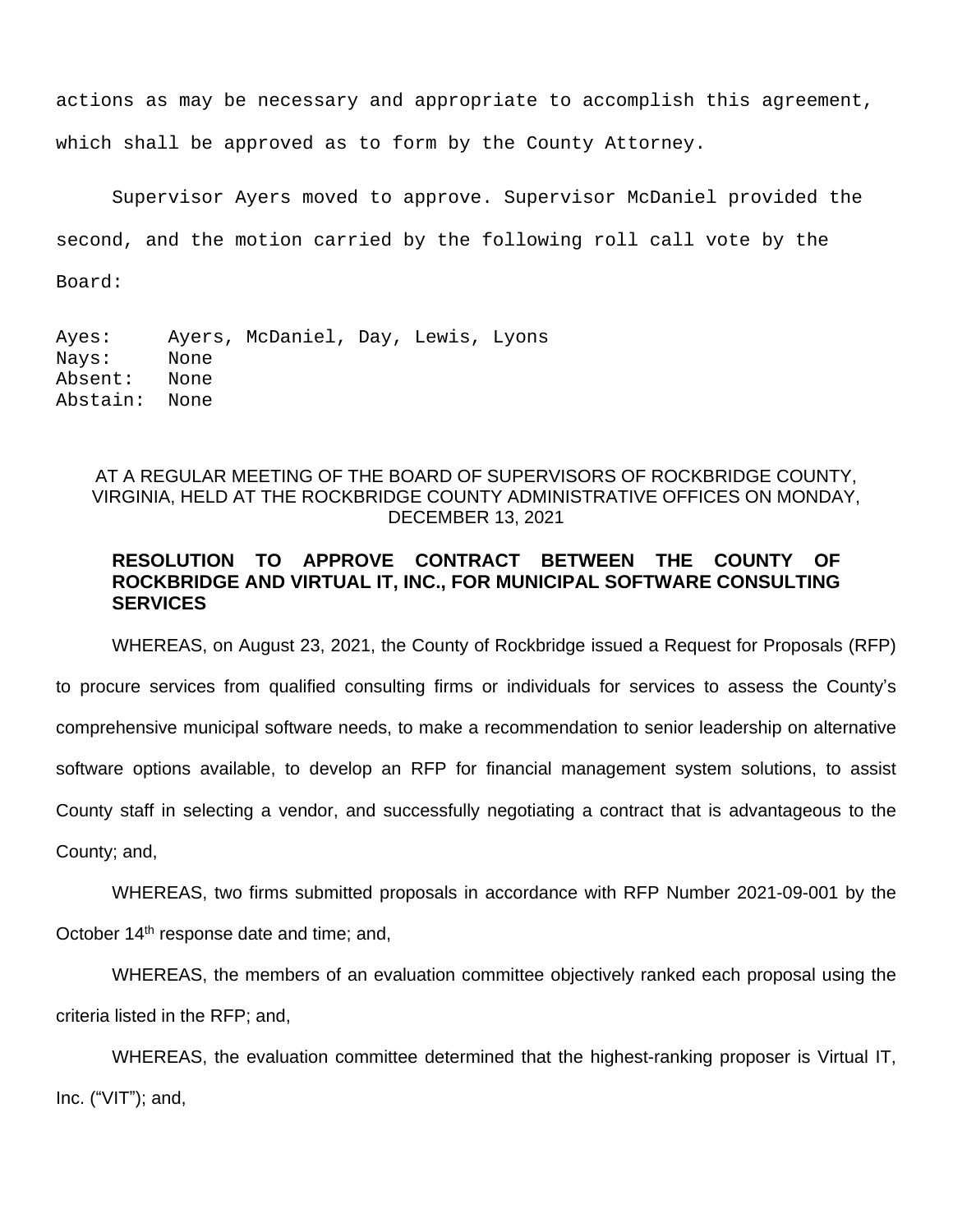WHEREAS, on November 22, 2021, the Board approved the committee's recommended ranking and authorized negotiation of a municipal software consulting services contract with VIT; and,

WHEREAS, staff has negotiated an agreement dated December 6, 2021, presented herewith to the Board for approval.

NOW THEREFORE, BE IT RESOLVED as follows:

1. That the Contract for Consulting Services dated December 6, 2021, with Virtual IT, Inc., to provide the necessary scope of services communicated in the RFP, at a contract sum of \$165,840, is hereby authorized and approved.

2. That the County Administrator is hereby authorized to execute the Agreement and such other documents and to take such further actions, on behalf of the Board of Supervisors, as are necessary to accomplish this transaction, all of which shall be approved as to form by the County Attorney.

3. That this Resolution shall be effective upon the date of its adoption. Adopted this 13th day of December, 2021.

#### **Consideration of Rabies Clinics for Various Fire and Rescue Agencies**:

Mr. Suter briefly reviewed the agenda item which included the following information:

"The Code of Virginia requires that Counties in the Commonwealth ensure that a rabies clinic is held for residents at least once every two years. We are fortunate to have proactive residents, veterinarians, and Volunteer Fire Departments, who advocate for, administer and host such clinics.

Currently, rabies clinics have been scheduled for 2022 at South River, Raphine, and Goshen Volunteer Fire Departments. Dates have been scheduled as shown below, but are subject to change due to inclement weather etc.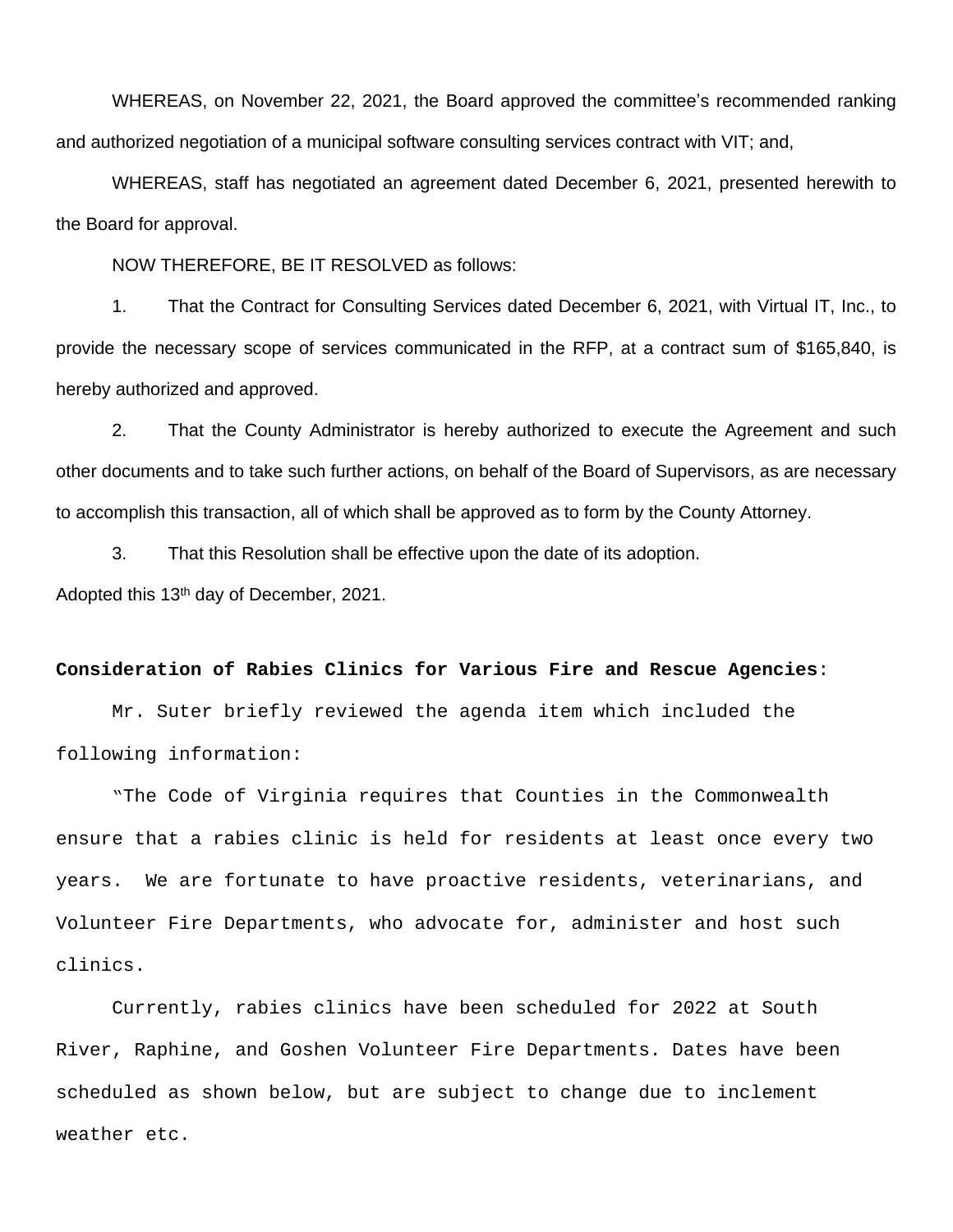- South River Volunteer Fire Department: January 22, 2022
- Raphine Volunteer Fire Department: January 22, 2022
- Goshen Volunteer Fire Department: January 30, 2022"

Supervisor Day asked if these clinics were ever held on the south end of the County.

Mr. Suter replied, they have been held at the Natural Bridge Fire Department.

Supervisor Day moved to approve. Supervisor McDaniel provided the second, and the motion carried by the following roll call vote by the Board:

Ayes: Day, McDaniel, Lewis, Ayers, Lyons Nays: None Absent: None Abstain: None

# **Consideration of Resolution Petitioning the Commonwealth to Accept all State Responsible Inmates into the State Prison System:**

Mr. Suter provided the following overview:

"The Code of Virginia requires the DOC to receive eligible inmates within 60 days of sentencing. The Rockbridge Regional Jail routinely houses in excess of 200% of its rated capacity. These housing challenges are exacerbated by the fact that, despite good faith efforts by the Virginia Department of Corrections (VADOC), state responsible inmates historically stay in the Rockbridge Regional Jail beyond the compliancy date when they should be transferred to a state correctional facility. Further, the Commonwealth only reimburses our regional jail at a rate of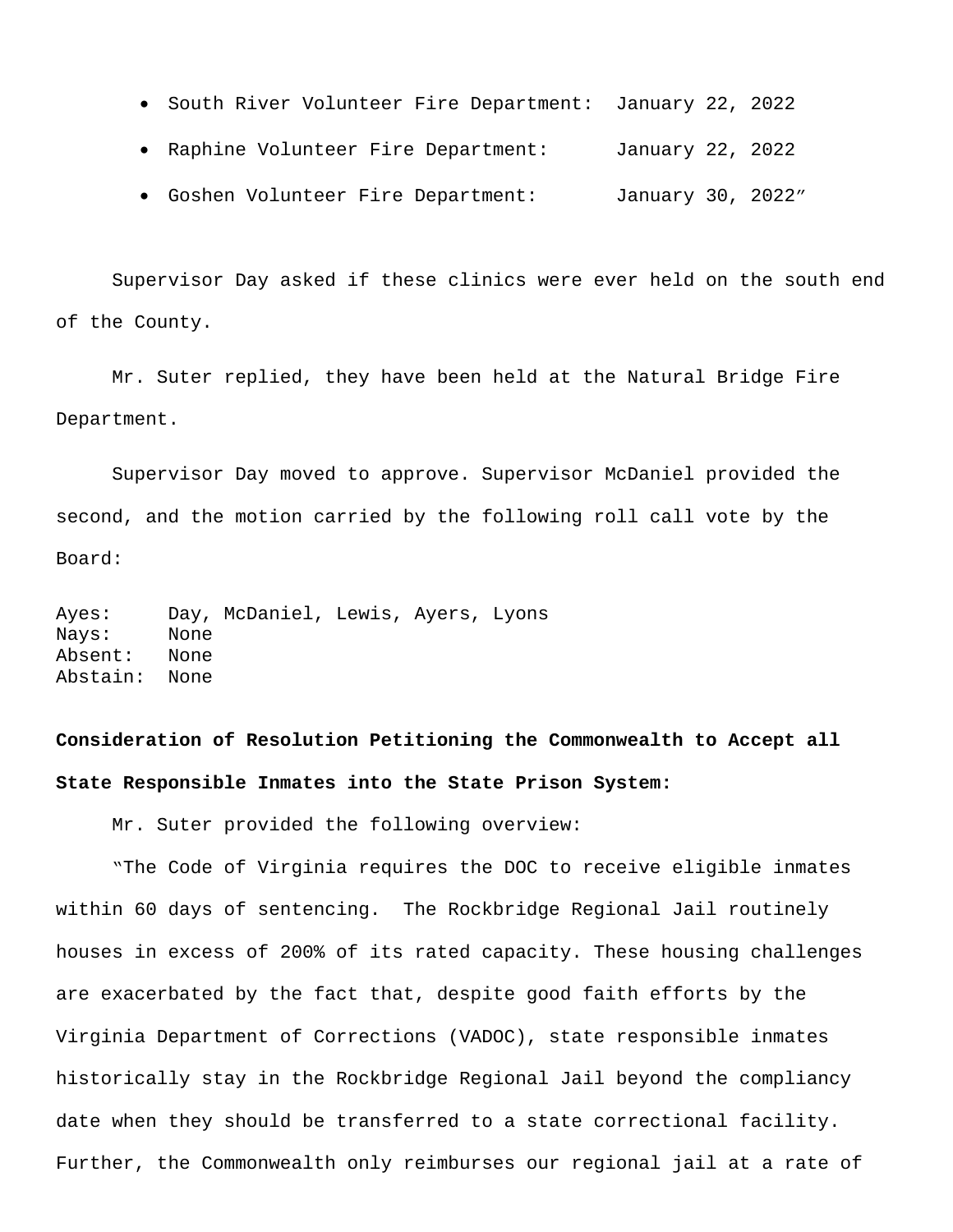\$12 per day, per state-responsible inmate. The true cost locally is \$52.46. (Data from 2020 Jail Cost Report published annually by the Virginia Compensation Board).

Staff has been working with Rockbridge Regional Jail administration and other localities to formulate a request for the General Assembly to take up and resolve these issues. In that we have recently been in discussions with member localities of Alleghany Regional Jail, we collectively drafted a joint resolution toward this goal. If in support, approve the resolution and direct staff to provide a signed copy to Senator Creigh Deeds and Delegate Ronnie Campbell."

Supervisor Lewis shared his full support and stated that this is one of the multitudes of unfunded mandates. He asked if we would be looking at doing this once a month for unfunded mandates.

Supervisor McDaniel also shared his full support and stated it is costing the County money and time to send a resolution to the State asking them to do what they are already supposed to be doing.

Mr. Suter stated that there were other localities who are passing a similar resolution to submit to the State. He stated that he would be happy to draft resolutions for other issues to send to the State at the Board's request.

Supervisor McDaniel moved to approve as presented. Supervisor Lewis provided the second, and the motion carried by the following roll call vote by the Board:

Ayes: McDaniel, Lewis, Ayers, Day, Lyons Nays: None Absent: None Abstain: None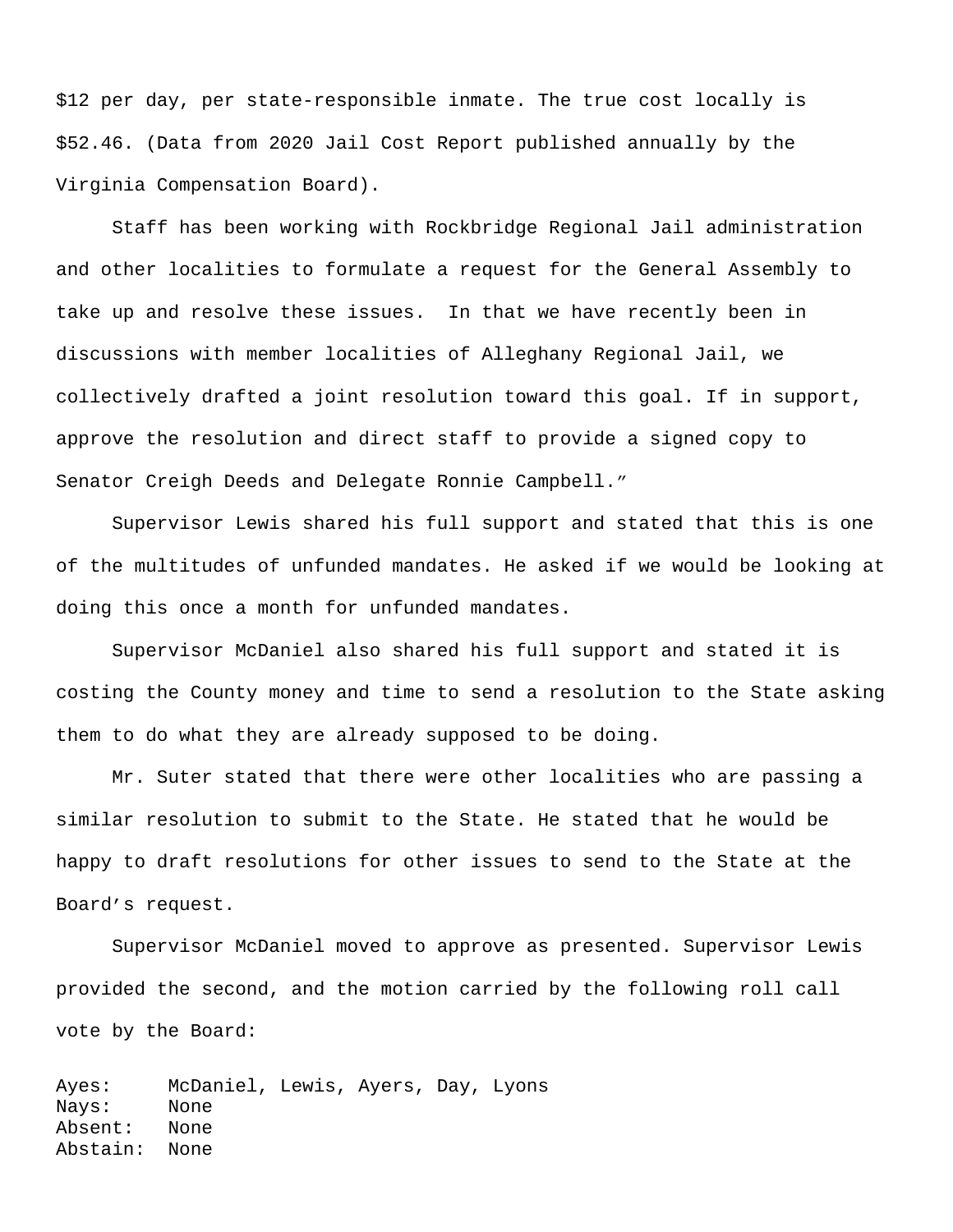# **RESOLUTION URGING THAT THE GENERAL ASSEMBLY REQUIRE AND FUND TIMELY TRANSFERS OF INMATES AND FULLY REIMBURSE LOCAL HOUSING COSTS**

**WHEREAS,** Section 53.1-20 of the Code of Virginia requires the Director of the Virginia Department of Corrections to receive eligible State-responsible inmates<sup>1</sup> within sixty days of the date on which the inmate's final sentencing order is transmitted to the Director; and

**WHEREAS,** a significant number of State-responsible inmates remain in local and regional jails well after this sixty-day period; and

**WHEREAS**, the funding provided by the State to house state-responsible inmates is routinely less than twenty-five percent of the actual cost for the localities to house such inmates; and

**WHEREAS**, localities are subsequently and unduly burdened by costs to house State-responsible inmates, resulting in the redirecting of local funding critical to such core services as education, other public safety activities, public works, human services and economic development to absorb unfunded State corrections costs; and

**WHEREAS,** the General Assembly has by law directed the Virginia Department of Corrections to house state responsible inmates and is responsible for funding such costs.

**WHEREAS,** though the Virginia Department of Corrections has made and continues to make efforts to accept state-responsible inmates into state operated facilities, local and regional jails remain overcrowded; and,

**NOW, THEREFORE, BE IT RESOLVED** that the undersigned request that the Virginia General Assembly fund the actual cost of housing state-responsible inmates as described in the Virginia Compensation Board report to the General Assembly entitled Annual Jail Revenues and Expenditures Report, and

**<sup>1</sup> Defined in § 53.1-20 as any inmate convicted of a felony before January 1, 1995 having a sentence of more than two years or any inmate convicted of a felony on or after January 1, 1995 having a sentence of more than one year.**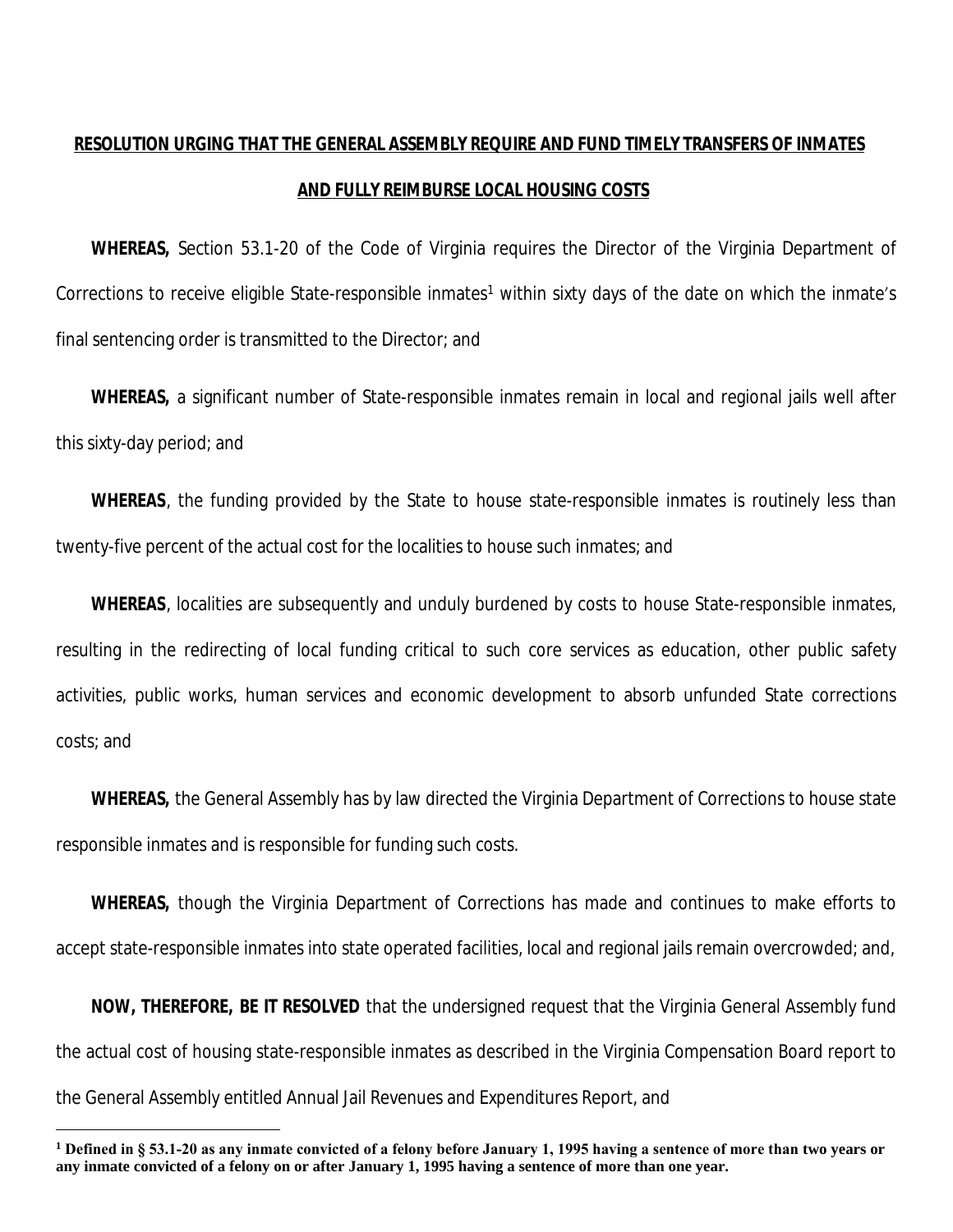**BE IT FURTHER RESOLVED t**hat the General Assembly develop additional inmate capacity in the Statesupported penal system in order to reduce the strain on local and regional jails.

Adopted December 13, 2021.

#### **Consideration of Redistricting Plan to Schedule for Public Hearing:**

Chairman Lyons stated that the Board looked at redistricting plans during the work session and asked if they were ready to move forward with one of the plans.

Supervisor McDaniel shared his support of option D.

Supervisor Lewis shared thoughts from the work session discussions related to Mr. Stone's comment that moving forward would not affect the County with regard to precincts. He asked if it would be more prudent to wait, although plan D appeared to be the best plan so far, but who could know what could happen between now and when the State adopts House and Senate Districts. He then stated that, prior to the work session, he believed there was no time to wait on making a decision; however, after hearing comments during the work session, perhaps there is time to wait.

Mr. Suter replied that the State had already broken their rules by not meeting its own deadline by October 23rd. He shared that, in moving ahead and depending on whether or not there would be a primary, one issue could be that the schedules and requirements of some of the options could push out to March. Ne noted that too much delay a could impact a citizen's decision as to whether or not they are going to primary. He shared that he did not have any information yet on when the General Assembly is going to be able to adopt the House and Senate plan.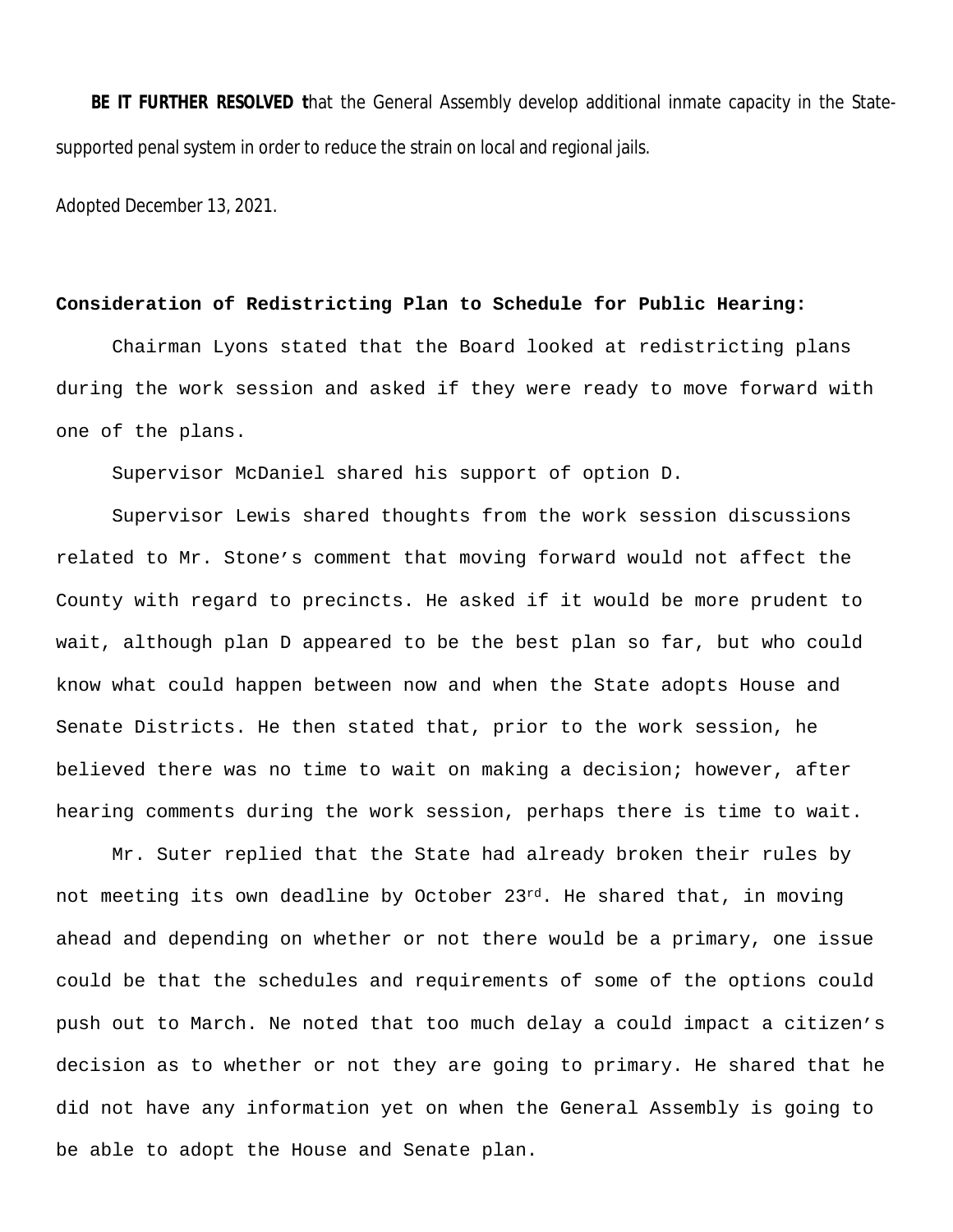Supervisor Lewis stated that he was fine moving ahead but wanted to see if there was any advice to be heard.

Supervisor McDaniel stated that, should the State's decision have a negative impact on the County, the Board could just revisit this.

Ms. Huffman concurred, stating that the Board would have to revisit this if there were a negative impact. She added that, at this point, the Board would not be able to act on precinct changes as it is just a proposal rather than approved plan.

Supervisor Lewis stated that he was just trying to prevent having to revisit this if the Board didn't have to.

Supervisor McDaniel moved to proceed with plan D. Supervisor Day provided the second, and the motion carried by the following roll call vote by the Board:

Ayes: McDaniel, Day, Ayers, Lewis, Lyons Nays: None Absent: None Abstain: None

Ms. Huffman asked the Board if they had a preference as to which advertising method they preferred. She provided three options. The first, advertise for 30 days and hold a public hearing, another 15 days after if there were any changes, for a total of 75 days, minimum. The second, move forward with the standard notice and public hearing process, 60 days maximum beyond that adoption period for Attorney General's. review. The third, a hybrid of the first two, publishing for 30 days and holding a public hearing at the first meeting in January, act at the second meeting in January and file with the Attorney General.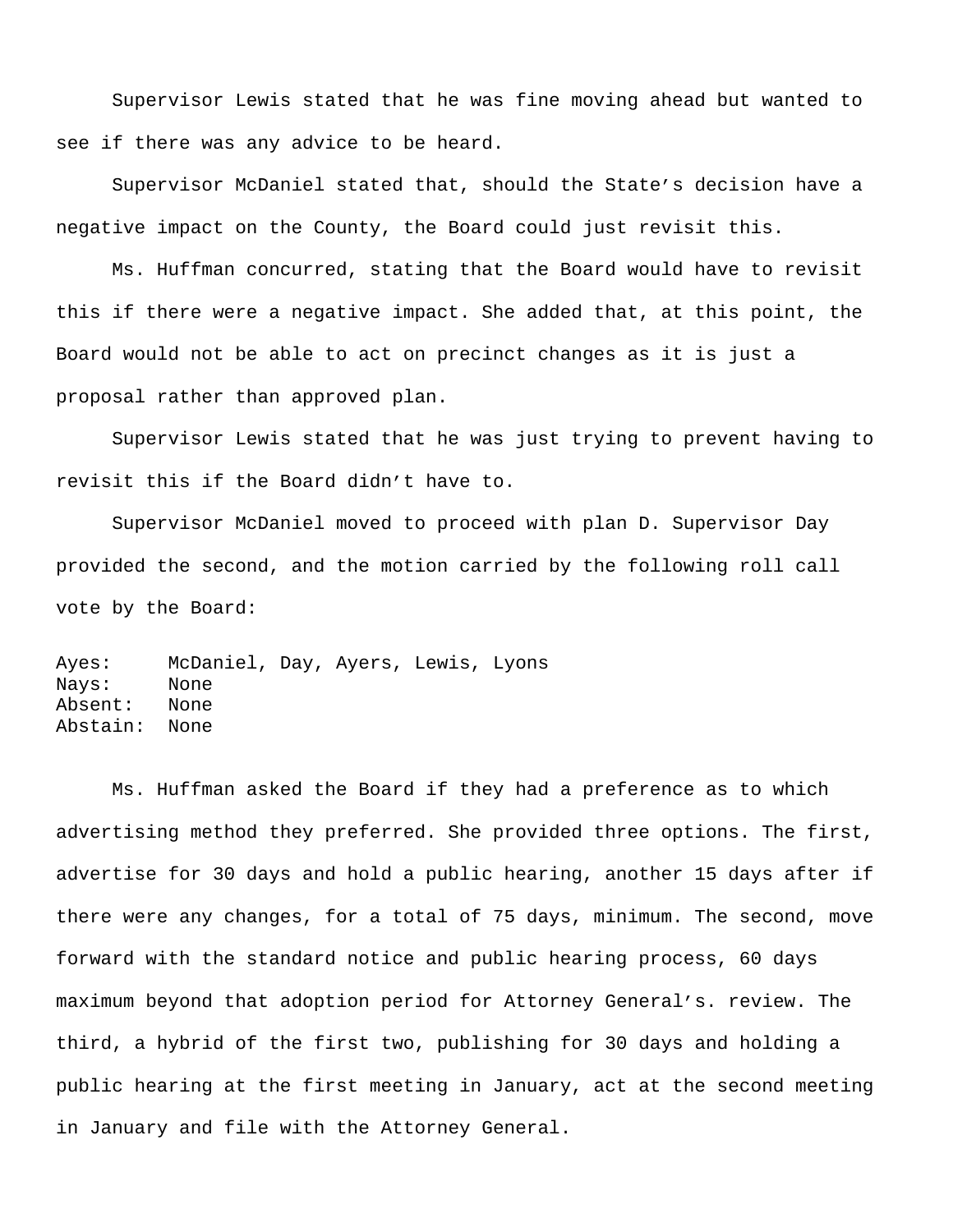Supervisor Ayers asked Ms. Huffman if she had a preference.

Ms. Huffman replied, given the current circumstances and because the Board would be doing it again to deal with the precincts, she believed the Board should proceed with its regular publication for 30 days and having a public hearing the first meeting of January and consideration of adoption at the second meeting in January and thereafter submitting to the Attorney General. for approval.

Supervisor Lewis moved to proceed with Ms. Huffman's recommendation. Supervisor Ayers provided the second, and the motion carried by the following roll call vote by the Board:

Ayes: Lewis, Ayers, McDaniel, Day, Lyons Nays: None Absent: None Abstain: None

#### **Appointments:**

**Planning Commission member Lee McLaughlin will no longer be serving after December 2021:**

Supervisor Lewis recommended the appointment of Timmy Alphin to fill the unexpired term of Mr. McLaughlin on the Planning Commission. Supervisor Day provided the second, and the motion carried by the following roll call vote by the Board:

Ayes: Lewis, Day, Ayers, McDaniel, Lyons Nays: None Absent: None Abstain: None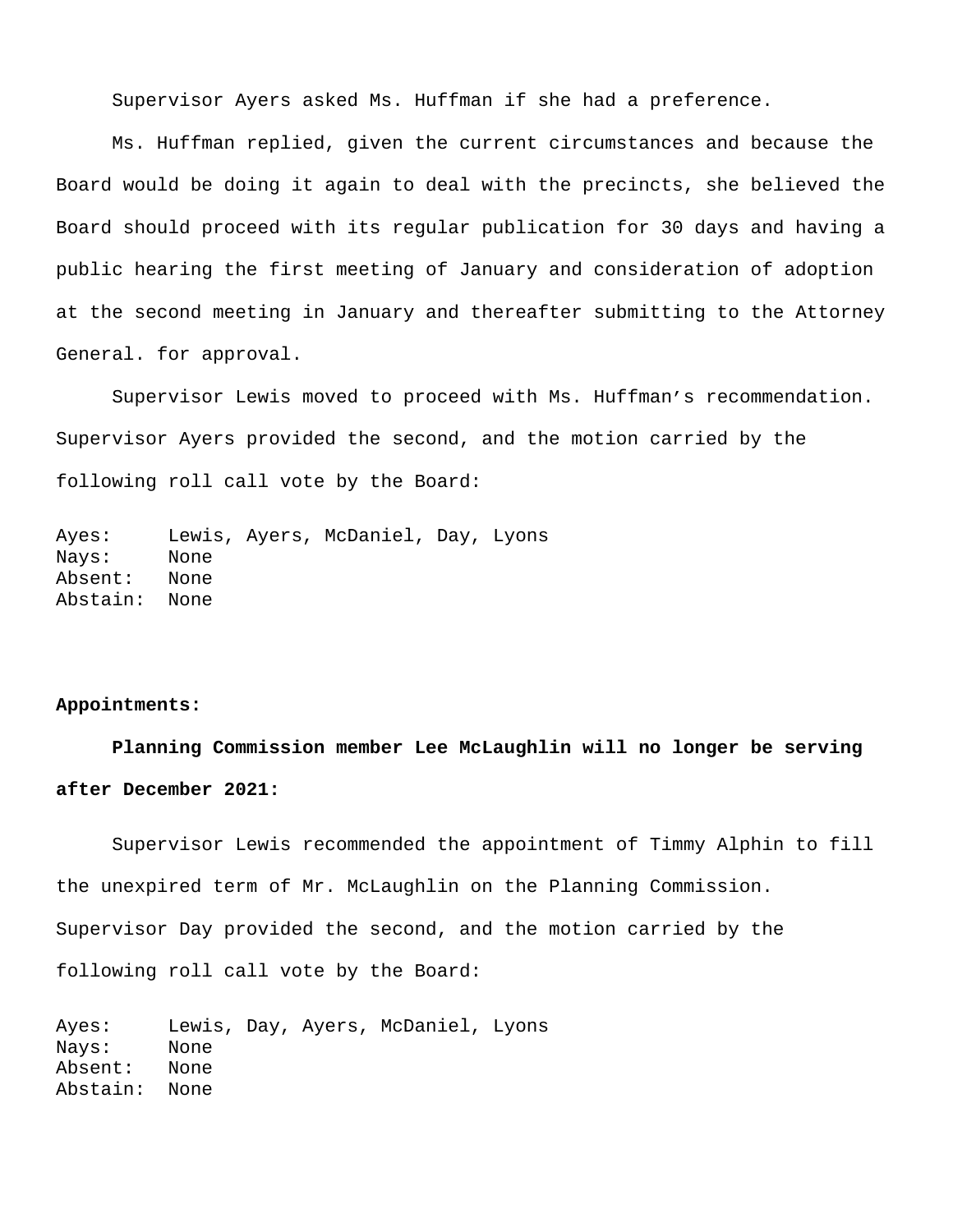**TCO member Lee McLaughlin will no longer be serving after December 2021:**

This appointment was carried over to the January 10, 2022 agenda.

**Community Services Board Member Jade Knick will no longer be serving after December 2021:**

This appointment was carried over to the January 10, 2022 agenda.

#### **Public Hearings at 6:00 P.M.:**

Chairman Lyons reordered the list of public hearings.

#### **Ordinance to Amend and Reenact County Decal for Permanent Decal:**

Mr. Suter provided the following overview:

"As you know, after a recommendation by the Board Finance Committee, The Board directed staff to advertise establishment of a permanent decal, beginning in the spring of 2022. The ordinance attached in your Board package has been duly advertised and is prepared for public hearing. To date, my office has received one written comment from Mitchell Cochrane who resides in the Buffalo Magisterial District. We have provided the Board with copies.

#### Key points of the ordinance include:

The decal cost would be \$25.00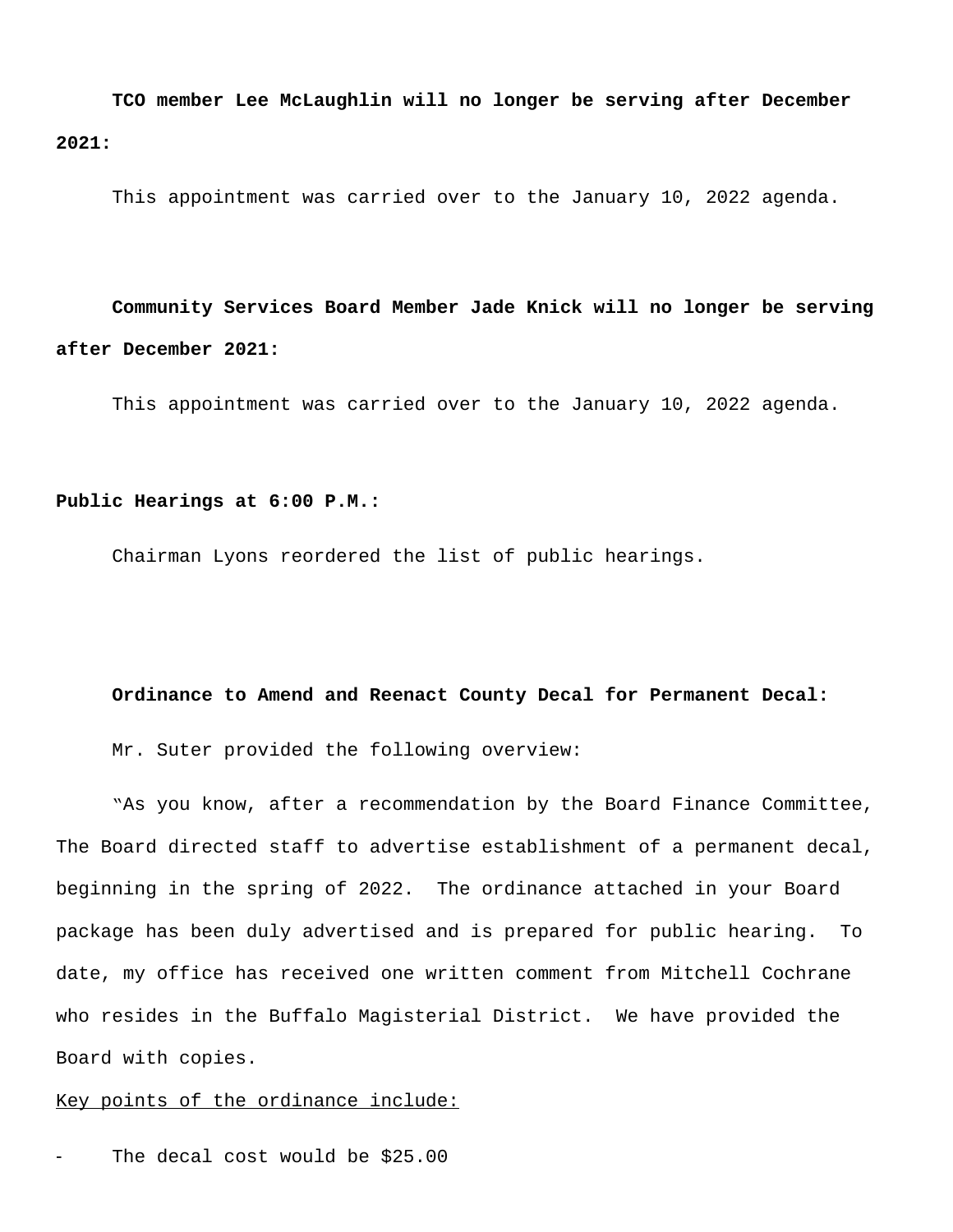It would apply to all vehicles registered in the County, as well as motorcycles and trailers.

In the future, when a resident buys / trades for a vehicle, motorcycle or trailer they would be required to buy a new, permanent decal from the Treasurer within 30 days of the purchase/transfer.

If a permanent decal is lost or destroyed a new decal would need to be purchased.

No future annual decal purchase would be required.

Display requirements of the permanent decal would remain the same as they are now for the annual decal.

Enforcement of decal display would remain with the Sheriff's Office.

Effective date to display the new permanent decal would be April 15, 2022.

As there would be no annual sale of decals in future years there would need to be budget adjustments in revenues. Based on estimates from Commissioner Whitesell, an annual reduction in revenue could the in the range of \$300,000."

Chairman Lyons opened the public hearing at 6:03 p.m.

Mr. Suter read a letter from Mickey Cochrane that included the following information:

"ROCKBRIDGE COUNTY STICKER PROPOSAL: The following information offers an alternative to the proposal being considered by the Rockbridge County Board of Supervisors regarding county stickers. 1) Rockbridge County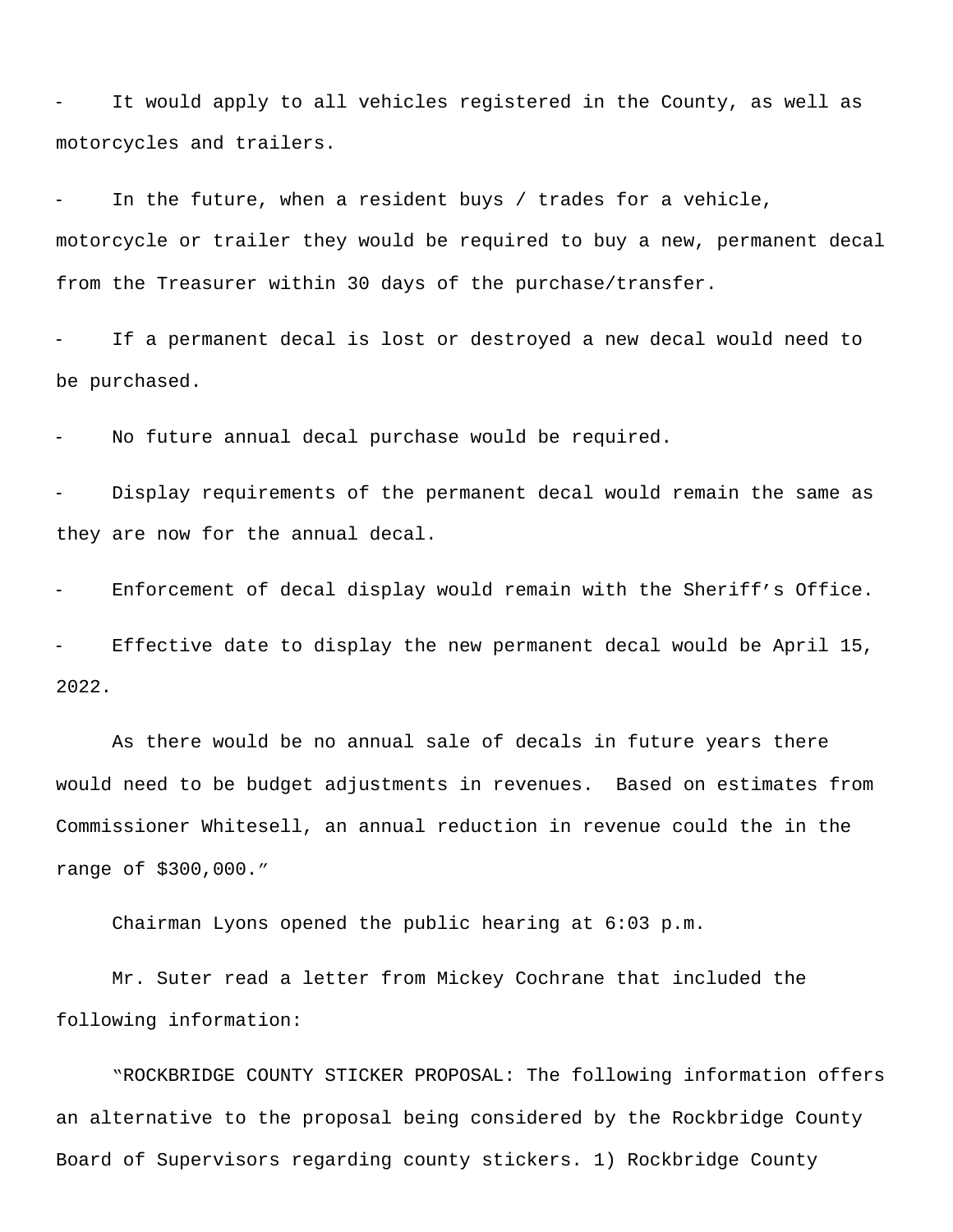stickers must remain to allow revenue for Rockbridge County. 2) Rockbridge County stickers must be maintained to allow law enforcement to maintain control over non county residents using unmanned dumpster sites. The following proposal allows for both above issues to be met and improve revenue collection. Based on my research, there are 24,000 +/- registered vehicles in Rockbridge County in 2021. At \$25 per sticker, revenue expected would be approximately \$600,000.00. According to the Treasurer of Rockbridge County, approximately 18,200 stickers have been sold in 2021. Total revenue collected \$455,000.00. A shortage of \$145,000.00. When speaking with the Treasurer, she advised that additional stickers might be purchased later in this fiscal year. I would suppose this would come from new vehicles moving into the county. What is evident is that currently, 1 of every 4 vehicles in Rockbridge County does not have a county sticker. Additionally, there is no current method to enforce having a sticker displayed. Please consider the following proposal. Maintain the current yellow sticker until October, 2022. In August, 2022, when personal property tickets are distributed, include a permanent Rockbridge County sticker for each vehicle registered in Rockbridge County and charge a fee of \$25.00 for each sticker that would be payable with personal property fees. Sticker would remain with vehicle until sold, traded, or removed from use. If a taxpayer disposes of his/her vehicle, he/she could remove the permanent sticker and transfer same to the new vehicle or pick up a new one (no charge) from the Rockbridge County Treasurer's office. New residents to the county would be given a sticker when they notify the Commissioner of Revenue of their move and be billed for the stickers in October. Each year Rockbridge County should collect the entire amount from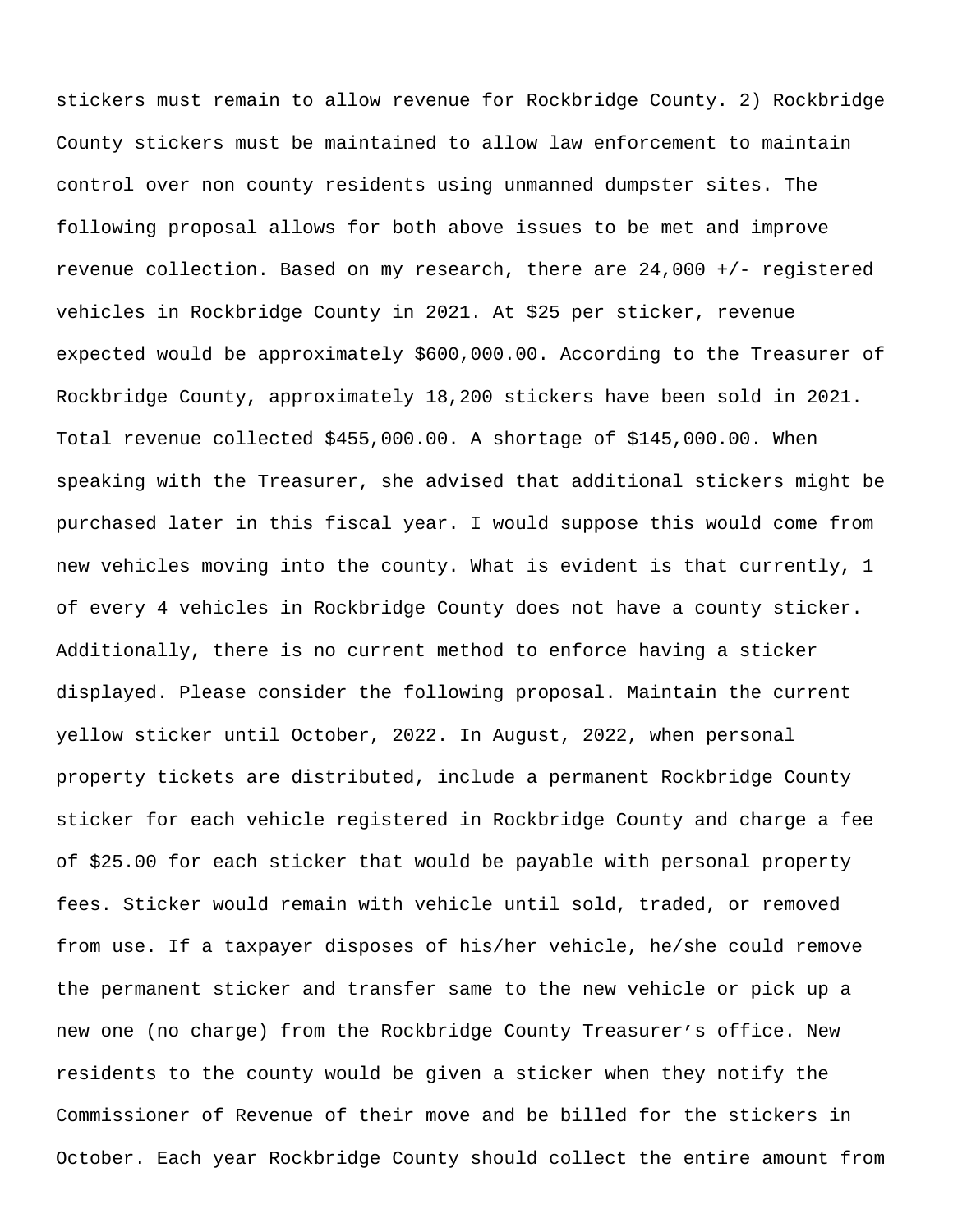taxpayers, without loss of revenue and would maintain a way to police unmanned dumpster site use. Additionally, there would be a savings of no longer having to prepare and mail county sticker bills in February-March. While I am aware that Rockbridge County has projected sales of \$470,000.00 next April (in the current fiscal year) and under this proposal, those funds would be lost. The funds would be collected at a higher rate in the next fiscal year. The county has a surplus from increased vehicle values and pandemic funds that may cover this shortage. This proposal is for the future when there may not be surplus funds. There is no guarantee that used vehicle values will remain high for any extended period of time and there is no guarantee that COVID 19 or pandemic funds will be extended. These situations have led to the current increase in county funds but, it may not continue. Currently, local law enforcement is hindered by recent legislation that will not allow stops for reasons such as no county sticker, old/no inspection stickers, and outdated license plates. This has allowed citizens to cost the County of Rockbridge and the Commonwealth of Virginia a loss of revenue. This proposal may correct the sticker issue as there are current methods to collect overdue taxes, and we are aware a Rockbridge County sticker is a form of tax. Mickey Cochrane."

Chairman Lyons closed the public hearing at 6:07 p.m.

Supervisor Day stated that he and Mr. Cochrane agree, as well as a former Supervisor who recently called him, that the County cannot afford to lose the revenue.

Supervisor Ayers stated that citizens in her district were much more concerned with the overall cost of personal property taxes and would like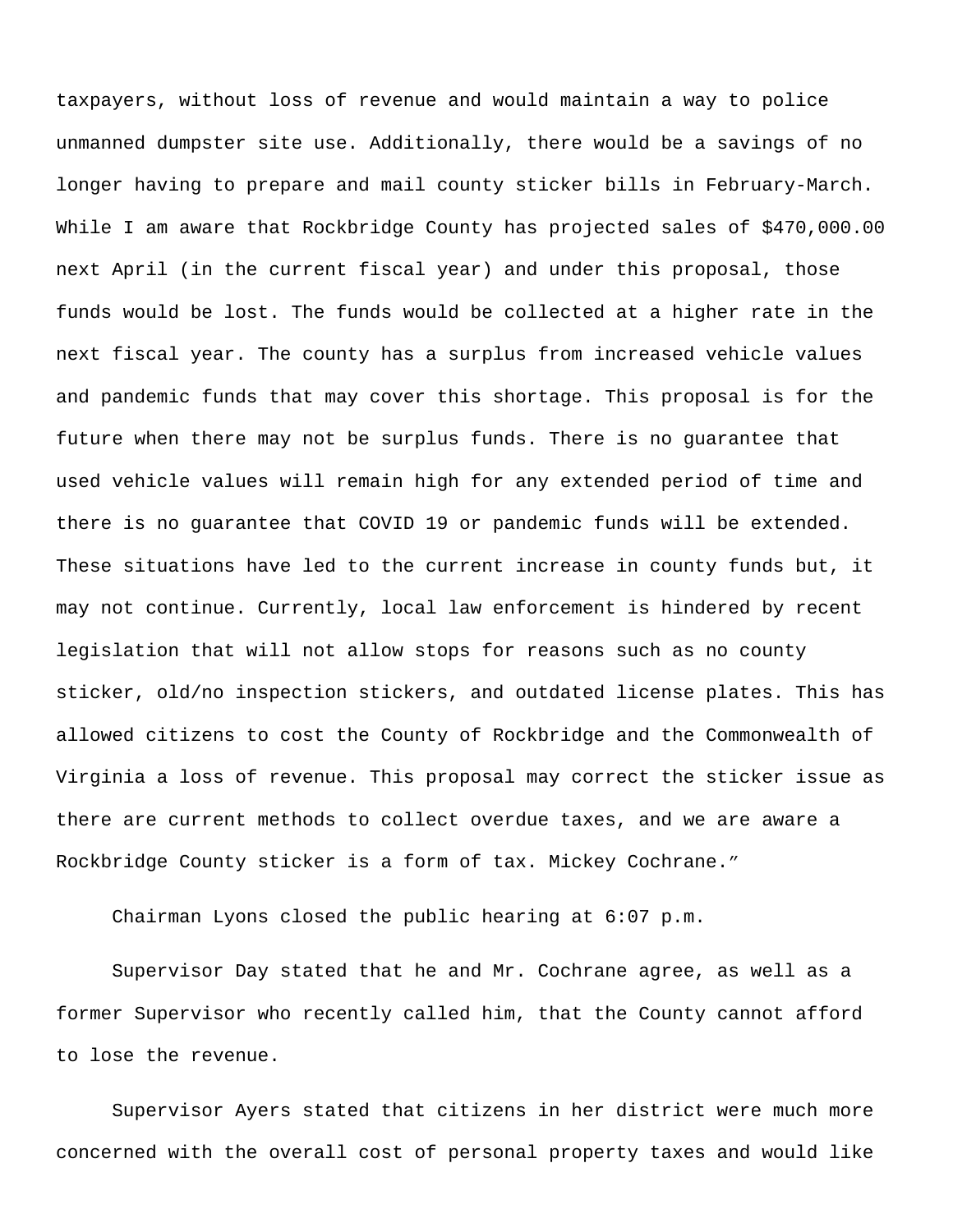to see a reduction in those personal property taxes. She noted that she prefers the decal method as it secures a base of revenue and is one of the few ways that the County has to get revenue. She reiterated a previous comment from Supervisor Lewis that the State is constantly giving localities many things to pay for. She stated that she would prefer lowering the rate each year or raising the rate whichever is needed in terms of budgeting rather than give up a sole source of revenue and not be able to then do that the following year.

Supervisor McDaniel stated that the decal was just an additional property tax and would be all in favor of looking at the personal property tax during the budget season to see if it could be lowered for the citizens as well. He reiterated that the decal was an additional tax and he supported reducing some of that tax burden on the citizens.

Supervisor Lewis shared his support of doing away with the annual decal stating that the process only costs everyone time and money.

Chairman Lyons agreed with Supervisor McDaniel's statement that the decal was a tax and elimination of the annual decal would reduce the tax burden for everyone who owns a vehicle.

Supervisor McDaniel shared that eliminating the annual decal would be reducing the tax burden equally among everyone in the County who has a vehicle, whereas with the personal property tax, some see a bigger difference than others.

Supervisor Day asked the Board if they supported forgoing the revenue amount collected on the decal.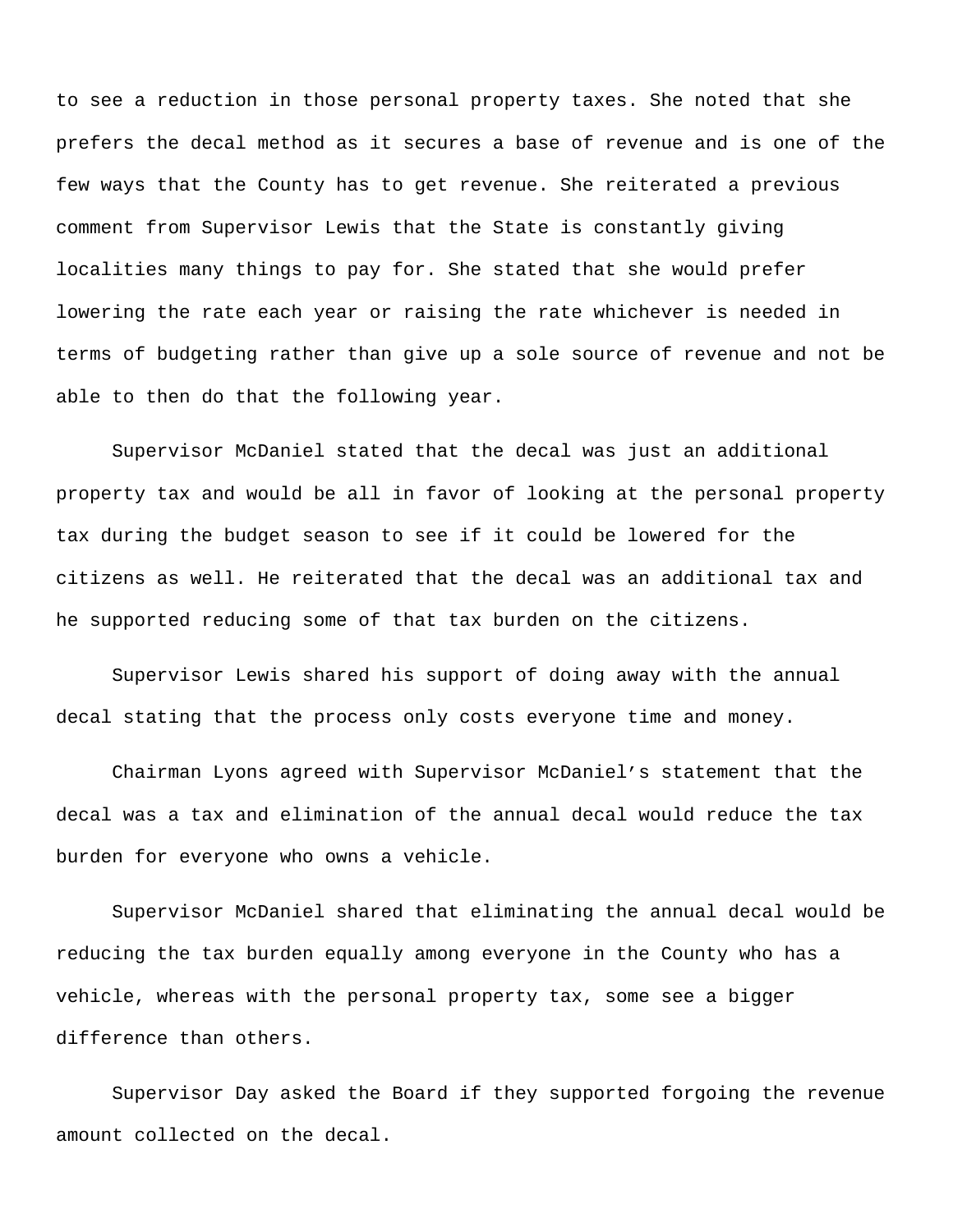Chairman Lyons stated that it would not be forgoing the revenue if it is reducing the amount of taxes on citizens.

Supervisor Day asked how the Board would make up for the loss of this revenue.

Supervisor Ayers asked if the personal property tax would be raised.

Supervisor Day commented that, for 20 years he submitted a budget to the Board of Supervisors and could identify where the funding would be coming from for the State Compensation Board to pay for salaries, what money would be coming from grants, and what money would be coming from a contract. He shared that he never really gave a lot of thought to where the Board comes up with the rest of the money to balance the budget. However, when appointed as Board member, he was already in a budget season and having to come up with a balanced budget. Thus, he asked, if the Board is now going to give up \$300,000 in revenue, has the Board been overtaxing its citizens for years.

Supervisor McDaniel replied that he did not think that was the case, and as stated previously, the Board did not adjust the personal property tax rate this past year; however, the values of vehicles increased, which ultimately increased the revenue collected, giving a surplus.

Supervisor Ayers shared her support of giving some of that surplus back to the citizens this year because it was not expected, but in not knowing what will happen two years ahead, she shared concern.

Supervisor Day advised that the Board is aware of additional expenses that will be approaching if it proceeds in this path.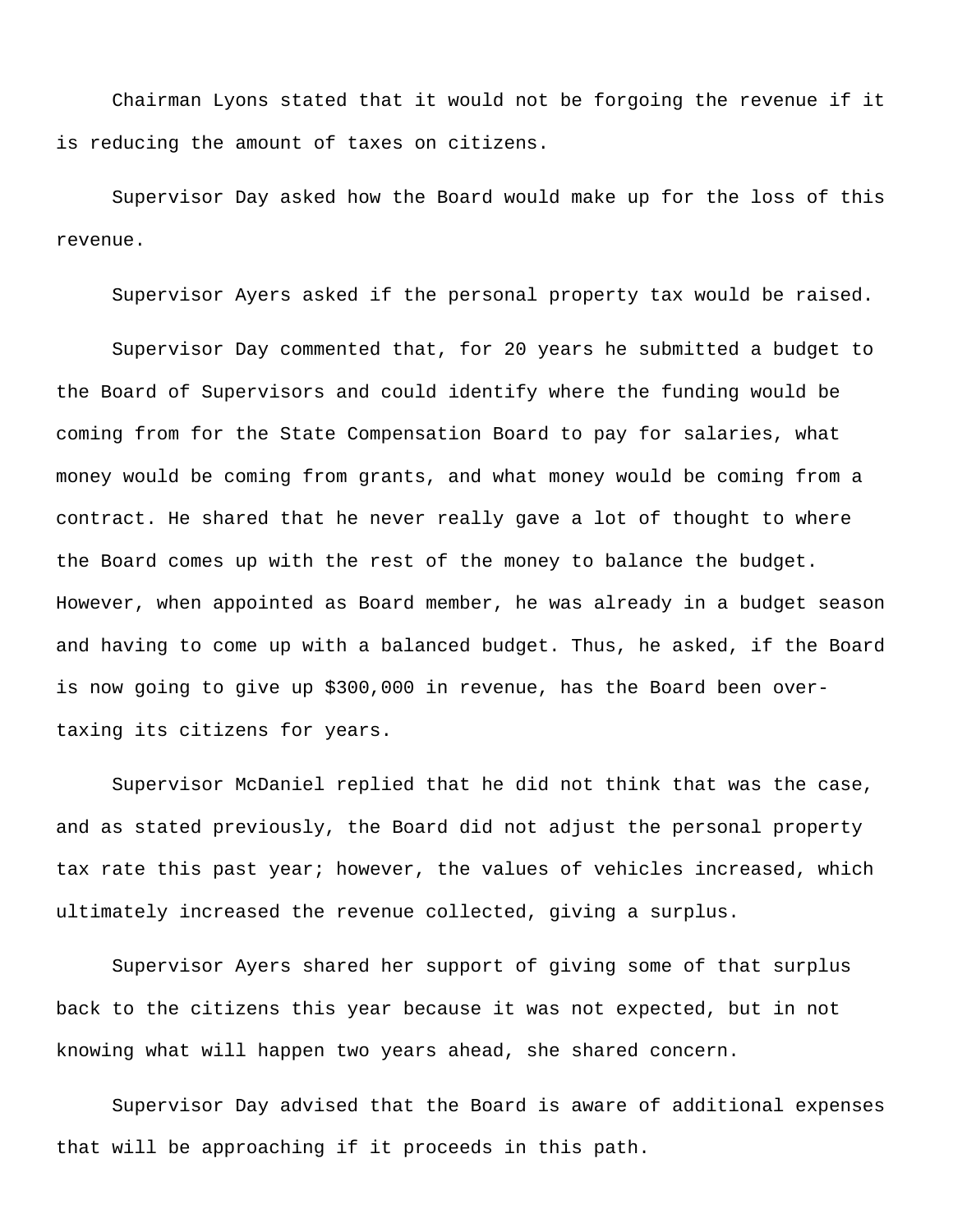Supervisor Lewis stated that those expenses would be handled in the budget season. He reiterated that the decal is an additional process that makes the budget season harder. He stated that the Board has an immediate solution for not giving up the revenue and then have a solution going forward for equalizing that rate.

Supervisor Day asked Supervisor Lewis what the solution would be.

Supervisor Lewis replied, the budgeting process, wherein we look at what revenues streams we have and determine where the rates need to be adjusted.

Supervisor Ayers asked, in the future, when noticing the missing \$300,000, would we then look at increasing property taxes or personal property taxes?

Supervisor McDaniel responded that the Board looks at this each year and determines whether to increase revenues to account for expenditures or cut expenditures to the revenue levels that you have. He stated that this is a decision of each individual Board, each year during the budget process.

Supervisor Ayers stated that she could only speak on what the citizens in her district have commented on and that is they are concerned with their personal property taxes overall and their property taxes.

Supervisor McDaniel moved to approve the change as presented. Supervisor Lewis provided the second, and the motion carried by the following roll call vote by the Board: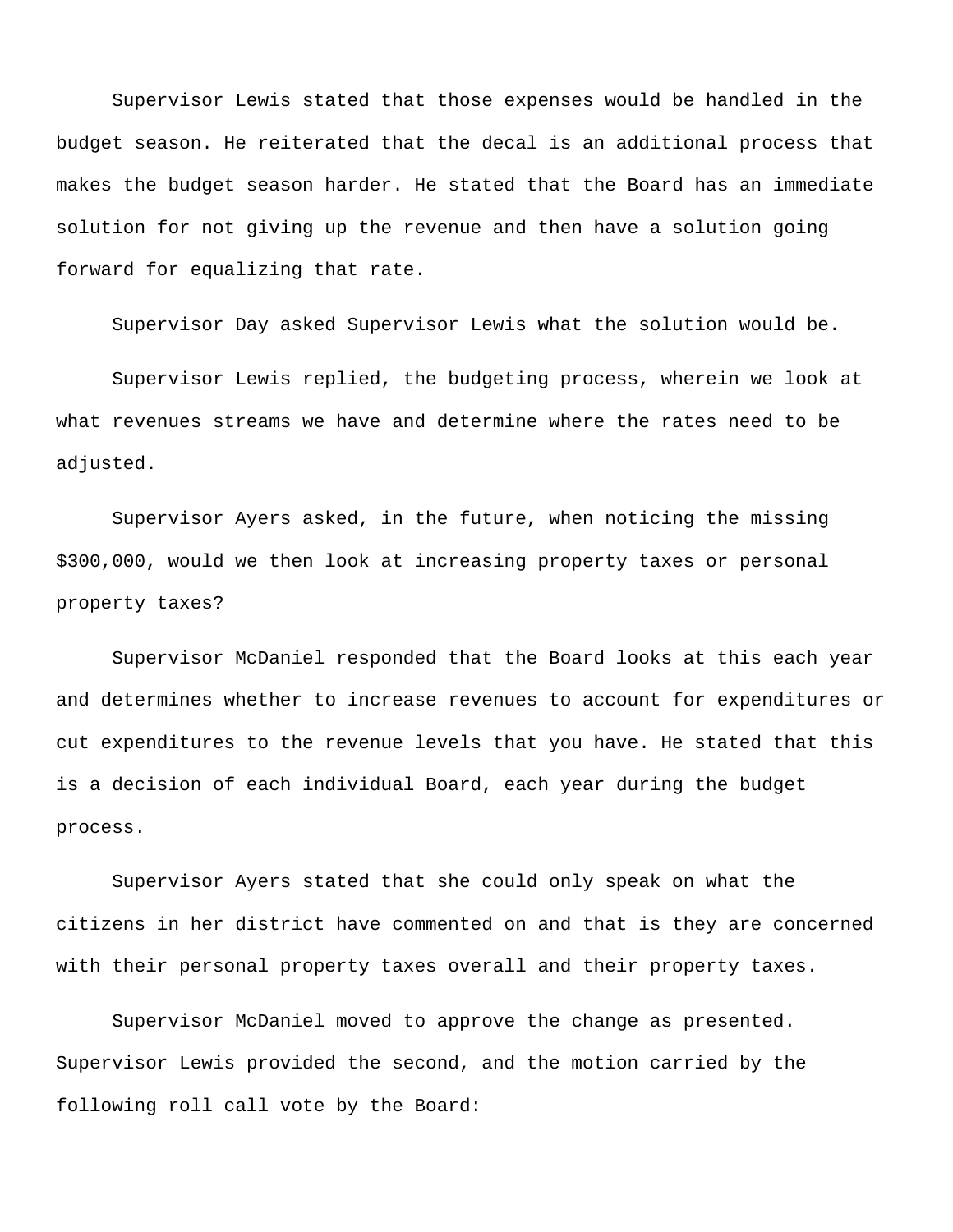Ayes: McDaniel, Lewis, Lyons Nays: Ayers, Day Absent: None Abstain: None

# AT A REGULAR MEETING OF THE BOARD OF SUPERVISORS OF ROCKBRIDGE COUNTY, VIRGINIA, HELD AT THE ROCKBRIDGE COUNTY ADMINISTRATIVE OFFICES ON MONDAY, DECEMBER 13, 2021

# **ORDINANCE TO AMEND AND REENACT ARTICLE IV – MOTOR VEHICLE LICENSE TAX OF CHAPTER 25 - TAXATION, TO IMPLEMENT A SINGLE \$25 DECAL LICENSE TAX PER VEHICLE, TRAILER OR SEMI-TRAILER AND TO PROVIDE FOR A PERMANENT UNDATED COUNTY DECAL TO BE ISSUED AS EVIDENCE OF PAYMENT AND FOR ENTITLEMENT TO COUNTY SERVICES**

1. BE IT ENACTED by the Rockbridge County Board of Supervisors that, pursuant to

§46.2-752 of the Code of Virginia (1950, as amended), Chapter 25 - Taxation, Article IV - MOTOR

VEHICLE LICENSE TAX of the Rockbridge County Code is hereby amended and reenacted as

follows:

# **ROCKBRIDGE COUNTY CODE**

Chapter 25

# **TAXATION**

# **ARTICLE IV. MOTOR VEHICLE LICENSE TAX\***

## **Sec. 25-96. Persons affected.**

Every resident of the County who shall own or have in his custody or under his control a motor vehicle duly registered, or required to be registered, by the Department of Motor Vehicles of the Commonwealth of Virginia or any comparable licensing authority of any state or foreign nation, normally garaged, stored, or parked in the County and operated on the public highways of the Commonwealth of Virginia, shall purchase a permanent County license decal for such motor vehicle. The permanent county decal shall also serve as evidence of a resident's entitlement to certain services in the County, as may be determined from time to time under this Code or County policies and procedures. The term "resident" as used herein shall be construed to embrace any person having a place of abode in the County irrespective of any intention on a part of such person to return to, or to establish residence outside of, the County at some future date, and the term "resident" shall also be construed to embrace any corporation, firm or person having an office or place of business in the County.

**State law reference(s)--**Authority for tax, Code of Virginia, §46.2-752.

<sup>\*</sup> **Cross reference(s)--**Motor vehicles and traffic, Ch. 20.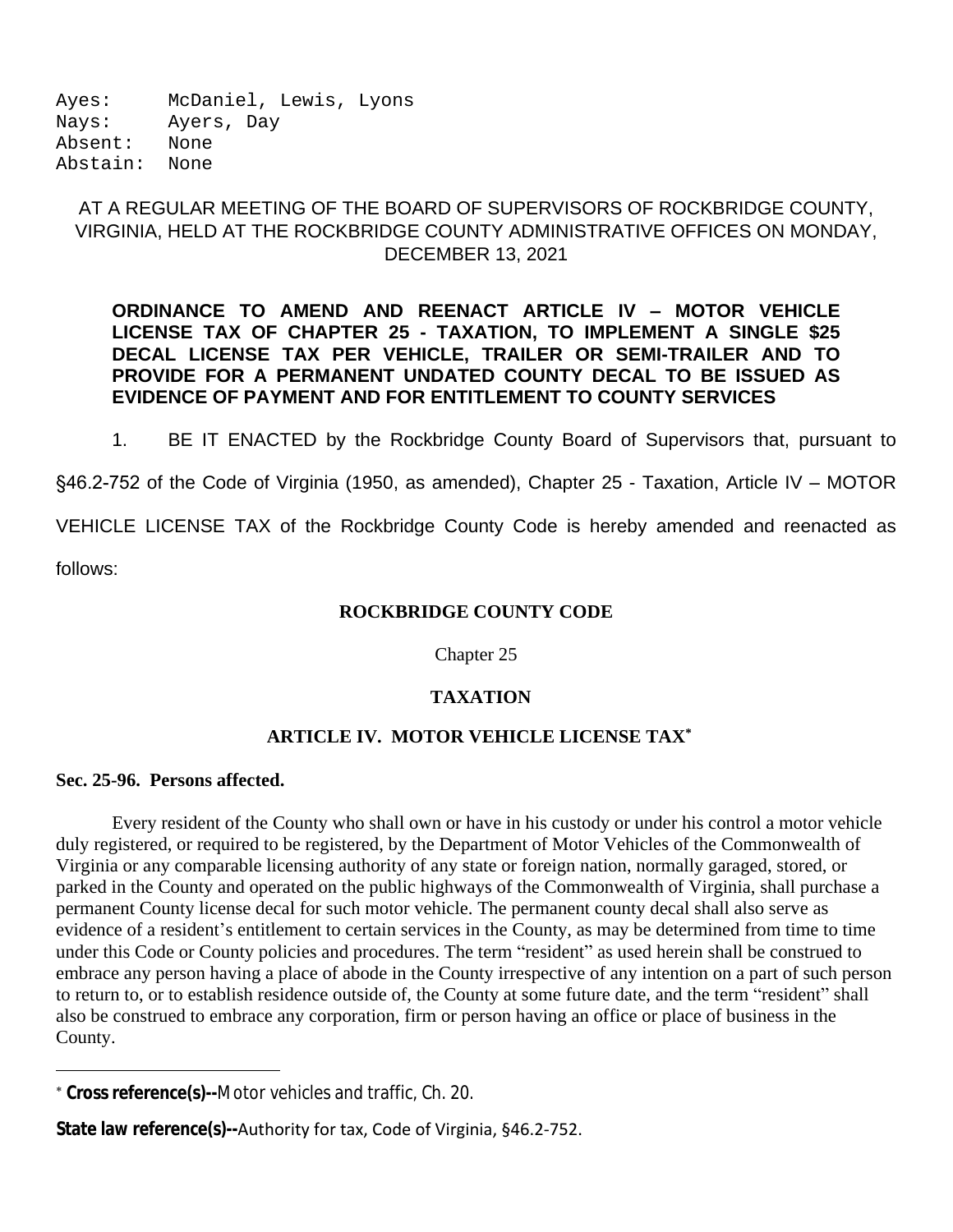# **Sec. 25-97. Decal License Tax.**

A. A single license tax of twenty-five dollars (\$25.00) is hereby imposed on each and every motor vehicle, trailer or semi-trailer for which a County decal is required. Upon payment, a permanent County decal will be issued for the vehicle and will remain in effect as long as such vehicle remains under the ownership, custody or control of that resident.

B. Upon obtaining any motor vehicle, trailer or semi-trailer for which a County decal is required, a resident shall, within thirty (30) days of obtaining the motor vehicle, trailer or semi-trailer, purchase a new permanent County decal, to be issued upon payment of the single license tax of twenty-five dollars (\$25.00).

C. For purposes of this Article, "motor vehicle" shall include, but not be limited to, any passenger car, motorcycle, truck, bus, trailer, or semi-trailer. (Ord. of 9-23-85, §2; Ord. of 6-28-93, §2; Sec. 97 Amended by Ord. of 6-28-04)

# **Sec. 25-98. Preconditions for issuance.**

All applicants for a license decal under this Article for each motor vehicle, trailer, or semi-trailer, shall present to the County Treasurer satisfactory evidence that all due and outstanding personal property taxes have been paid on all motor vehicles, trailers or semi-trailers, or other items of personal property owned by the applicant and subject to assessment for personal property taxes by the Commissioner of the Revenue, before a license decal shall be issued for any one vehicle owned by the applicant. Evidence of the assessment as of the date of ownership shall be supplied by a certificate from the Commissioner of the Revenue. (Ord. of 9-23-85, §4; Ord. of 6-28-93, §4)

# **Sec. 25-99. Issuing decals.**

A. A permanent county decal shall be purchased from the Treasurer for each motor vehicle, trailer or semi-trailer. Any resident coming under the provisions of this Article shall complete such forms as may be prescribed by the Treasurer or the Commissioner of the Revenue of the County, and upon payment of the license tax shall be issued the decal, which shall be displayed as hereafter provided.

B. In addition to constituting a violation of this Article, failure to display the decal shall preclude the use of such motor vehicle in obtaining County services, and use of County services without a decal will be treated for enforcement purposes as if the user is a non-resident.

C. The decal shall be conspicuously placed to the right of the inspection sticker on the windshield of the vehicle in such manner as to be plainly visible as prescribed for State automobile inspection decals. The top edge of the decal is to be approximately four (4) inches from the bottom of the windshield. The left side edge of the decal, adjacent to the official inspection sticker, shall not be more than ¼ inch from the right edge of the official inspection sticker when viewed from inside the vehicle. On all trailers and semi-trailers, the decal must be affixed to the trailer body or frame and shall be placed on the left side of the trailer near the front corner, adjacent to the right side of the official State inspection sticker when viewed from the inside of the trailer or semi-trailer. On all motorcycles and motor bikes, the decal is to be placed on the left side of the cycle where it will be most visible after mounting, adjacent to the right side of the State inspection sticker, or may be placed to the right of the State inspection sticker on a plate securely fastened on the left side of the motorcycle where it will be most visible, if adequate space is available without overlapping the State inspection sticker. A decal issued to a vehicle displaying an antique motor vehicle license issued in conformance with Va. Code §46.2-730,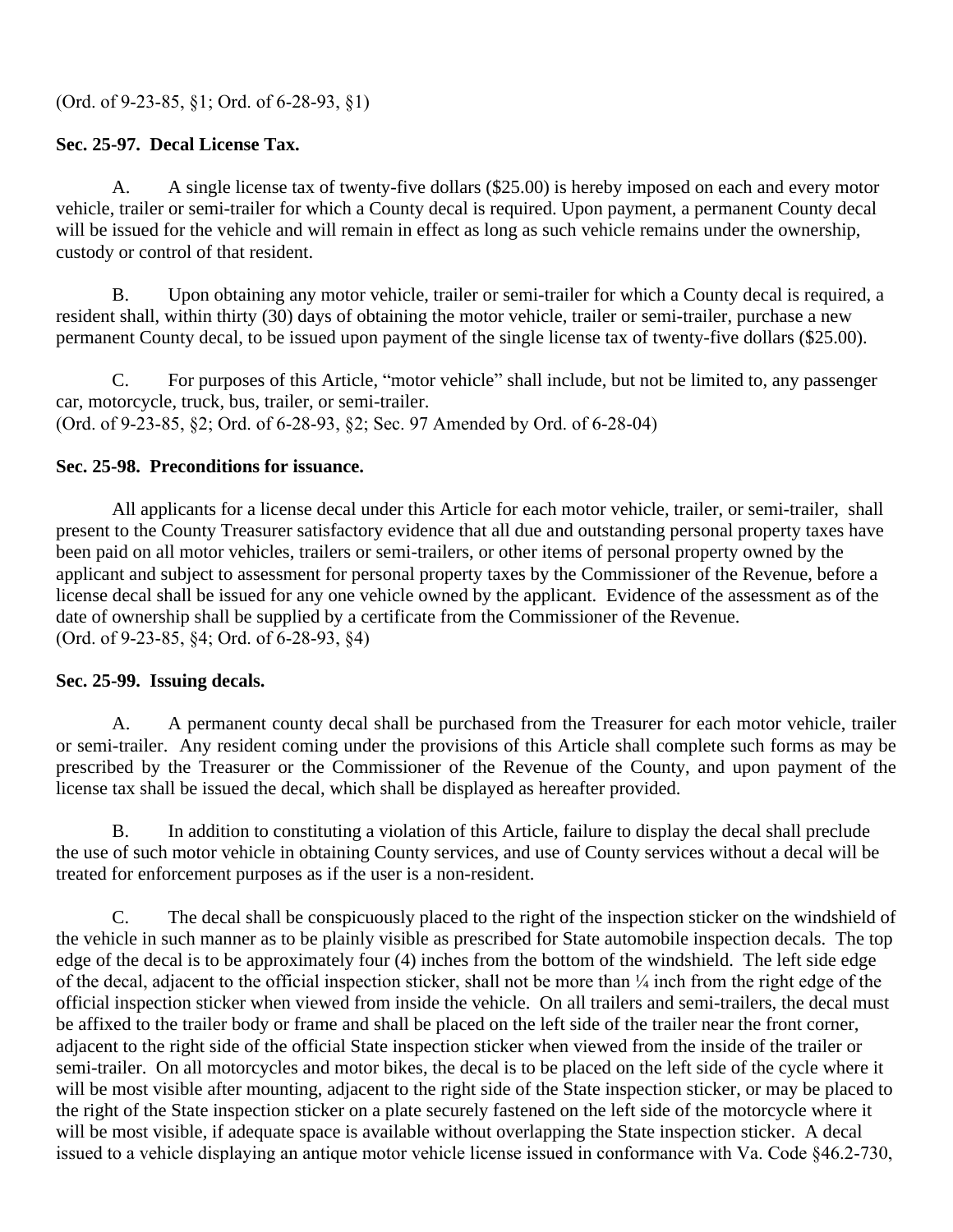if required, may be retained within the vehicle and available for inspection upon request, in lieu of being displayed on the windshield of the vehicle.

D. At such time as any resident sells, transfers, or otherwise relinquishes a motor vehicle, trailer, or semi-trailer, the County decal shall be removed and destroyed. No decal may be transferred to another owner or any other vehicle. A new decal shall be purchased for any new, used, replacement or additional vehicle acquired or under the custody or control of the resident.

(Ord. of 9-23-85, §7; Ord. of 6-28-93, §7; Sec. 102 Amended by Ord. of 4-23-18, to be effective on and from the date of adoption; provided, however, that any County decal placed in the center of the vehicle windshield may remain in such location after relocation of the official State inspection sticker, until the next County decal is obtained, but in any event, the County decal shall be relocated adjacent to the official State inspection sticker as provided herein no later than April 15, 2019)

**State law reference(s)--**Authority for above Section, Code of Virginia, §46.2-752.

## **Sec. 25-100. Replacement decals.**

In the event that a decal is lost or destroyed, any permanent replacement will be issued only upon payment of the license tax of twenty-five dollars (\$25.00). (Ord. of 9-23-85, §8; Ord. of 6-28-93, §8)

# **Sec. 25-101. Exemption.**

A. Nothing in this Article shall be construed to require a license tax of a person, firm or corporation exempted under the provisions of the laws of the State of Virginia, or the United States of America; nor is a license tax required of residents of any incorporated town or city that now issues separate license tags or decals.

B. Nothing in this Article shall be construed to require a license tax for any one motor vehicle owned and used personally by any veteran who holds a current state motor vehicle registration card establishing that he has received a disabled veteran's exemption from the Division of Motor Vehicles and has been issued a disabled veteran's motor vehicle license plate as prescribed in Virginia Code §46.2-739, or for individuals on active military duty.

Provided, however, that any person, corporation or firm exempted from the payment of the license tax imposed herein shall, nevertheless, apply for and prominently display the County decal required by this Article. (Ord. of 9-23-85, §9; Ord. of 10-10-89; Ord. of 6-28-93, §9) **Sec. 25-102. Records.**

The County Treasurer may keep a record of each such license decal issued by the Treasurer, showing the number of such decal, and the person to whom it was issued. (Ord. of 9-23-85, §10; Ord. of 6-28-93, §10)

## **Sec. 25-103. Unlawful acts; penalty.**

(A) It shall be unlawful for any person, who is not a resident of the County of Rockbridge, to display a County decal on a motor vehicle or otherwise use a County decal for access to services in the County.

(B) Any violation of this Article shall constitute a misdemeanor, and upon conviction thereof shall be punished by a fine not to exceed the sum of Two Hundred Fifty Dollars (\$250.00); and trial of all violations of this Article shall be enforced by proceedings before the Rockbridge County General District or Juvenile and Domestic Relations District Court in the manner and with like right of appeal as provided in misdemeanor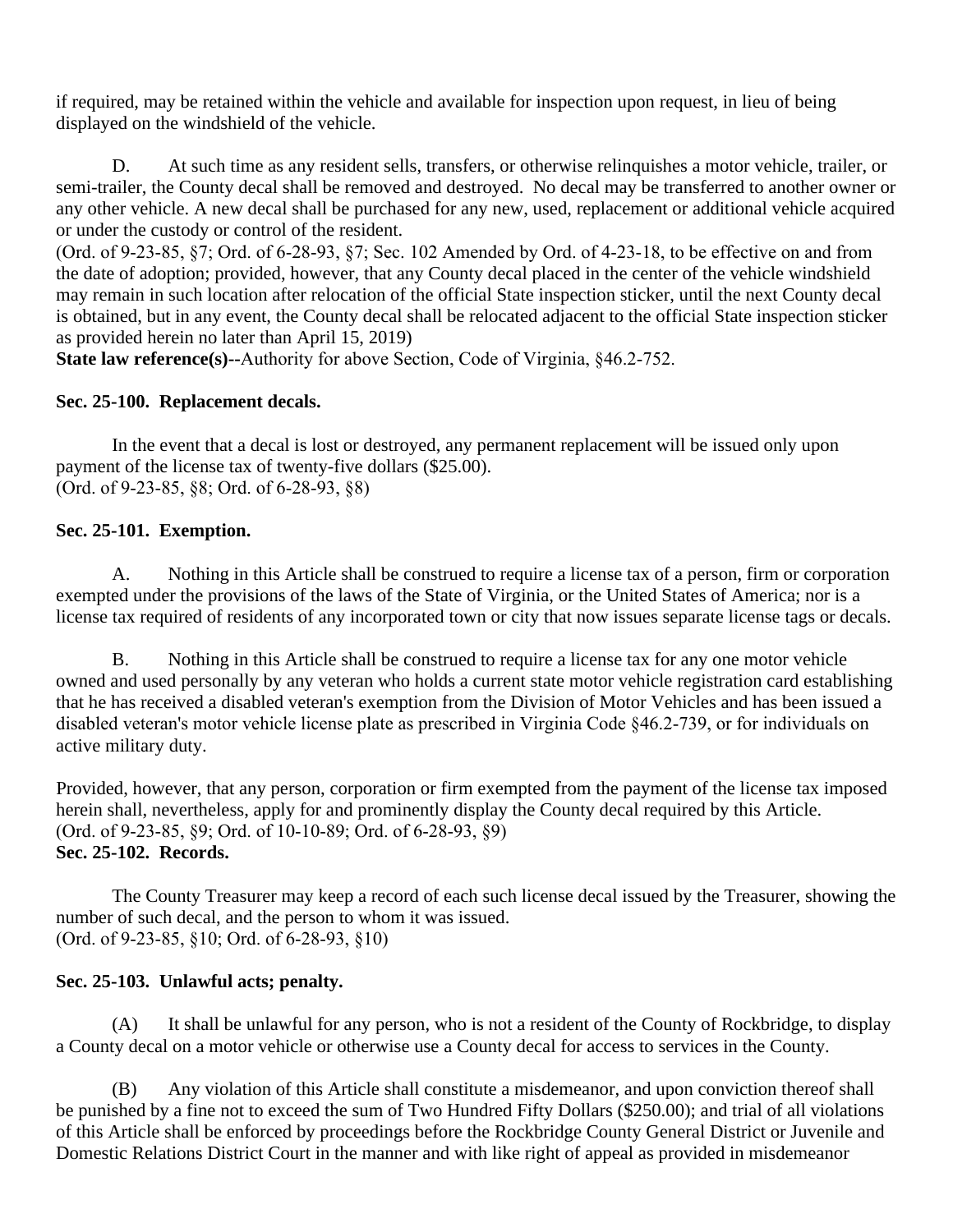cases; and the Sheriff or his deputies and officers of the County are hereby authorized to issue summons in writing to violators of this Article for appearance before said court. (Ord. of 9-23-85, §11; Ord. of 6-28-93, §11)

#### **Secs. 25-104--25-120. Reserved.**

2. This Ordinance shall be effective on and from the date of its adoption. A permanent county decal purchased in accordance with the provisions of this Ordinance shall be displayed upon any motor vehicle no later than April 15, 2022.

Adopted this 13<sup>th</sup> day of December, 2021.

**Jeremiah & Sara Holland – (280 Rosa Le Drive) - Application for a Special Exception Permit to Operate a Campground in the Agricultural and General Uses (A-2) Zoning District:**

Director of Community Development Chris Slaydon briefly reviewed the agenda item and supplemental materials as follows:

"Jeremiah & Sara Holland have made an application for a special exception permit to operate a campground in the Agricultural and General Uses (A-2) Zoning District. The property is located at 280 Rosa Le Drive, Fairfield, VA 24435, on the north side of Timber Ridge Road (Route 716), approximately 0.28 miles west of the intersection of Timber Ridge Road (Route 716) and Borden Grant Trail (Route 706). The property is owned by Jeremiah Holland and is further identified as tax map number 51-23-26A (8.79 acres per tax records).

Per Section 603.03-15 of the County of Rockbridge Land Development Regulations, campgrounds are a use by special exception in the A-2 Zone. Per section, 302.34 of the regulations, campgrounds are defined as any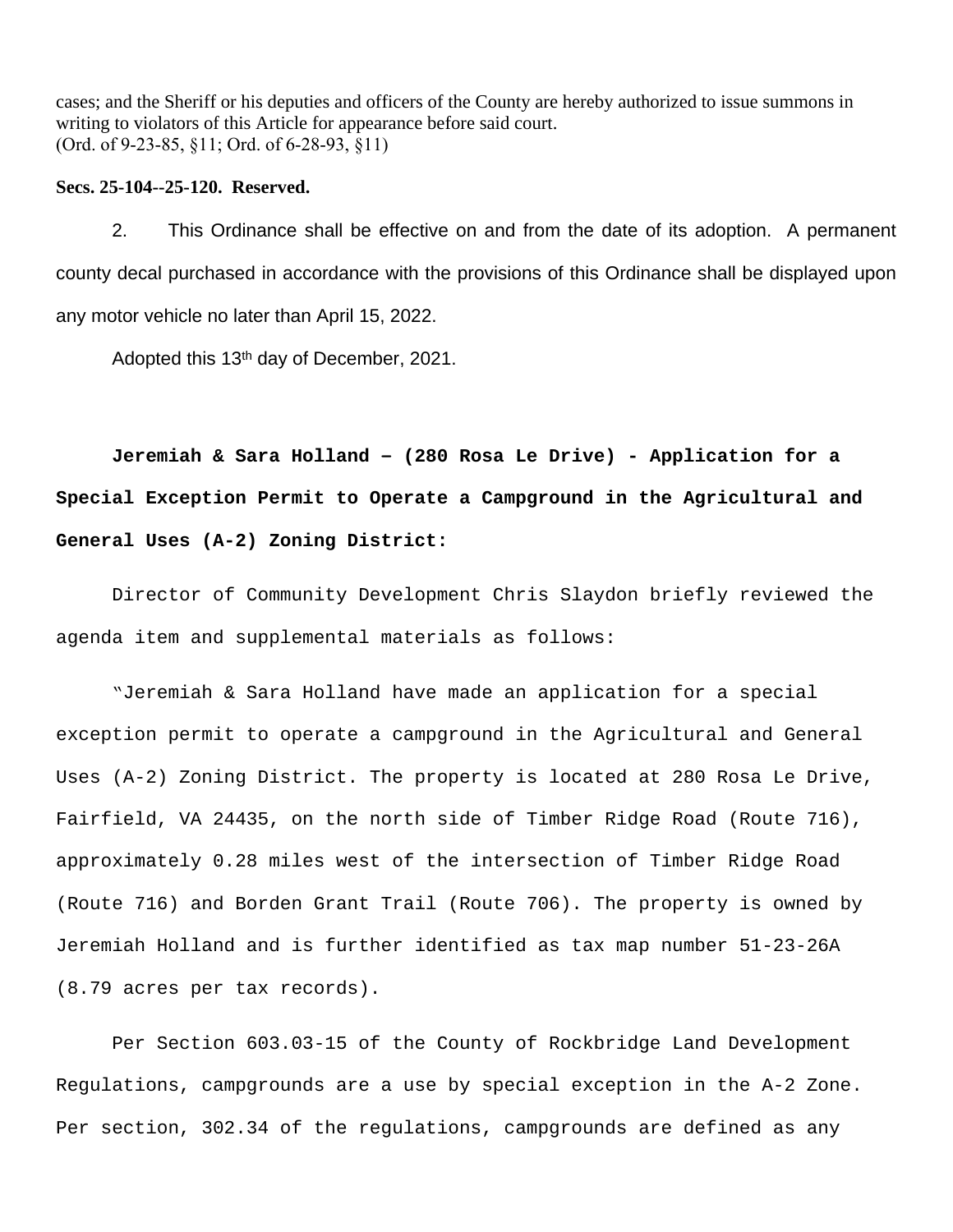plot of ground used, maintained, or held out to the public, wholly, or in part, as temporary accommodation of tents, expandable camp trailers, travel trailers, converted buses or trucks, or such other devises as may be developed and marketed for camping; whether privately or publicly owned; and whether use of such accommodations is granted free of charge or for compensation.

The application proposes a primitive campground with no access to water, no trash collection, and no on-site sewage disposal. The guests will have access to a porta-john but will be required to bring all other amenities and remove their own trash. There is currently a canvas teepee on the property that has been utilized for camping. The proposal includes bringing the existing teepee site in to compliance and to add two additional camping areas to the property.

On December 8, 2021, the Planning Commission held its Public Hearing and has recommended approval of the special exception application with the following conditions:

- 1. Campground is limited to primitive tent camping only. No motorhomes, tow-behind campers (such as pop-up campers, toy haulers, teardrop trailers, standup trailers, etc.) or other recreational vehicles permitted.
- 2. Campground is limited to a total of three (3) primitive camping sites.
- 3. No camping within fifty feet (50') of any property line.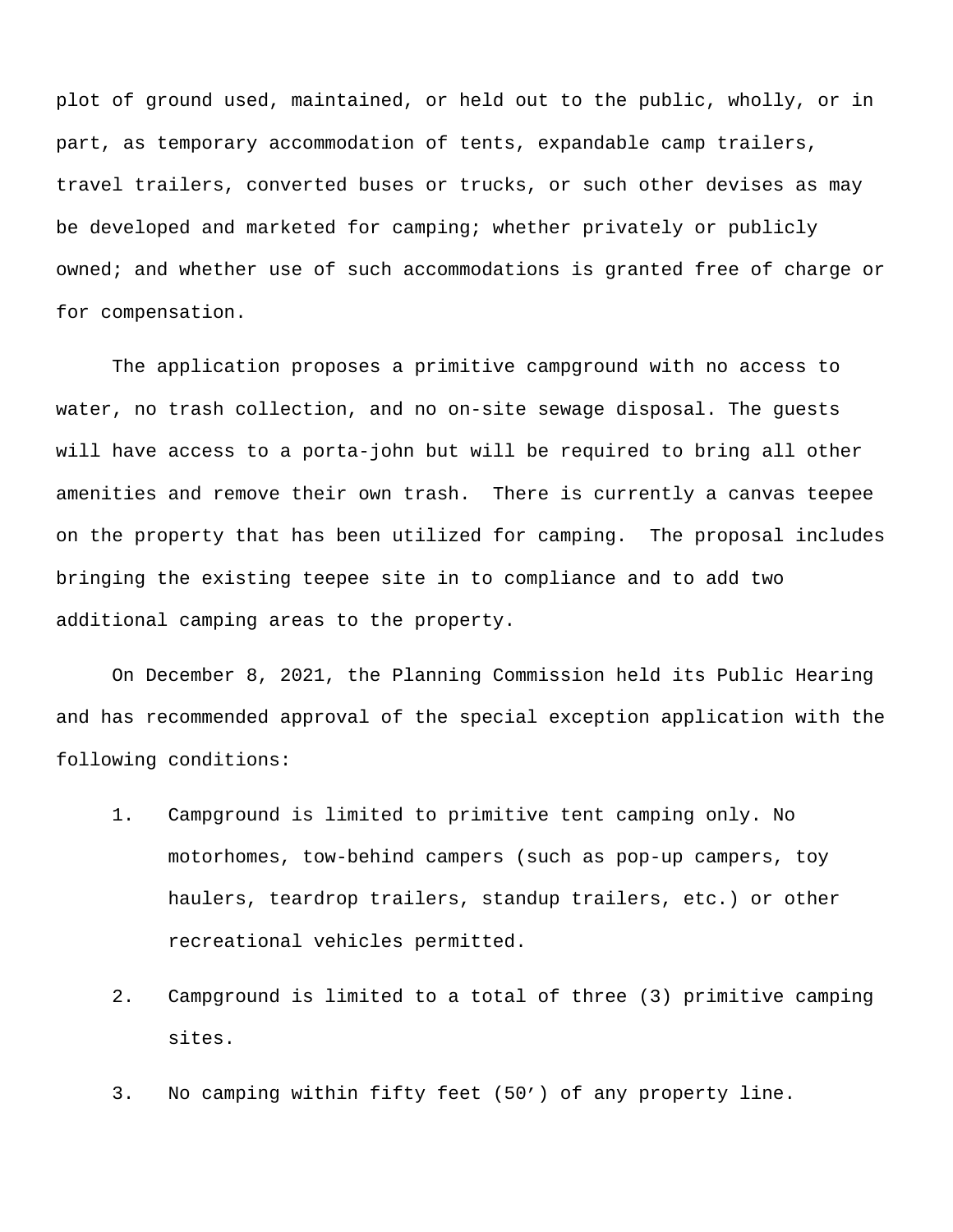- 4. Campground is limited to six (6) vehicles and shall not exceed twelve (12) people.
- 5. Approval contingent upon final VDOT, Office of Fire, Rescue & Emergency Management, and Health Department approvals."

The applicants came forward to answer any questions the Board had. Mr. Holland shared his intentions to have friends come and stay on the property.

Chairman Lyons opened the public hearing at 6:20 p.m. There were no comments. Chairman Lyons closed the public hearing.

Supervisor McDaniel moved to approve. Supervisor Ayers provided the second, and the motion carried by the following roll call vote by the Board:

Ayes: McDaniel, Ayers, Day, Lewis, Lyons Nays: None Absent: None Abstain: None

## AT A REGULAR MEETING OF THE BOARD OF SUPERVISORS OF ROCKBRIDGE COUNTY, VIRGINIA, HELD AT THE ROCKBRIDGE COUNTY ADMINISTRATIVE OFFICES ON MONDAY, DECEMBER 13, 2021

**Ordinance to Grant a Special Exception Permit to Sara Holland and Jeremiah Holland, to Develop and Operate a Primitive Campground in the Agricultural and General Uses District (A-2), on a Parcel of Land Containing 8.79 Acres, +/-, Located at 280 Rosa Le Drive, Fairfield, Virginia, and Identified as Tax Map #51- 23-26A, Owned by Jeremiah Holland, in the South River Magisterial District**

WHEREAS, Sara Holland and Jeremiah Holland have filed an application for a special

exception permit to develop and operate a primitive campground in the Agricultural and General Uses

(A-2) Zoning District, on a parcel of land containing 8.79 acres, more or less, located at 280 Rosa Le

Drive, Fairfield, Virginia, on the north side of Rosa Le Drive (private road) approximately 0.65 miles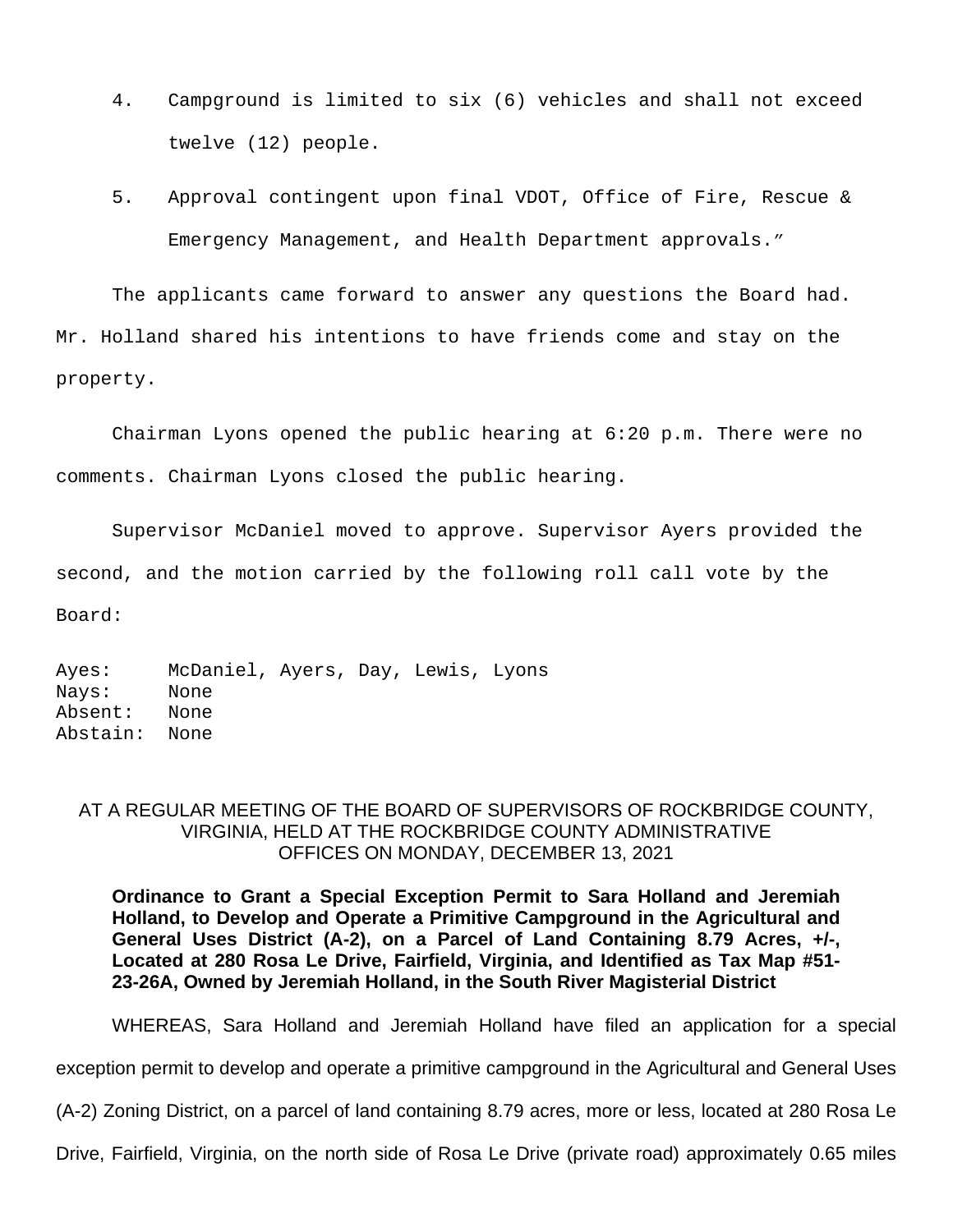north of the intersection of Rosa Le Drive and Timber Ridge Road (Route 716), and identified as Tax Map #51-23-26A, as shown on the site plan titled "Holland – Campground Special Exception Site Map" dated December 2, 2021; and,

WHEREAS, the Planning Commission held a public hearing on this matter on December 8, 2021, and recommended approval with the specified conditions; and,

WHEREAS, legal notice and advertisement has been provided in accordance with §15.2-2204 of the Code of Virginia (1950, as amended) and in accordance with the Rockbridge County Land Development Regulations; and,

WHEREAS, the Board of Supervisors has held a public hearing on this matter on December 13, 2021; and,

WHEREAS, the Board of Supervisors, after review of the application and all other documentation submitted by the applicant, the Planning Commission and the public, after due consideration to the presentations and comments at the public hearing hereon, and after evaluation of the factors set forth in §802.03-5 of the Rockbridge County Land Development Regulations, finds and determines that the proposed use, with the herein specified conditions, is consistent with the Comprehensive Plan, the policies of Rockbridge County, and the public interest.

NOW, THEREFORE, BE IT ORDAINED by the Board of Supervisors of Rockbridge County, Virginia, as follows:

1. That the Board finds that the granting of a special exception permit to Sara Holland and Jeremiah Holland to develop and operate a primitive campground per Section 603.03-15 of the Rockbridge County Land Development Regulations in the Agricultural and General Uses (A-2) Zoning District, on a parcel of land containing 8.79 acres, more or less, located at 280 Rosa Le Drive, Fairfield, Virginia, in the South River Magisterial District, identified as Tax Map #51-23-26A, as shown on the site plan titled "Holland – Campground Special Exception Site Map" dated December 2, 2021, is substantially in accord with the Comprehensive Plan of the County adopted pursuant to the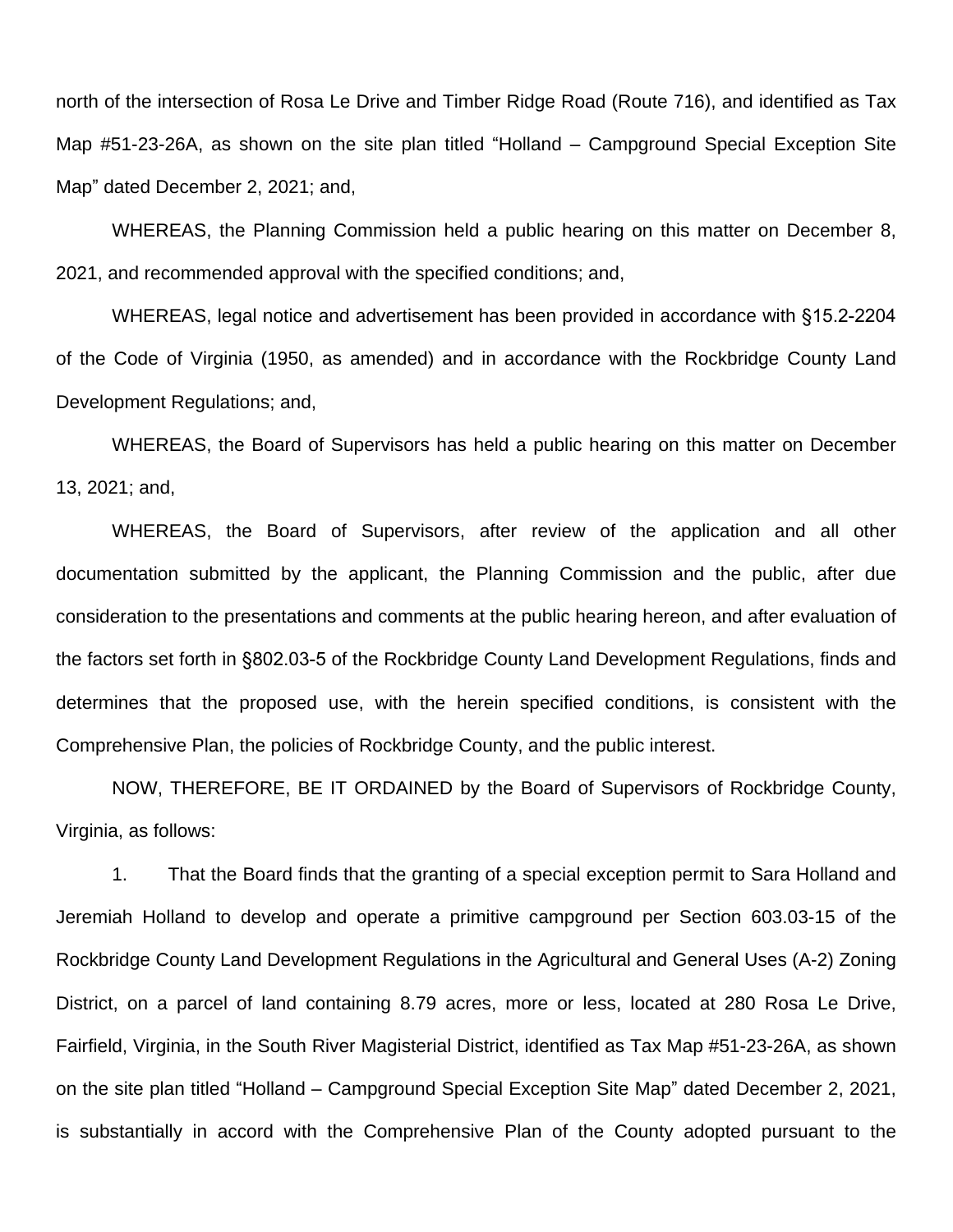provisions of Section 15.2-2232 of the Code of Virginia (1950, as amended), and said special exception permit is hereby approved with and subject to the conditions set out on Exhibit A attached hereto and incorporated herein by reference.

2. That this ordinance shall be effective on the date of its adoption. All ordinances or parts of ordinances in conflict with the provisions of this ordinance are hereby repealed.

Adopted this 13<sup>th</sup> day of December, 2021.

# **EXHIBIT A**

# **SPECIAL EXCEPTION PERMIT CONDITIONS**

# **Owner: Jeremiah Holland Applicant: Jeremiah Holland and Sara Holland**

- 1. Campground is limited to primitive tent camping only. No motorhomes, tow-behind campers (such as pop-up campers, toy haulers, teardrop trailers, standup trailers, etc.) or other recreational vehicles permitted.
- 2. Campground is limited to a total of three (3) primitive camping sites.
- 3. No camping within fifty feet (50') of any property line.
- 4. Campground is limited to six (6) vehicles and shall not exceed twelve (12) people.
- 5. Approval contingent upon final VDOT, Office of Fire, Rescue & Emergency Management, and Health Department approvals.

**Andrew Ludtke – (1051 Ross Road) –Application for a Special Exception**

**Permit to Operate a Bed & Breakfast Homestay in the Residential General** 

**(R-1) Zoning District:**

Mr. Slaydon briefly reviewed the agenda item and supplemental

materials as follows: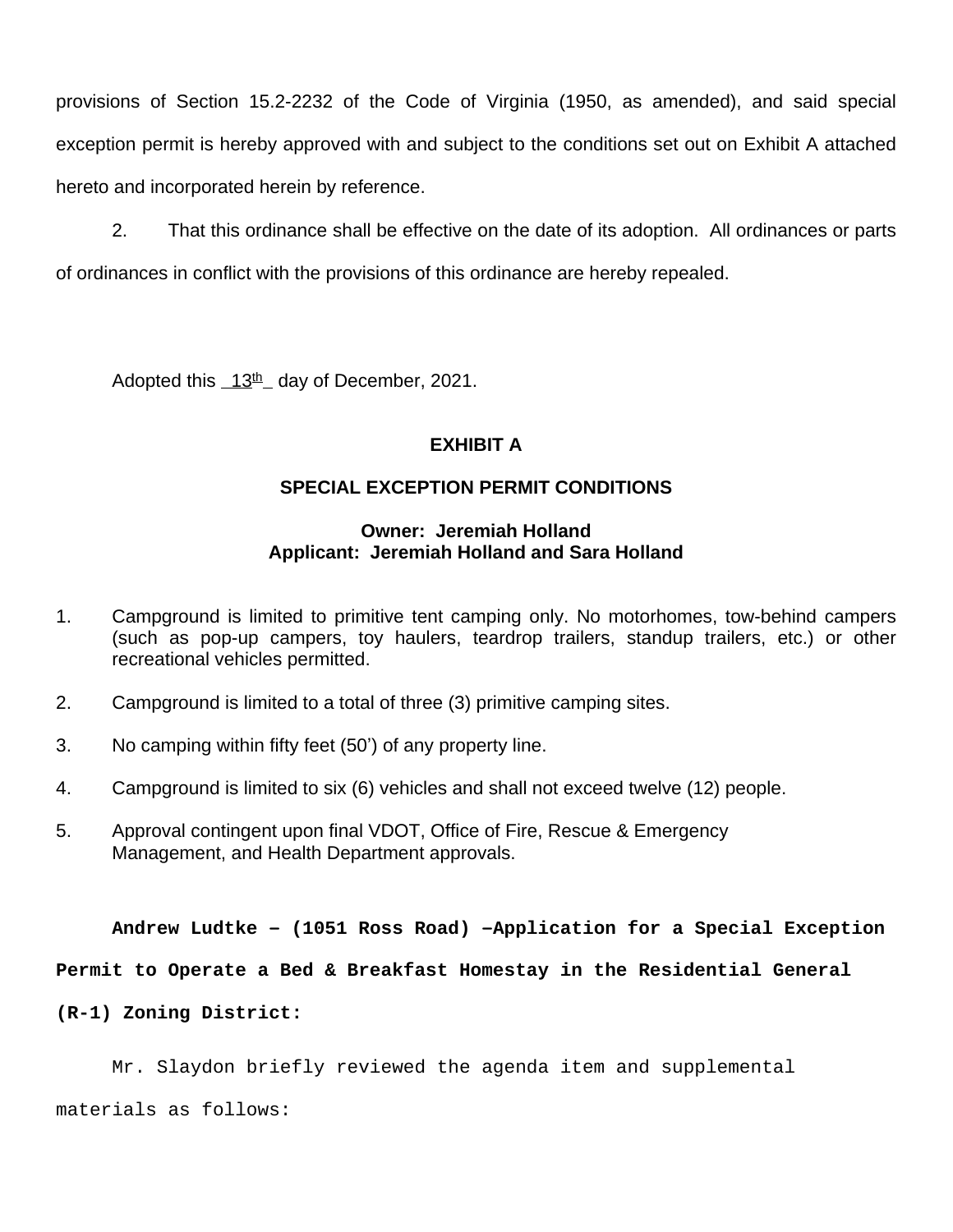"Andrew Ludtke has submitted an application for a special exception to operate a bed and breakfast homestay in the Residential General (R-1) Zoning District. The property is located at 1051 Ross Road, Lexington, VA 24450, and consists of 2.73 acres. The property is owned by Andrew & Jennifer Ludtke and is further identified by tax map number 74B-2-E. The property is located on the south side of Ross Road (Route 687), approximately 0.15 miles east of the intersection of Ross Road (Route 687) and Woods Edge Drive (Route 1026). Per §604.03-1 of the County of Rockbridge Land Use Development Regulations, bed and breakfast homestays are a use by special exception. Per Section 302.24 of the County of Rockbridge Land Development Regulations, Bed and Breakfast Homestay is defined as a short-term rental where overnight accommodations plus breakfast in a private, owner-occupied home that provides one (1) to three (3) guest rooms for occasional bed and breakfast guests. Primary use of the home remains as a residence, not as a lodging establishment. Signs are generally not displayed on the property and all reservations are made in advance. Income derived from the bed and breakfast activity is a source of supplemental income and does not usually represent a primary source of income. The applicant is proposing to rent out a section of his home which includes a kitchen, bathroom, living room, and two bedrooms (commonly referred to as a "mother inlaw suite") to guests. The rented portion of the home is an addition that was added and separated from the main home by a breezeway entrance. The house is serviced by city sewer and private water. On December 8, 2021, the Planning Commission held its Public Hearing and has recommended approval of the special exception application without conditions."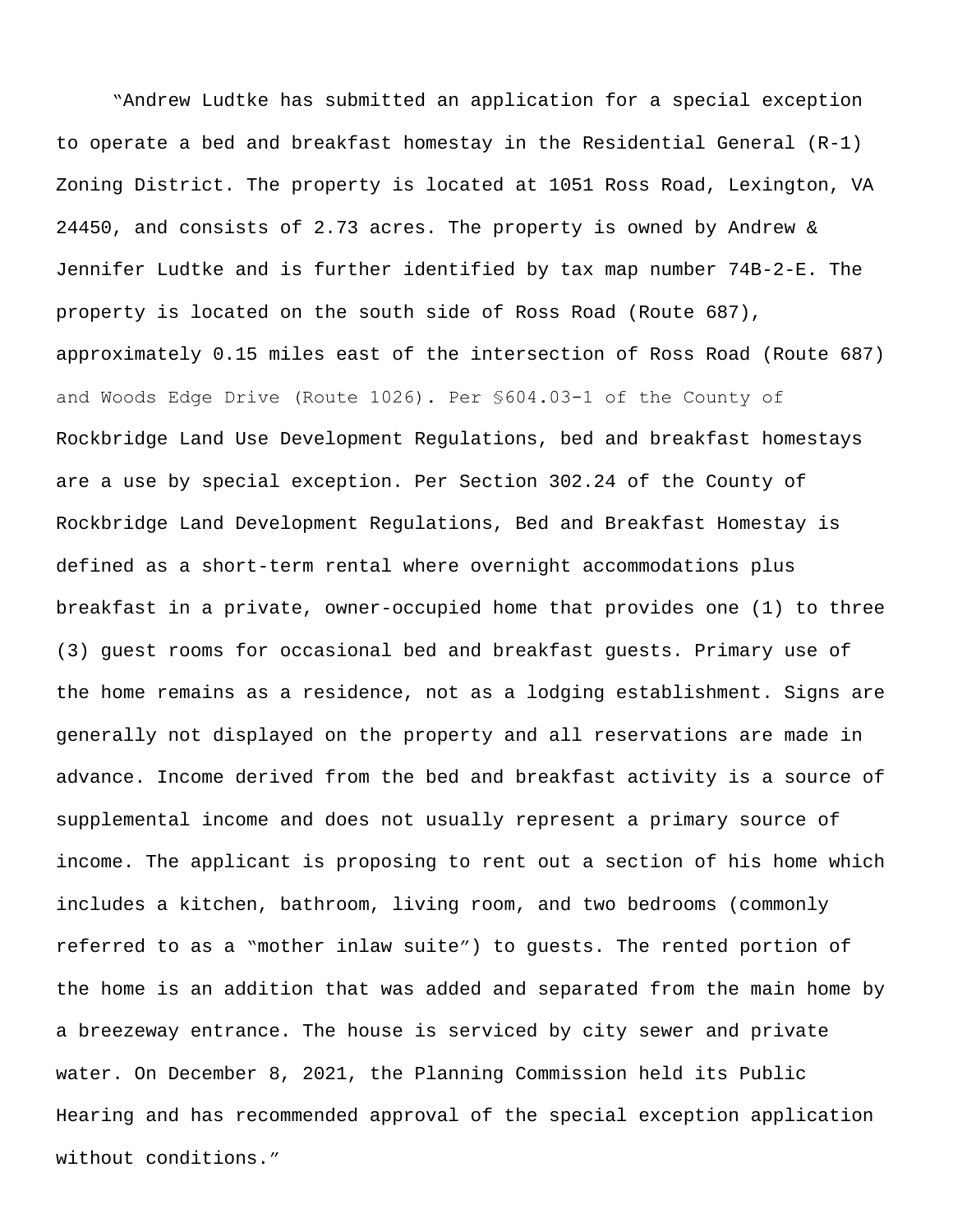The applicant came forward to answer and questions by the Board. Mr. Ludtke reiterated his plans for the property.

Chairman Lyons opened the public hearing at 6:26 p.m. There were no comments. Chairman Lyons closed the public hearing.

Supervisor Ayers moved to approve. Supervisor Lewis provided the second, and the motion carried by the following roll call vote by the Board:

Ayes: Ayers, Lewis, McDaniel, Day, Lyons Nays: None Absent: None Abstain: None

## AT A REGULAR MEETING OF THE BOARD OF SUPERVISORS OF ROCKBRIDGE COUNTY, VIRGINIA, HELD AT THE ROCKBRIDGE COUNTY ADMINISTRATIVE OFFICES ON MONDAY, DECEMBER 13, 2021

Ordinance to Approve a Special Exception Permit for Andrew W. Ludtke to Operate a Bed and Breakfast Homestay in the Residential General District (R-1) Per Section 604.03-1 of the Land Development Regulations, in the Applicant's Home Located at 1051 Ross Road, Lexington, Virginia 24450, in the Buffalo Magisterial District and Further Identified as Tax Map #74B-2-E

WHEREAS, Andrew W. Ludtke has filed an application for a special exception permit to

operate a Bed and Breakfast Homestay out of his home in the Residential General District (R-1),

located at 1051 Ross Road, Lexington, Virginia 24450, in the Buffalo Magisterial District, identified

upon the Rockbridge County Land Records as Tax Map #74B-2-E; and,

WHEREAS, legal notice and advertisement has been provided in accordance with §15.2-2204

of the Code of Virginia (1950, as amended) and in accordance with the Rockbridge County Land

Development Regulations; and,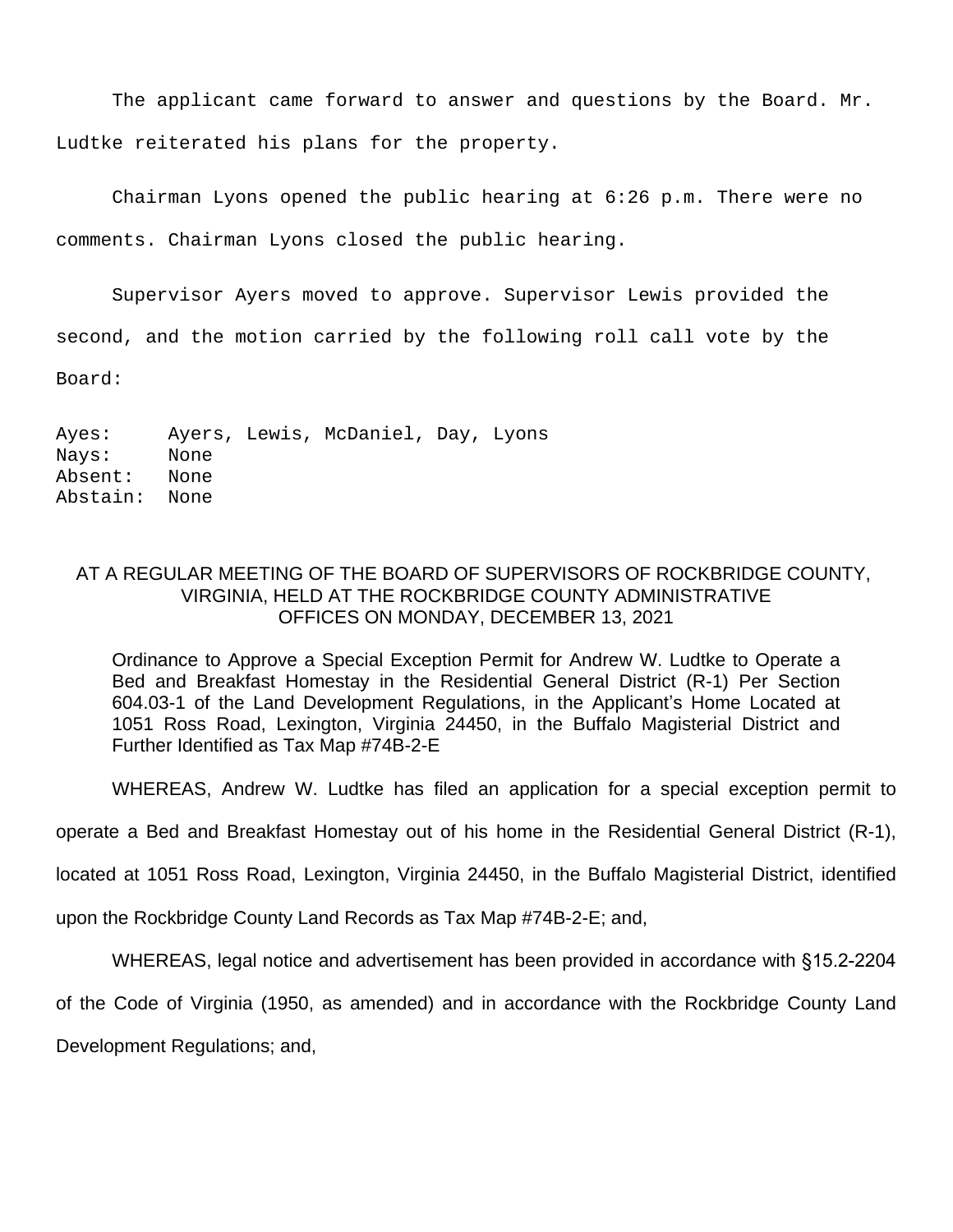WHEREAS, the Rockbridge County Planning Commission held a public hearing on this matter on December 8, 2021, and recommended to the Board of Supervisors that the special exception permit be approved; and,

WHEREAS, the Board of Supervisors has held a public hearing on this matter on December 13, 2021; and,

WHEREAS, the Board of Supervisors, after review of the application and all other documentation submitted by the applicant, the Planning Commission and the public, and after due consideration to the presentations and comments at the public hearing hereon, and after evaluation of the factors set forth in Sections 802.03-5 and 604.03-1 of the Rockbridge County Land Development Regulations, finds and determines that the proposed use is consistent with the Comprehensive Plan, the policies of Rockbridge County and the public interest.

NOW, THEREFORE, BE IT ORDAINED by the Board of Supervisors of Rockbridge County, Virginia, as follows:

1. That the application of Andrew W. Ludtke for a special exception permit to operate a Bed and Breakfast Homestay in the applicant's home in the Residential General District (R-1) per Section 604.03-1 of the Land Development Regulations, located at 1051 Ross Road, Lexington, Virginia, 24450, in the Buffalo Magisterial District of Rockbridge County, identified upon the Rockbridge County Land Records as Tax Map #74B-2-E, is hereby approved.

2. That this ordinance shall be effective on and from the date of its adoption. All ordinances or parts of ordinances in conflict with the provisions of this ordinance shall be, and the same hereby are, repealed.

Adopted this 13th day of December, 2021.

## **Amendment of Penalty on Delinquent Meals Tax:**

Ms. Huffman reviewed the agenda item as follows: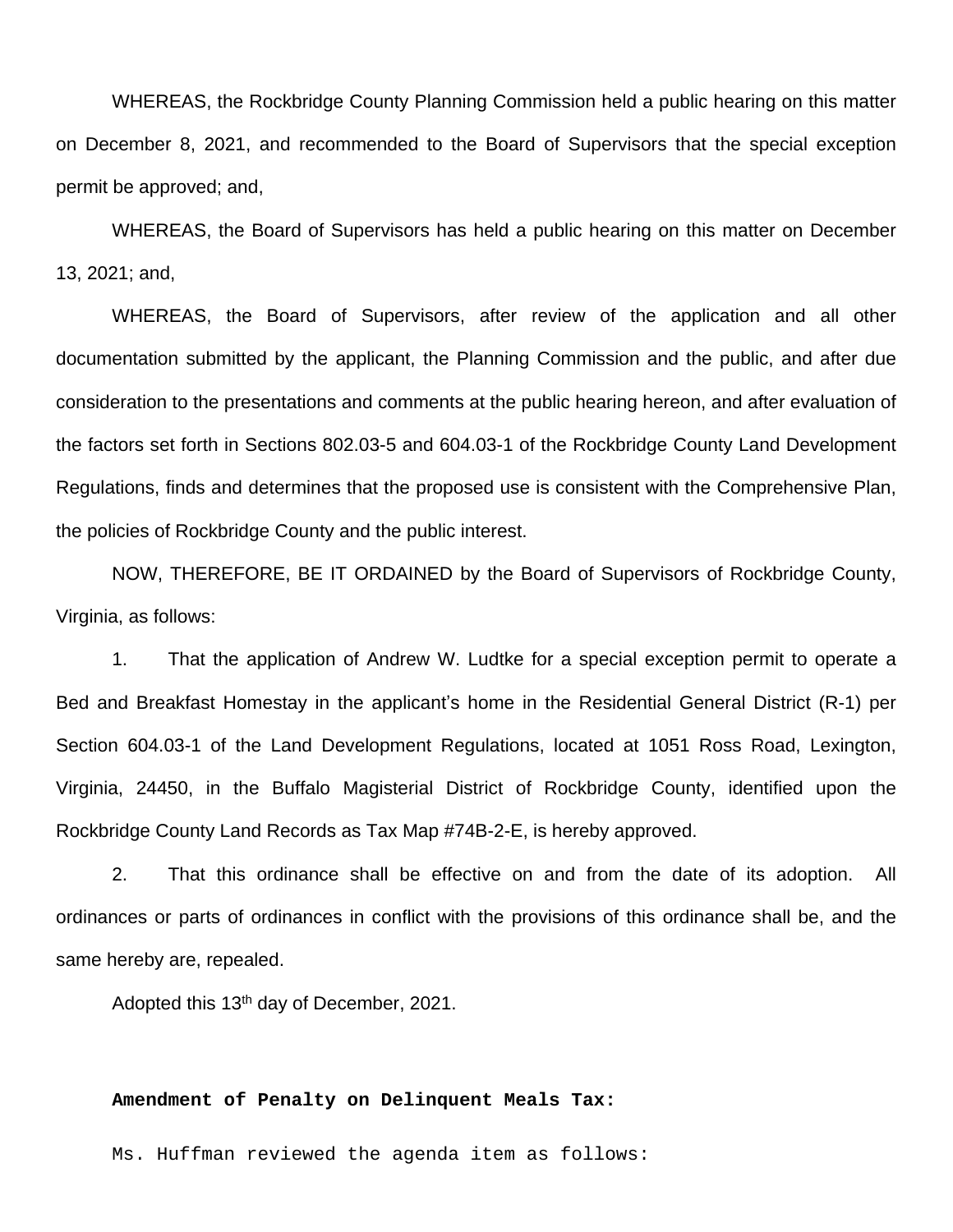"Staff recently discovered that the penalty provisions of County Code Section 25-203 require amendment to correspond with the state code enabling legislation. The penalty is currently 10% per month, up to a maximum of 25%, of the tax due. The amendment provides for a 10% penalty in the first month of delinquency, with a 5% penalty per month for each month thereafter, up to a maximum of 25%. An amendment to County Code requires adoption of an ordinance, following a public hearing. At the November 22nd meeting, the Board authorized notice and public hearing on the proposed amendment for December 13, 2021."

Chairman Lyons opened the public hearing at 6:28 p.m. There were no comments. Chairman Lyons closed the public hearing.

Supervisor Ayers moved to approve. Supervisor McDaniel provided the second, and the motion carried by the following roll call vote by the Board:

Ayes: Ayers, McDaniel, Day, Lewis, Lyons Nays: None Absent: None Abstain: None

# AT A REGULAR MEETING OF THE BOARD OF SUPERVISORS OF ROCKBRIDGE COUNTY, VIRGINIA, HELD AT THE ROCKBRIDGE COUNTY ADMINISTRATIVE OFFICES ON MONDAY, DECEMBER 13, 2021

**ORDINANCE TO AMEND THE ROCKBRIDGE COUNTY CODE, CHAPTER 25 - TAXATION, ARTICLE X – TAX ON CERTAIN FOODS AND BEVERAGES (A/K/A MEALS), TO AMEND SECTION 25-203, TO ADJUST THE RATE OF PENALTY ON DELINQUENT REMITTANCE OF COLLECTED TAXES ON FOODS AND BEVERAGES**

1. BE IT ENACTED by the Rockbridge County Board of Supervisors that, pursuant to

Section 58.1-3916 of the Code of Virginia (1950, as amended), Section 25-203 of Article X in Chapter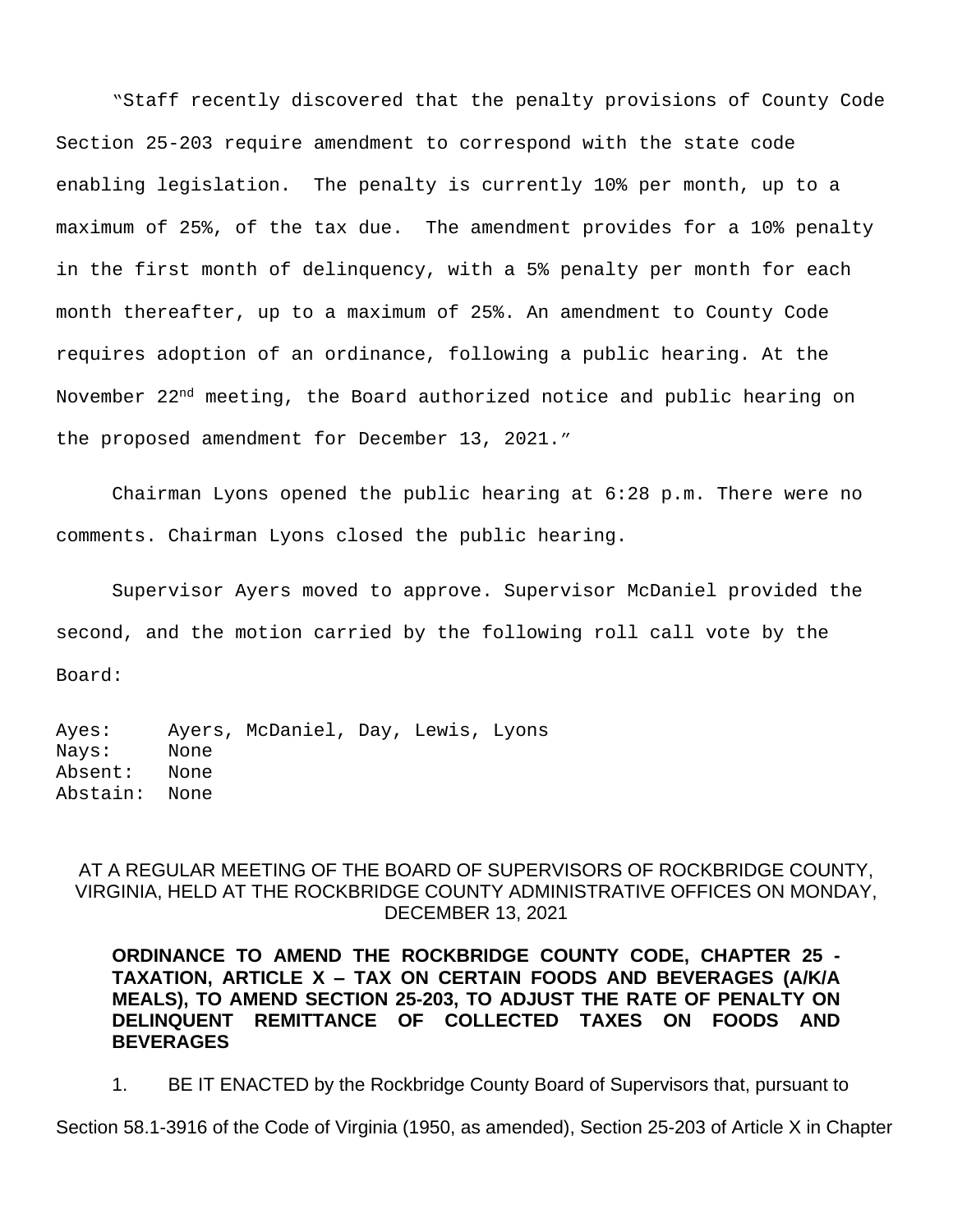25 -TAXATION, of the Rockbridge County Code be and hereby is amended and reenacted, as follows:

## **ROCKBRIDGE COUNTY CODE**

Chapter 25

## **TAXATION**

**\*\*\*\*\*\*\*\*\*\***

## **ARTICLE X. TAX ON CERTAIN FOODS AND BEVERAGES**

**\*\*\*\*\*\*\*\*\*\***

#### **Sec. 25-203. Penalty for late remittance or false return.**

A. If any seller whose duty it is to do so shall fail or refuse to file any report required by this Article or to remit to the County Treasurer the tax required to be collected and paid under this Article within the time and in the amount specified in this Article, there shall be added to such tax by the County Treasurer a penalty in the amount of ten percent (10%) if the failure is not more than thirty (30) days, with an additional five percent (5%) of the total amount of tax owed along with all penalties for late payment previously levied for each additional thirty (30) days or fraction thereof during which the failure continues, not to exceed twenty-five percent (25%) in the aggregate, with a minimum penalty of ten dollars (\$10.00); provided, however, that the penalty shall in no case exceed the amount of the tax assessable. Any such penalty when so assessed shall become a part of the tax.

**\*\*\*\*\*\*\*\*\*\***

2. This Ordinance shall be effective on and from the date of its adoption.

Adopted this 13th day of December, 2021.

**Shawn Wampler – (Steeles Fort Road) – Application for a Rezoning from**

**the Agricultural and General Uses (A-2) Zoning District and the** 

**Agricultural Transitional (A-T) Zoning District to the Residential Mixed** 

**(R-2) Zoning District:**

Mr. Slaydon briefly reviewed the agenda item and supplemental materials as follows: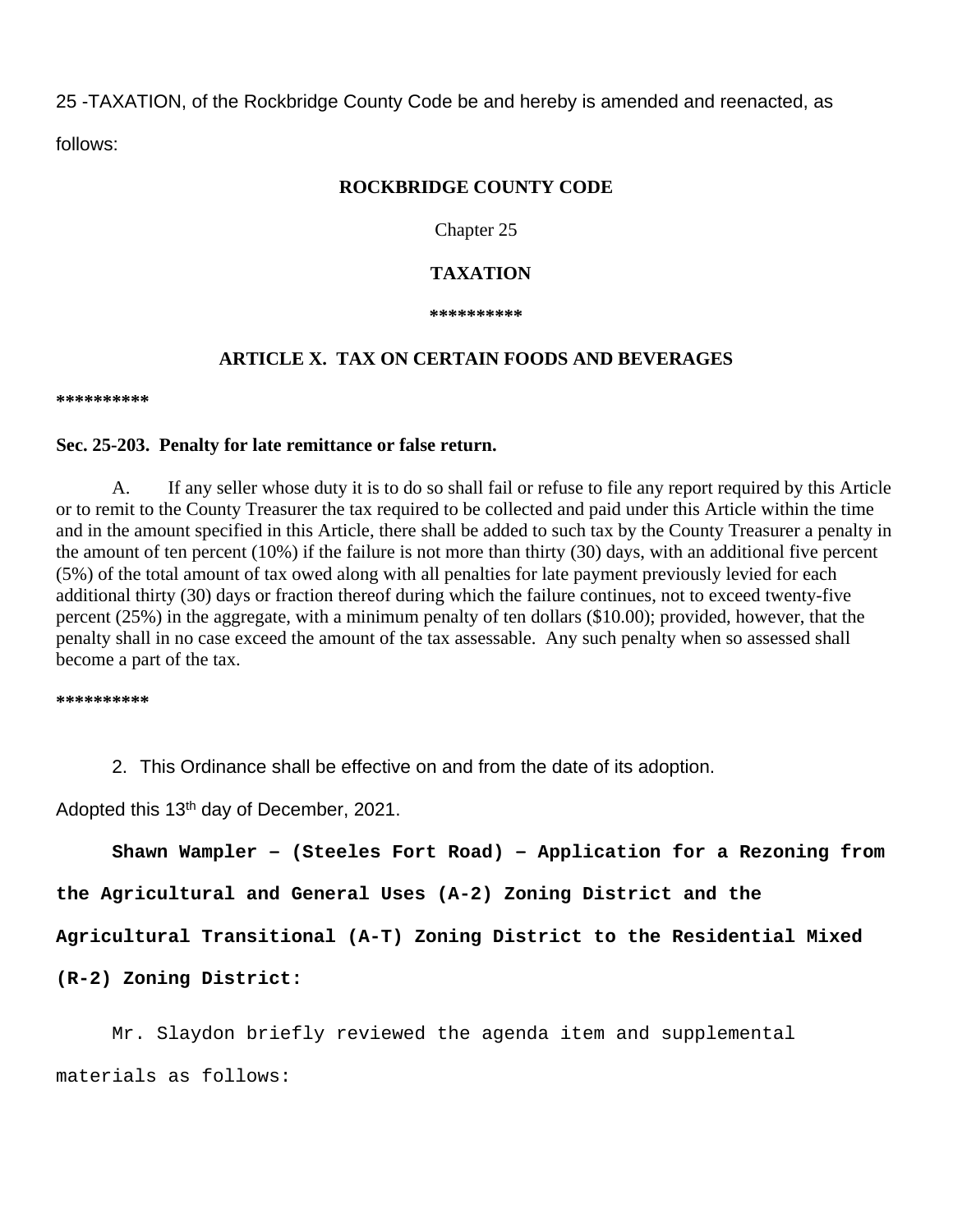"Shawn Wampler has submitted an application to rezone 28.45 acres from the Agricultural and General Uses (A-2) Zoning District and the Agricultural Transitional (AT) Zoning District to the Residential Mixed (R-2) Zoning District. The property is located on the east side of Steeles Fort Road (Route 706) at the northeastern corner of the intersection of Steeles Fort Road (Route 706) and North Lee Highway (Route 11). The property is owned by Melvin Bender and is further identified as tax map number 40-2-1A. The property consists of 30.83 acres with approximately 12.4 acres located in the Agricultural and General Uses (A-2) Zoning District and approximately 18.4 acres located in the Agricultural Transitional (A-T) Zoning District. The owner has proffered a plan consisting of 19 single-family homes, four duplexes, and two multi-family condominium buildings, each consisting of 16 units. Additionally, the proposed development includes two assisted living facilities, each with 20 beds. Per section 604B.03-2 of the County of Rockbridge Land Development Regulations, the assisted living facilities require a special exception permit which will be presented during the next agenda item and are contingent upon the proposed rezoning. Per Table 2 of the County of Rockbridge Land Development Regulations, the required acreage for the proposed development, including the assisted living facilities, is 18.72 acres. The proposed development includes a loop road with two entrances onto Steeles Fort Road (Route 706). Per section 904.02-2 of the Regulations, the road is required to be designed to VDOT Rolling Terrain Standards. The proposed road will not be dedicated to public use (private road). The buildings will be serviced by County water and sewer which is currently located along Steeles Fort Road (Route 706). Each condominium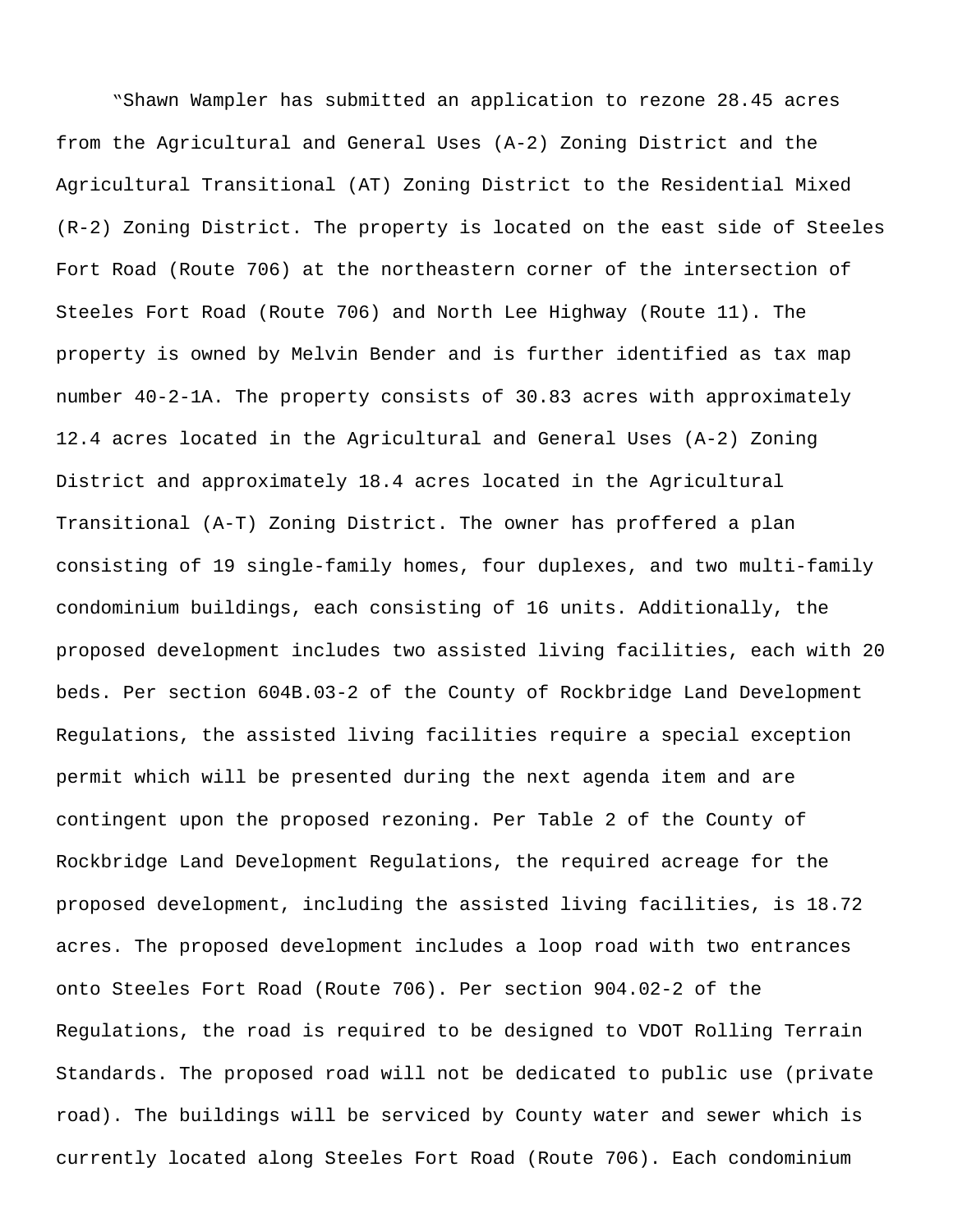building will be serviced with 24 off-street parking spaces in accordance with section 703.03-1 of the County of Rockbridge Land Development Regulations. The current owner has submitted a proffer that states the development of the property (portion of TM# 40-2-1A) for which the application is being made shall be in substantial accordance with the rezoning plan prepared by Blackwell Engineering, PLC. On December 8, 2021, the Planning Commission held its Public Hearing and has recommended approval of the rezoning with the acceptance of the proffer statement."

Engineer, Ed Blackwell, came forward to answer any questions the Board had. He reiterated the plans for the project, noting the number of proposed units were in line with what would be like a single-family subdivision. He stated that there would be a lot of green space and some ponds. He added that traffic would be under any threshold VDOT has for a traffic impact analysis.

Supervisor McDaniel inquired about the type of assisted living facility and whether or not there would be large trucks coming and going delivering food and picking up and delivering laundry.

Applicant, Mr. Wampler, shared that it is considered an expansion of South campus across Rt. 11 which is a private, non-profit organization. He stated that trucks would be delivering food and laundry about once per week

Chairman Lyons opened the public hearing at 6:40 p.m.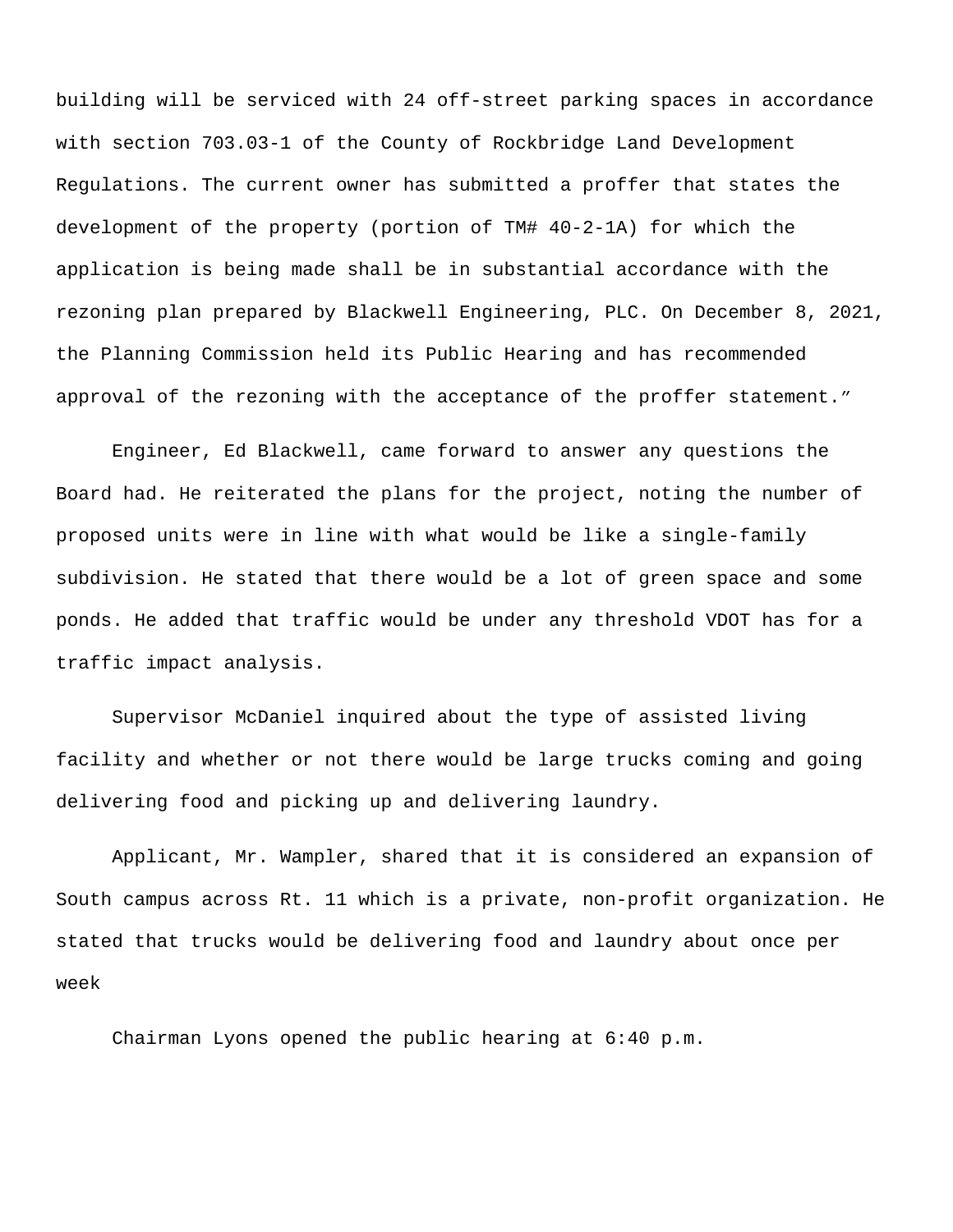Mr. Slaydon read aloud a comment received by neighboring property owner Peggy Vaughan, as follows, while noting the primary concern is the main entrance to the general store:

"This correspondence to you is regarding the information I received from you recently for a special exception application made by Shawn Wampler/Melvin Bender. They are asking for a special exception permit to construct and operate retail, construct and operate a continuing care facility and to construct single family housing and multi-family dwellings off of Route 706 and North Lee Highway. Since the acreage involved in all of this construction surrounds my property (40 Steeles Fort Rd.) I am very concerned about the impact it would have on me and other neighboring residents. First, it would increase the volume of traffic on 706 which is heavily used as a cut through to Raphine Road and all of the development and high traffic at that intersection. I do wonder why Mr. Wampler/Bender would not want to construct their country store at that location which is already commercially oriented. I do not see the need or value in construction of a retail business in the middle of otherwise residential and fanning location. I currently mow the right of way and keep the trash cleaned up on 706 from Rt. 11 to Moore's Trail Road. I can only imagine the extra time involved with the increased traffic and a retail operation. I do realize that the property involved here is Mr. Bender's and he does have the financial investment in it but I am hopeful that he will consider the community at large. I am a 79-year-old single woman living on a tight fixed income. I am sure that with this development around me the value of my home will decrease while the property tax will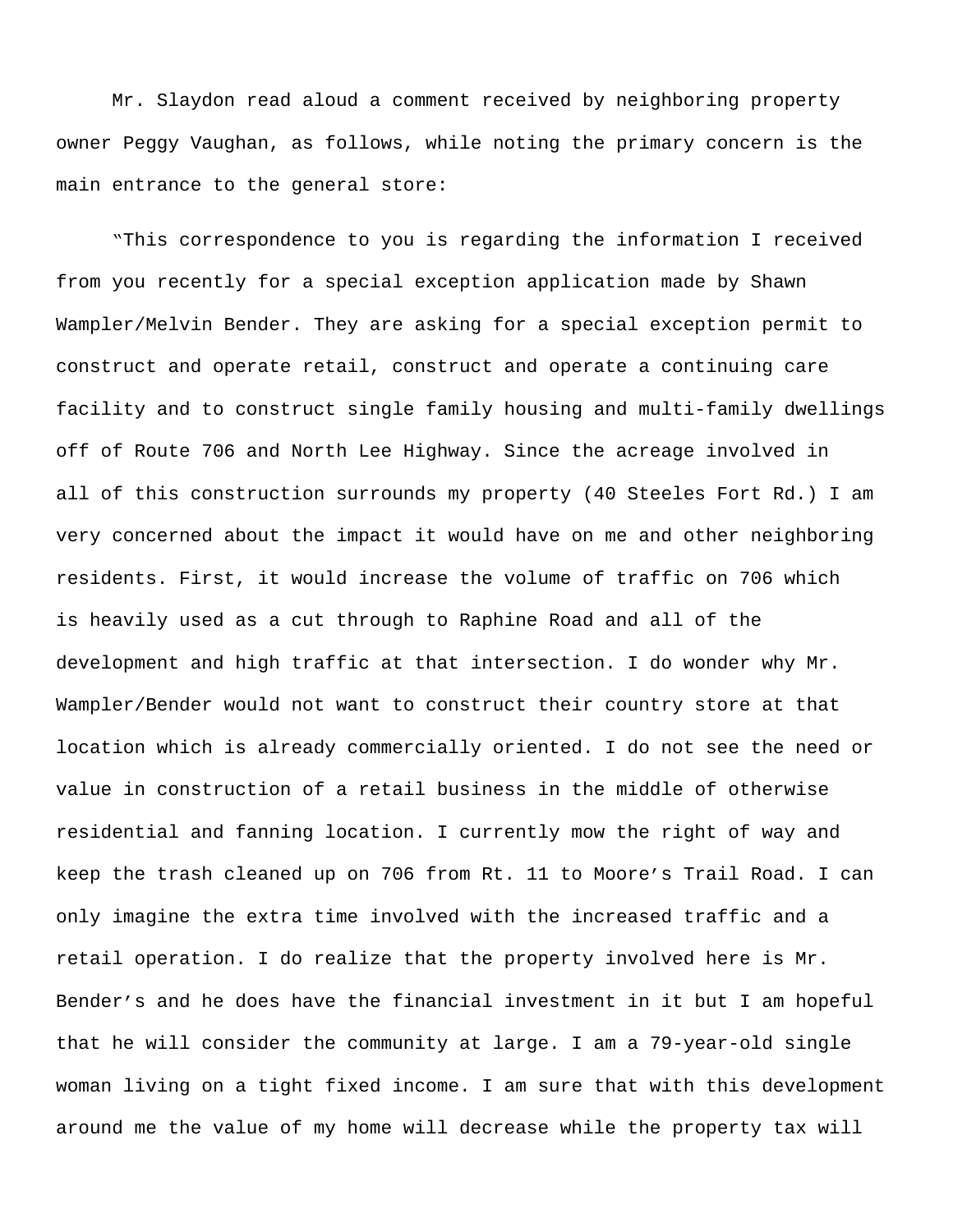increase. Will he be prepared to help his neighbors offset that - I don't think so! In closing I would remind the Planning and Zoning board and the Board of Supervisors that Lee Highway (Rt.11) is a scenic highway however if land development and construction continue it will appear as all other places that are consumed with development for individual gain. I ask you to review my concerns and convey to all other parties involved in this zoning hearing ie. Board of Supervisors and Planning Board."

Chairman Lyons closed the public hearing at 6:44 p.m.

Supervisor McDaniel asked if the Planning Commission recommended retaining a certain amount of green space near Ms. Vaughan's property that is shown as undeveloped. He asked if it could later be developed.

Mr. Slaydon stated that, with a rezoning process, it could theoretically be developed and the same approval process would be required in order to amend the current rezoning plan. He further stated that there is a proffer statement by the current landowner that is proffering to develop the property in substantial accordance with the plan being presented. He noted that, while it may look like a cluster subdivision, the single-family dwellings are over the minimum lot size and may or may not be approved as a cluster subdivision.

Supervisor Ayers asked if the green space was required.

Mr. Slaydon replied, it will be with this rezoning plan, but potentially not under a cluster subdivision. He then rereviewed the plan and noted that it was a primary concern of the Planning Commission that,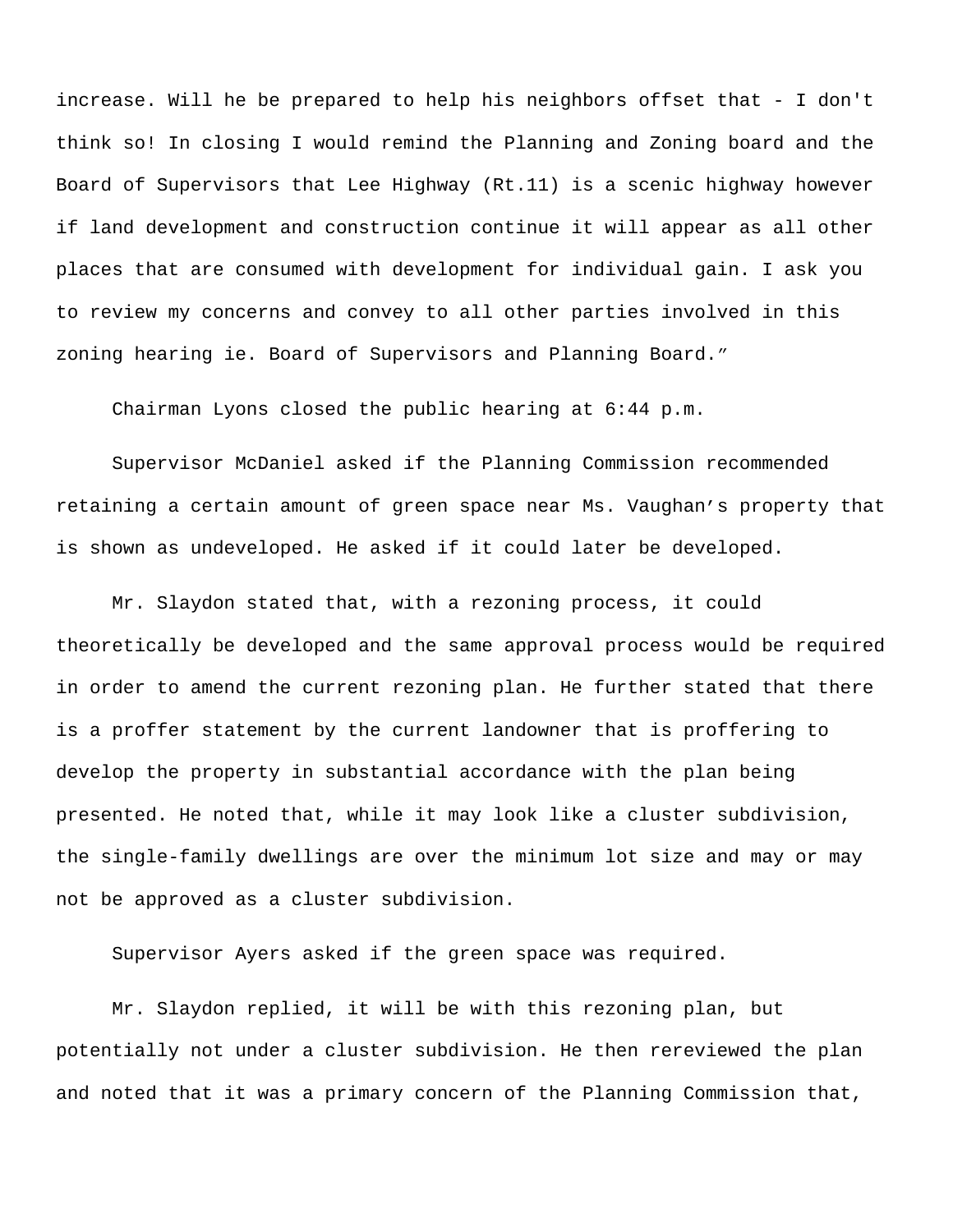during dark hours, headlights will shine on the Vaughan residence when parking at the General Store.

Supervisor Day moved to approve. Supervisor Lewis provided the

second, and the motion carried by the following roll call vote by the

Board:

Ayes: Day, Lewis, Ayers, McDaniel, Lyons Nays: None Absent: None Abstain: None

## AT A REGULAR MEETING OF THE BOARD OF SUPERVISORS OF ROCKBRIDGE COUNTY, VIRGINIA, HELD AT THE ROCKBRIDGE COUNTY ADMINISTRATIVE OFFICES ON MONDAY, DECEMBER 13, 2021

**Ordinance to Change the Zoning Classification from Agricultural and General Uses (A-2) and Agricultural Transitional (A-T) to Residential Mixed (R-2), of a 28.45-Acre Tract of Land, Owned by Melvin C. Bender, Located at the Northeast Corner of the Intersection of Steeles Fort Road (Route 706) and North Lee Highway (Route 11), Identified as Tax Map #40-2-1A, in the South River Magisterial District**

WHEREAS, the Rockbridge County Planning Commission held a public hearing on this matter on

December 8, 2021, and recommended to the Board of Supervisors that the proposed zoning classification

amendment, with acceptance of proffered conditions, be approved; and,

WHEREAS, legal notice and advertisement has been provided in accordance with §15.2-2204 of the

Code of Virginia (1950, as amended) and in accordance with the Rockbridge County Land Development

Regulations; and,

WHEREAS, the Board of Supervisors held a public hearing on this matter on December 13, 2021; and,

WHEREAS, the Board of Supervisors has determined that the conditional rezoning of the subject parcel

of land would generally promote the health, safety, convenience and general welfare of the public, and that it

accomplishes one or more of the objectives set forth in §15.2-2200 of the Code of Virginia (1950, as amended), and serves one or more of the purposes set forth in §15.2-2283 of the Code of Virginia.

NOW, THEREFORE, BE IT ORDAINED by the Board of Supervisors of Rockbridge County, Virginia, as

follows: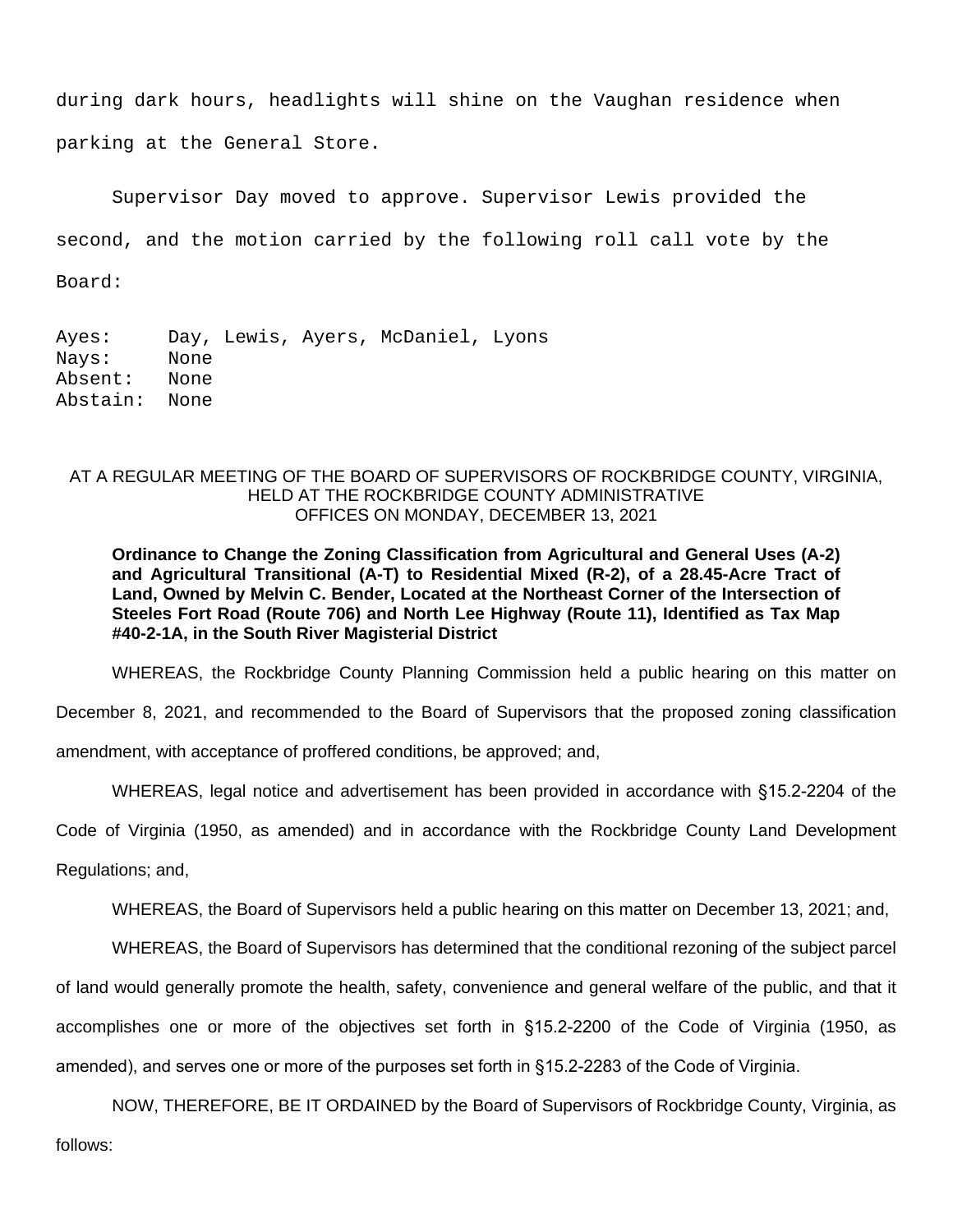1. That the zoning classification of a 28.45-acre tract of real estate, shown on the site plan entitled 'Rezoning – Preliminary Layout – Drawing No. 1 and Drawing No. 2' and plat entitled 'Rezoning – Preliminary Plat', all dated October 14, 2021, prepared by Blackwell Engineering, PLC, on file in the Office of Community Development, owned by Melvin C. Bender, and identified upon the Rockbridge County Land Records as Tax Map #40-2-1A, located on the east side of Steeles Fort Road (Route 706) at the northeastern corner of its intersection with North Lee Highway (Route 11) in the South River Magisterial District of Rockbridge County, is hereby changed from the Agricultural and General Uses (A-2) Zoning District and the Agricultural Transitional (A-T) Zoning District to the Residential Mixed (R-2) Zoning District, for a mixed-use development including single family dwellings, a duplexes, condominium units, and two assisted living facilities, with and subject to the conditions voluntarily proffered in writing by the property owner as set forth on Exhibit A attached hereto and incorporated herein, and which the Board of Supervisors of Rockbridge County hereby accepts.

2. That this action is taken upon the application of the property owner, Melvin C. Bender.

3. That this ordinance shall be effective on the date of its adoption. All ordinances or parts of ordinances in conflict with the provisions of this ordinance are hereby repealed. The Zoning Administrator is directed to amend the zoning district map to reflect the change in zoning classification authorized by this ordinance.

Adopted this 13<sup>th</sup> day of December, 2021.

**Shawn Wampler – (Steeles Fort Road) – Application for a Special Exception Permit to Build and Operate an Assisted Living Facility in the Residential Mixed (R-2) Zoning District:**

Mr. Slaydon briefly reviewed the agenda item and supplemental materials as follows:

"Shawn Wampler has submitted an application for a special exception to build and operate an assisted living facility in the Residential Mixed (R-2) Zoning District. The property is located on the east side of Steeles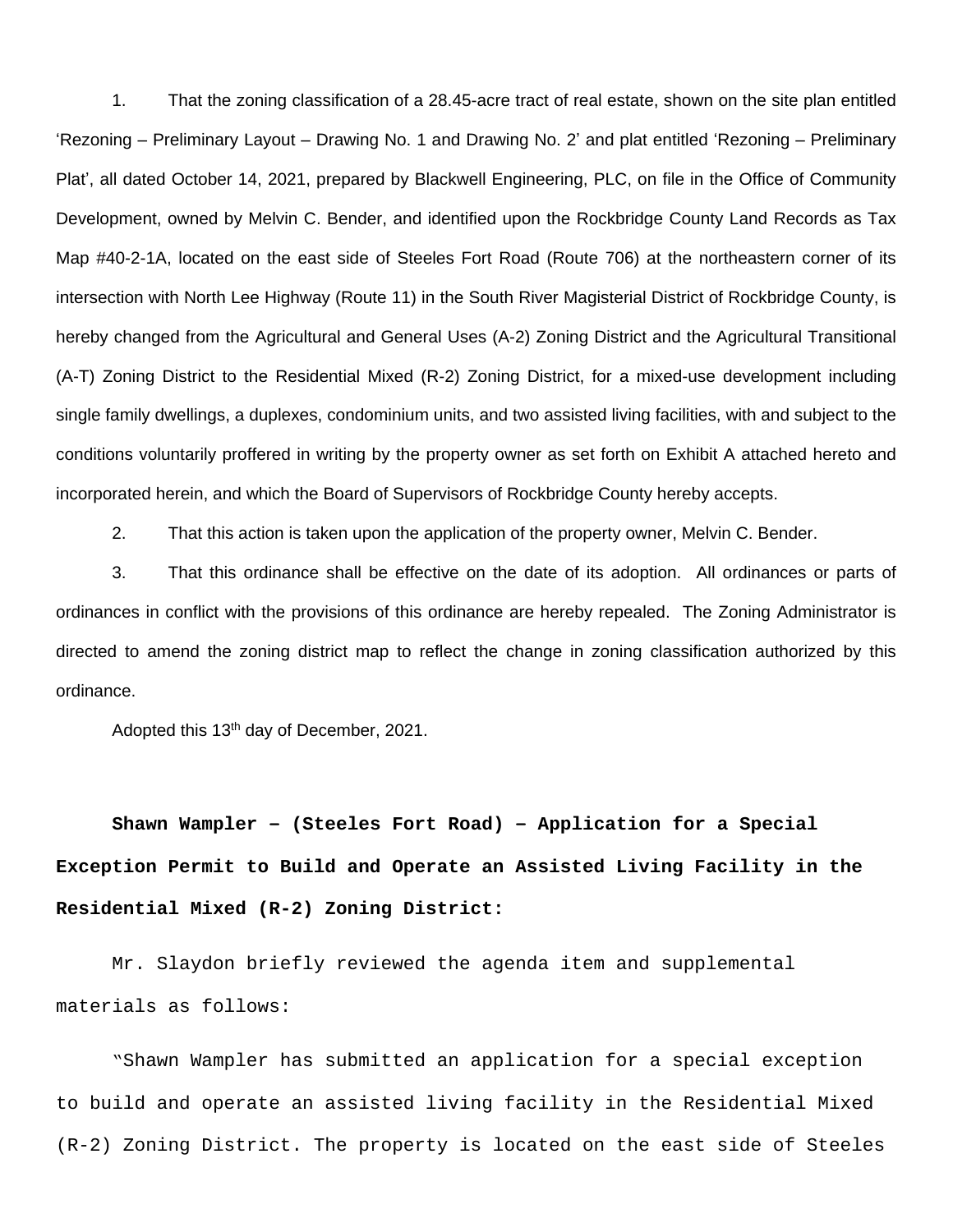Fort Road (Route 706) at the northeastern corner of the intersection of Steeles Fort Road (Route 706) and North Lee Highway (Route 11). The property is owned by Melvin Bender and is further identified as tax map number 40-2-1A. The property consists of 30.83 acres with a pending rezoning application to rezone 28.45 acres from the Agricultural and General Uses (A-2) Zoning District and the Agricultural Transitional (A-T) Zoning District to the Residential Mixed (R2) Zoning District. The special exception application is contingent upon the approval of the pending rezoning application. Per section 604B.03-2 of the County of Rockbridge Land Development Regulations, Nursing home, Continuing Care Retirement Community are a use by special exception in the R-2 Zoning District. Per section 713.01 of the regulations, a continuing care retirement community is a planned development designed to provide residence and services for adults in a multi-use building complex in which buildings may be spaced closer than would generally be permitted under ordinance requirements for lot area, width or setbacks with the decrease in lot area, width or setbacks compensated by maintenance of equivalent common open space. Residences may include a mixture of freestanding single or multi-family homes/cottages, and apartments for independent residents who require minimal assistance with daily living. Adult residential care and skilled nursing services may be provided as a part of a continuum of care for all residents of the community as required by resident entry fees and care contracts. The application proposes the development of two buildings, each housing 20 beds. The proposed single-family dwellings, two family (duplex), and the multi-family dwelling proposal is not part of the special exception application. While the proposed road is to remain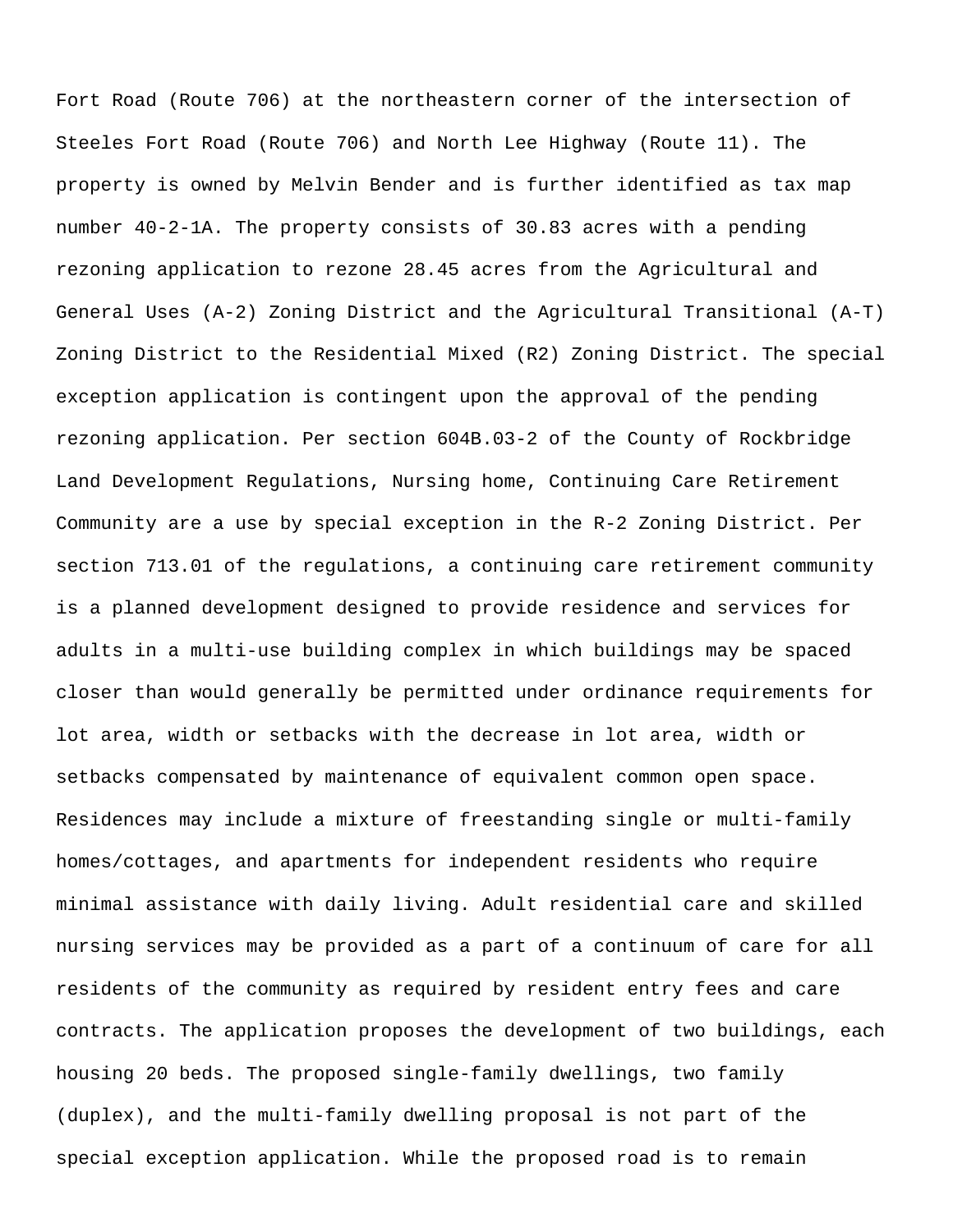private, per section 904.02-2 of the Regulations, the road is required to be designed to VDOT Rolling Terrain Standards. Each building will provide 12 off-street parking spaces and be served by County water and sewer. On December 08, 2021, the Planning Commission held its Public Hearing and has recommended approval of the special exception application with the following conditions: 1. Substantial compliance with the site plan entitled 'Rezoning – Preliminary Layout – Drawing No. 1 and Drawing No. 2' and plat entitled 'Rezoning – Preliminary Plat' all dated October 14, 2021, on file in the Office of Community Development, with a revision date of December 09, 2021." Mr. Slaydon asked that the following Condition be added: "Approval contingent upon final VDOT, Office of Fire, Rescue & Emergency Management, Rockbridge County Public Service Authority, and Tourism Corridor Overlay Board approvals."

Mr. Blackwell stated that neighboring property owner, C.S. Fitzgerald, had concerns about working his farm at night. Therefore, they have agreed to the double row of buffer between the two properties. He added that there are no plans to build on the green space next to Ms. Vaughan's property but they may put in walking trails.

Supervisor Ayers asked if it were possible to add some woodland plantings for stormwater management.

Mr. Blackwell replied, they not discussed that but would most likely do something like that.

Supervisor Ayers asked if the General Store would be for those within the development or for those passing by on Route 11.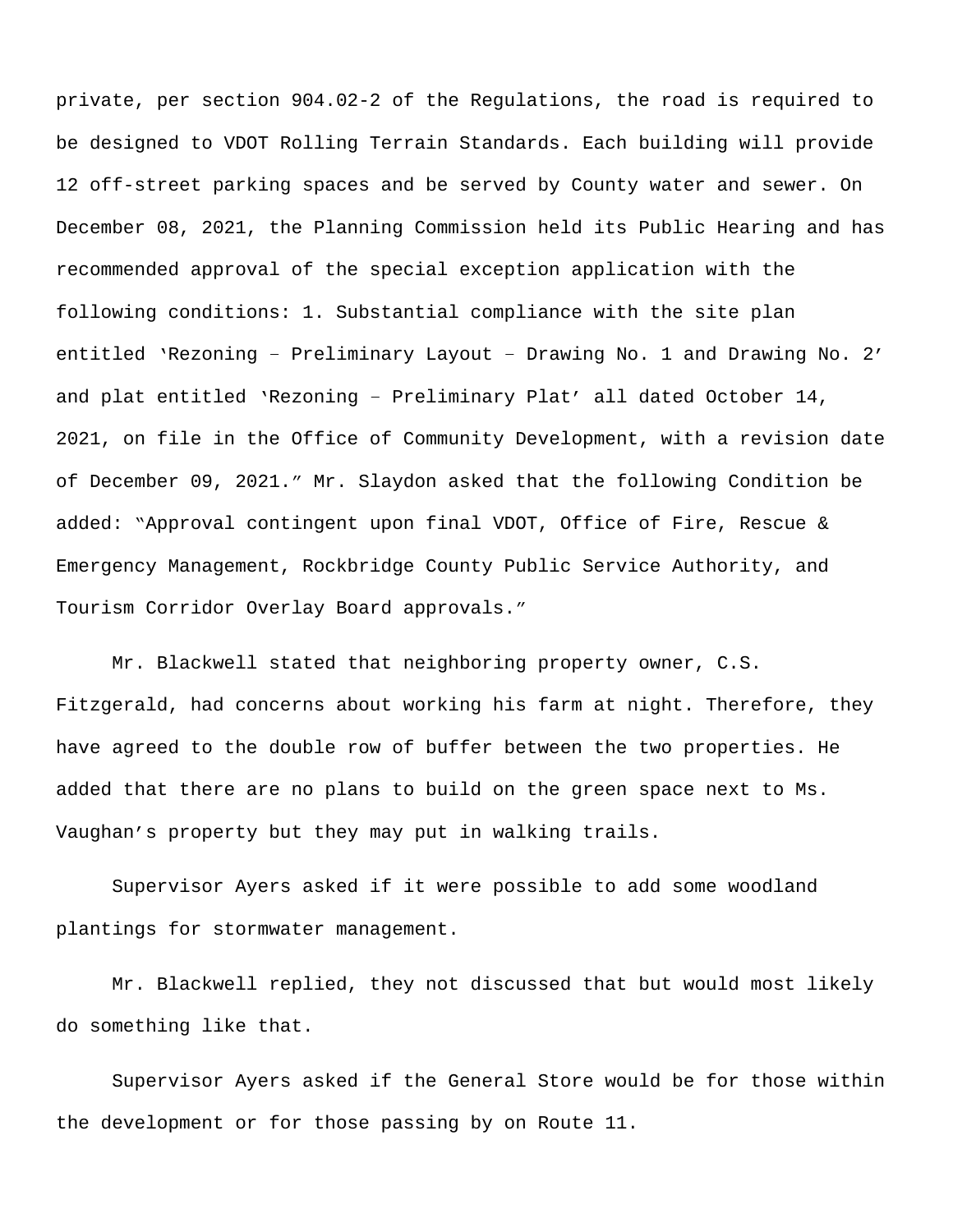Mr. Wampler replied, it is for both.

Chairman Lyons opened the public hearing at 6:57 p.m. There were no comments. Chairman Lyons closed the public hearing at 6:58 p.m.

Supervisor Lewis inquired about the rezoning of the property for the General Store.

Mr. Slaydon responded, Country Stores are a use by special exception in the A-2 and A-T zoning district and are not a permitted use nor a use by special exception in the residential zone. He then requested that Condition #2 "Approval contingent upon final VDOT, Office of Fire, Rescue & Emergency Management, Rockbridge County Public Service Authority, and Tourism Corridor Overlay (TCO) Board approvals" be added to the ordinance for adoption.

Supervisor Lewis asked what role the TCO would play.

Mr. Slaydon replied, per ordinance, the TCO is required to review all commercial development and multi-family development within the corridor and clarified that the assisted living facility is considered commercial development. He further stated that, because the location is within the TCO district, the TCO board will review not only the site plan but the building elevations if determined it can be seen from Route 11.

Supervisor Day moved to approve with the added Condition. Supervisor McDaniel provided the second, and the motion carried by the following roll call vote by the Board:

Ayes: Day, McDaniel, Ayers, Lewis, Lyons Nays: None Absent: None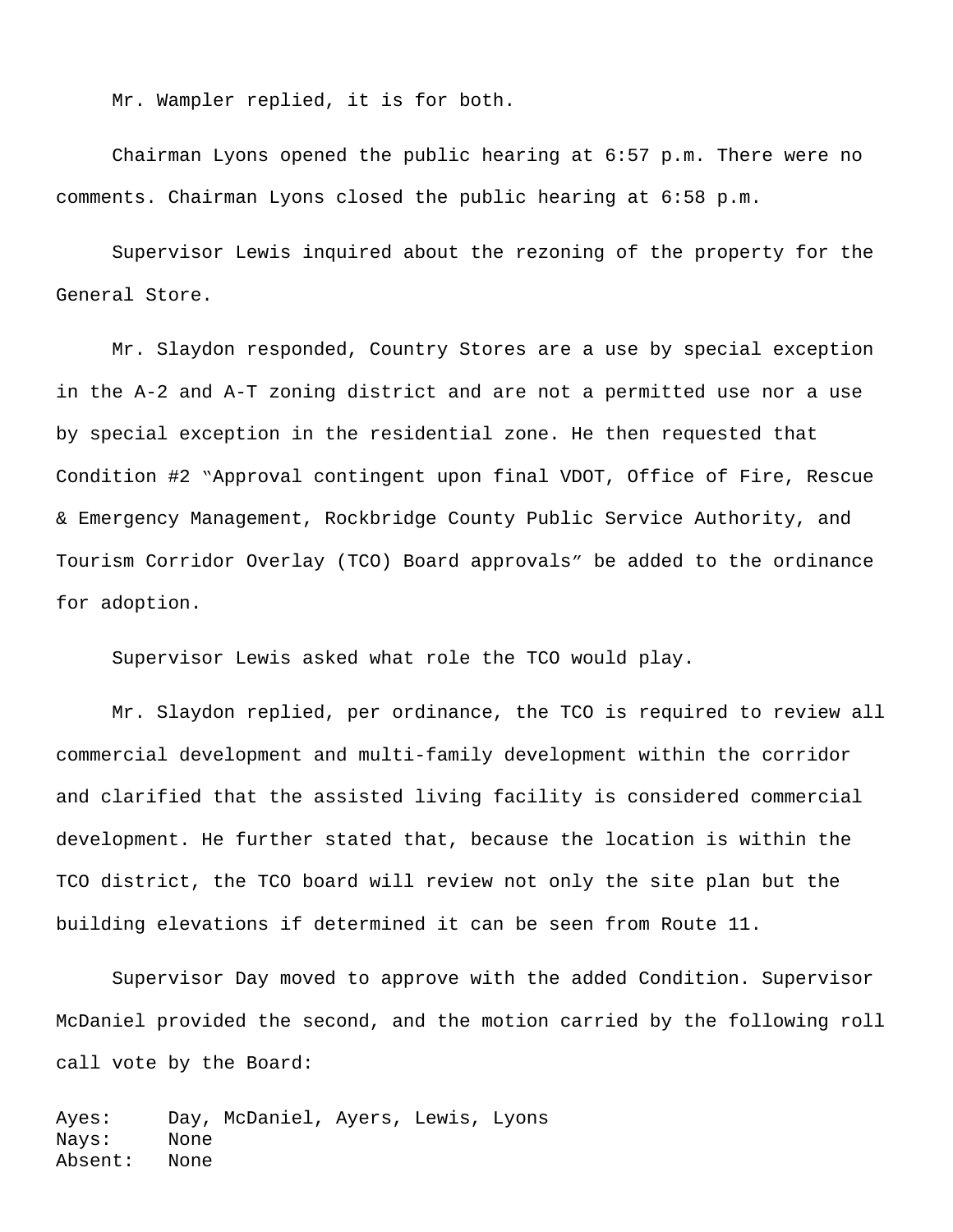## AT A REGULAR MEETING OF THE BOARD OF SUPERVISORS OF ROCKBRIDGE COUNTY, VIRGINIA, HELD AT THE ROCKBRIDGE COUNTY ADMINISTRATION OFFICES ON MONDAY, DECEMBER 13, 2021

**Ordinance Granting a Special Exception Permit for Development and Operation of a Continuing Care Retirement Facility, in the Residential Mixed (R-2) Zoning District, on a 28.45-Acre Property, Owned by Melvin C. Bender, Located at the Northeast Corner of the Intersection of Steeles Fort Road and North Lee Highway, Identified as Tax Map #40-2-1A, in the South River Magisterial District**

WHEREAS, Shawn Wampler, Site Administrator for Blue Ridge Christian Homes, has filed an application for a special exception permit to develop and operate a continuing care retirement facility in the Residential Mixed (R-2) Zoning District per LDR Section 604B.03-2, on a 28.45-acre tract of land owned by Melvin C. Bender, and located on the east side of Steeles Fort Road (Route 706) at the northeastern corner of its intersection with North Lee Highway (Route 11), in the South River Magisterial District and identified as Tax Map #40-2-1A; and,

WHEREAS, the Planning Commission, following a public hearing, reviewed this application on December 8, 2021, and recommended approval with the specified conditions to the Board of Supervisors; and,

WHEREAS, legal notice and advertisement has been provided in accordance with §15.2-2204 of the Code of Virginia (1950, as amended) and in accordance with the Rockbridge County Land Development Regulations; and,

WHEREAS, the Board of Supervisors, after review of the application and all other documentation submitted by the applicant, the Planning Commission and the public, after due consideration to the presentations and comments at the public hearing hereon, and after evaluation of the factors set forth in §802.03-5 of the Rockbridge County Land Development Regulations, finds and determines that the proposed use, with the herein specified conditions, is consistent with the Comprehensive Plan, the policies of Rockbridge County, and the public interest.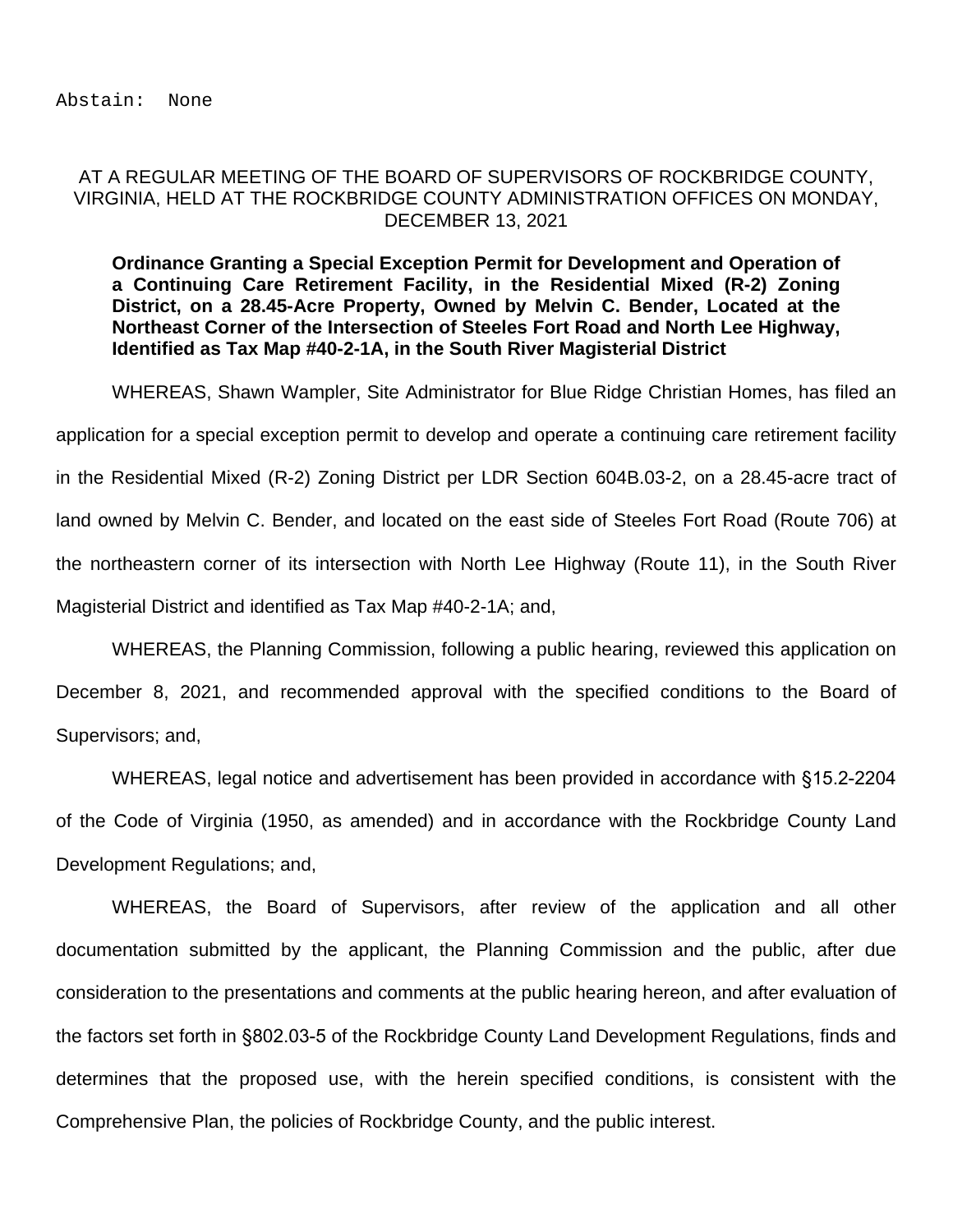NOW, THEREFORE, BE IT ORDAINED by the Board of Supervisors of Rockbridge County, Virginia, as follows:

1. That the Board of Supervisors finds that the granting of a special exception permit to Shawn Wampler, Site Administrator for the Blue Ridge Christian Homes, and Melvin C. Bender, Owner, to develop and operate a continuing care retirement facility in the Residential Mixed (R-2) Zoning District per Section 604B.03-2 of the Rockbridge County Land Development Regulations, on a 28.45-acre tract of land located on the east side of Steeles Fort Road (Route 706) at the northeastern corner of its intersection with North Lee Highway (Route 11), in the South River Magisterial District of Rockbridge County, and identified upon the Rockbridge County Land Records as Tax Map #40-2-1A, is substantially in accord with the Comprehensive Plan of the County adopted pursuant to the provisions of Section 15.2-2232 of the Code of Virginia (1950, as amended), and said special exception permit is hereby granted and approved, with and subject to the conditions set forth on Exhibit A attached hereto and incorporated herein by reference.

2. That this ordinance shall be effective on and from the date of its adoption. All ordinances or parts of ordinances in conflict with the provisions of this ordinance shall be, and the same hereby are, repealed.

Adopted this 13th day of December, 2021.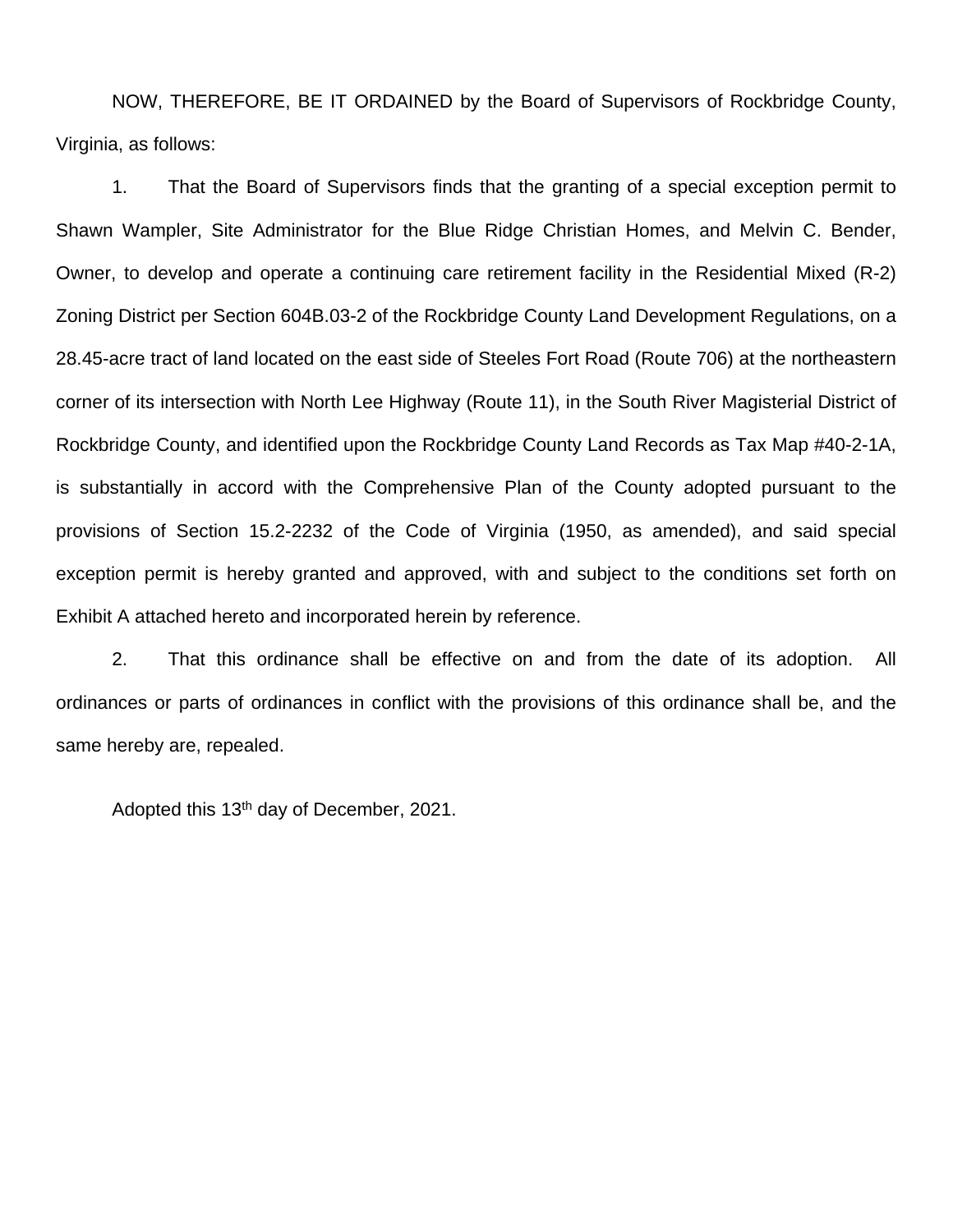## **EXHIBIT A**

## **SPECIAL EXCEPTION PERMIT CONDITIONS**

### **Applicant: Shawn Wampler, Site Administrator for Blue Ridge Christian Homes**

## **Owner: Melvin C. Bender**

## **(TM# 40-2-1A)**

1. Substantial compliance with site plan entitled 'Rezoning – Preliminary Layout – Drawing No. 1 and Drawing No. 2' and plat entitled 'Rezoning – Preliminary Plat', all dated October 14, 2021, and revised December 9, 2021, on file in the Office of Community Development.

2. Approval contingent upon final VDOT, Office of Fire, Rescue & Emergency Management, Rockbridge County Public Service Authority, and Tourism Corridor Overlay Board approvals.

**Shawn Wampler – (Steeles Fort Road) –Application for a Special Exception Permit to Build and Operate a Country General Store in the Agricultural and General Uses (A-2) Zoning District and the Agricultural Transitional (A-T) Zoning District:**

Mr. Slaydon briefly reviewed the agenda item and supplemental materials as follows:

"Shawn Wampler has submitted an application for a special exception to build and operate a Country General Store in the Agricultural and General Uses (A-2) Zoning District and Agricultural Transitional (A-T) Zoning District. The property is located on the east side of Steeles Fort Road (Route 706) at the northeastern corner of the intersection of Steeles Fort Road (Route 706) and North Lee Highway (Route 11). The property is owned by Melvin Bender and is further identified as tax map number 40-2- 1A. The property consists of 30.83 acres with the proposed development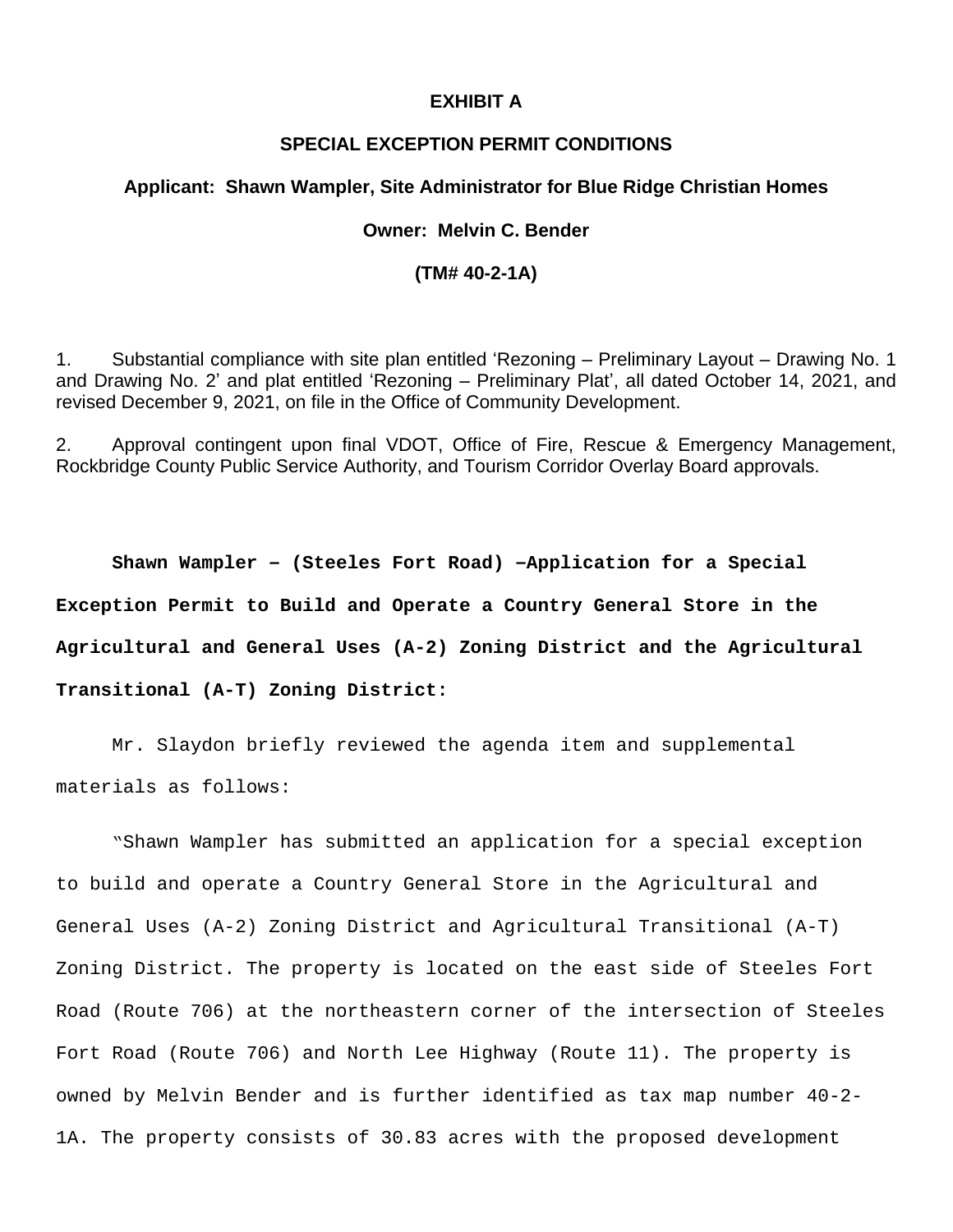being located upon a 2.3-acre lot which will be subdivided off from the current parcel. Per section 603.03-7 and section 603B.03-1 of the County of Rockbridge Land Development Regulations, a Country General Store is a use by special exception in the A-2 and A-T Zones, respectively. Per section 302.95 of the County of Rockbridge Land Development Regulations, a Country General Store is defined as a single store which offers for sale primarily, most of the following articles: bread, milk, cheese, fresh meats and vegetables, canned and bottled foods and drinks, tobacco products, candy, papers and magazines, and general hardware articles. Gasoline may also be offered for sale but only as a secondary activity of a country general store. The development proposes the building of a single country store which will be serviced by County water and sewer with access from a private road that will adjoin Steeles Fort Road (Route 706). The store will have off-street parking including 36 spaces, which would provide for 7,200 square feet of retail space per section 703.03-4 of the County of Rockbridge Land Development Regulations. On December 8, 2021, the Planning Commission held its Public Hearing and has recommended approval of the special exception application with the following conditions: 1. Substantial compliance with site plan entitled 'Rezoning – Preliminary Layout – Drawing No. 1 and Drawing No. 2' and plat entitled 'Rezoning – Preliminary Plat', all dated October 14, 2021, on file in the Office of Community Development, with a revision date of December 09, 2021." Mr. Slaydon asked the Board to consider adding the following Condition to the ordinance: "Approval contingent upon final VDOT, Office of Fire, Rescue & Emergency Management, Rockbridge County Public Service Authority, and Tourism Corridor Overlay (TCO) Board approvals".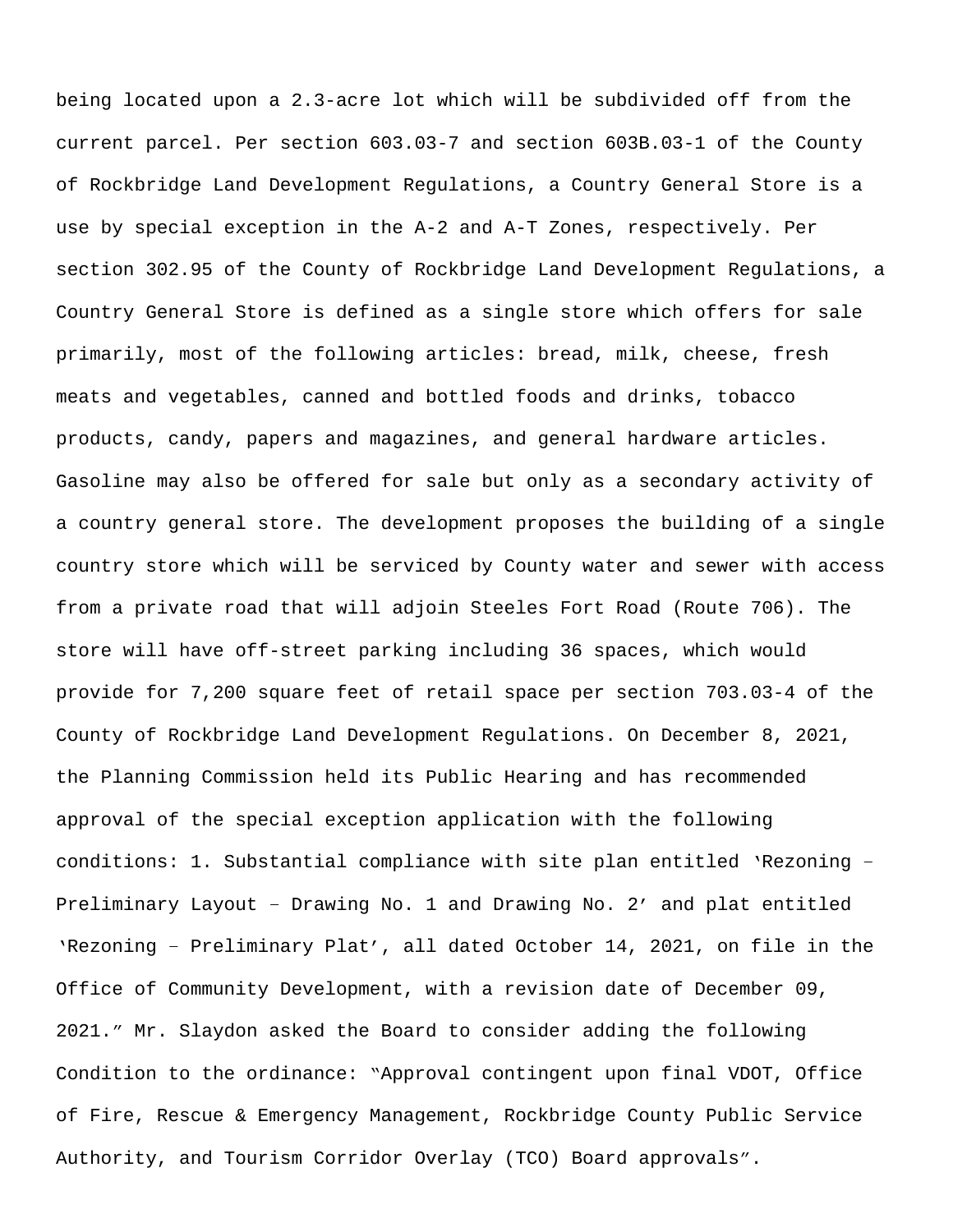Mr. Blackwell shared that they did not want to block Ms. Vaughan's view and planned to work with her when planting the trees. He stated that they planned to put in the row of trees as shown, but if she asked that some be reduced closer to the road, they would reduce the plantings at her request.

Chairman Lyons opened the public hearing at 7:06 p.m. There were no comments. Chairman Lyons closed the public hearing at 7:07 p.m.

Supervisor Day moved to approve with staffs request to add a Condition. Supervisor McDaniel provided the second, and the motion carried by the following roll call vote by the Board:

Ayes: Day, McDaniel, Ayers, Lewis, Lyons Nays: None Absent: None Abstain: None

# AT A REGULAR MEETING OF THE BOARD OF SUPERVISORS OF ROCKBRIDGE COUNTY, VIRGINIA, HELD AT THE ROCKBRIDGE COUNTY ADMINISTRATION OFFICES ON MONDAY, DECEMBER 13, 2021

**Ordinance Granting a Special Exception Permit to Build and Operate a Country General Store in the for Development and Operation of a Continuing Care Retirement Facility, in the Agricultural and General Uses (A-2) District and the Agricultural Transitional (A-T) District, on a on a 2.3-Acre Parcel of Land, Owned by Melvin C. Bender, Located at the Northeast Corner of the Intersection of Steeles Fort Road and North Lee Highway, Identified as a portion of Tax Map #40- 2-1A, in the South River Magisterial District**

WHEREAS, Shawn Wampler, Site Administrator for Blue Ridge Christian Homes, has filed an

application for a special exception permit to build and operate a country general store in the

Agricultural and General Uses (A-2) Zoning District and the Agricultural Transitional (A-T) Zoning

District, per LDR Section 603.03-6, on a 2.3-acre portion (to be subdivided) of a 30.83-acre tract of

land, owned by Melvin C. Bender and located at the northeast corner of Steeles Fort Road (Route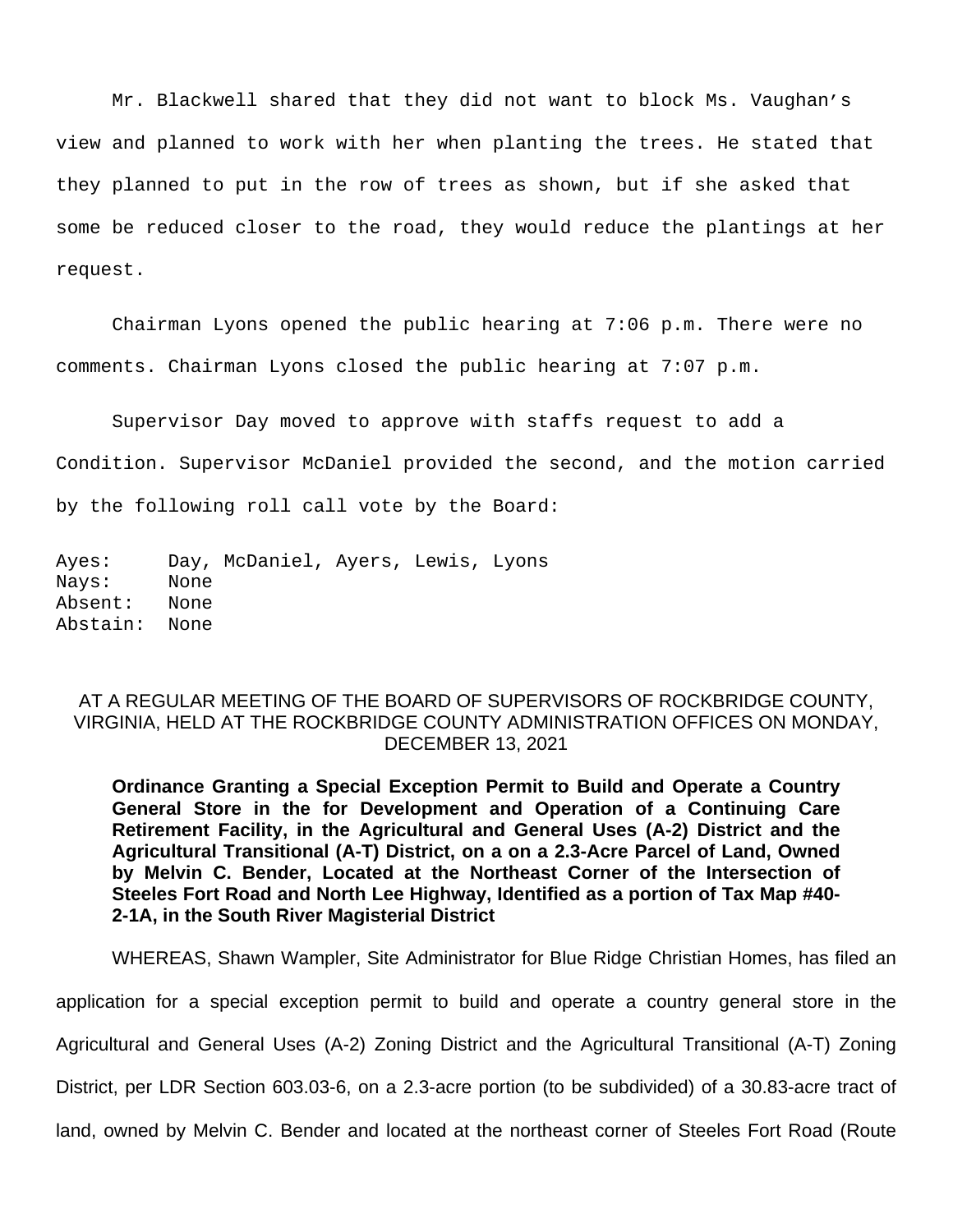706) and North Lee Highway (Route 11), in the South River Magisterial District and identified as a portion of Tax Map #40-2-1A; and,

WHEREAS, the Planning Commission, following a public hearing, reviewed this application on December 8, 2021, and recommended approval with the specified conditions to the Board of Supervisors; and,

WHEREAS, legal notice and advertisement has been provided in accordance with §15.2-2204 of the Code of Virginia (1950, as amended) and in accordance with the Rockbridge County Land Development Regulations; and,

WHEREAS, the Board of Supervisors, after review of the application and all other documentation submitted by the applicant, the Planning Commission and the public, after due consideration to the presentations and comments at the public hearing hereon, and after evaluation of the factors set forth in §802.03-5 of the Rockbridge County Land Development Regulations, finds and determines that the proposed use, with the herein specified conditions, is consistent with the Comprehensive Plan, the policies of Rockbridge County, and the public interest.

NOW, THEREFORE, BE IT ORDAINED by the Board of Supervisors of Rockbridge County, Virginia, as follows:

1. That the Board of Supervisors finds that the granting of a special exception permit to Shawn Wampler, Site Administrator for the Blue Ridge Christian Homes, and Melvin C. Bender, Owner, to build and operate a country general store in the Agricultural and General Uses (A-2) Zoning District and the Agricultural Transitional (A-T) Zoning District, per Section 603.03-6 of the Rockbridge County Land Development Regulations, on a 2.3-acre portion (to be subdivided) of a 30.83-acre tract of land, located at the northeast corner of Steeles Fort Road (Route 706) and North Lee Highway (Route 11), in the South River Magisterial District of Rockbridge County, and identified upon the Rockbridge County Land Records as a portion of Tax Map #40-2-1A, is substantially in accord with the Comprehensive Plan of the County adopted pursuant to the provisions of Section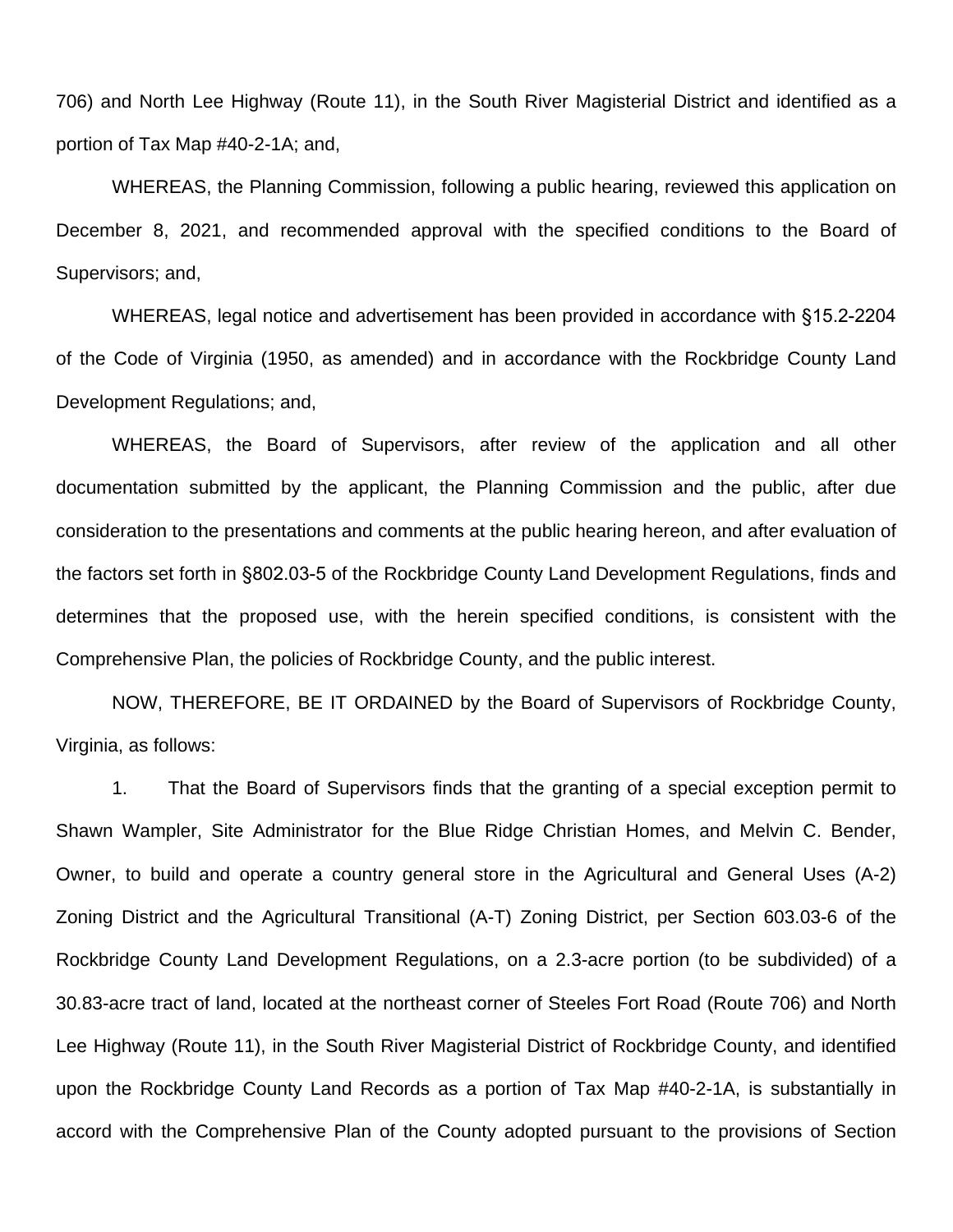15.2-2232 of the Code of Virginia (1950, as amended), and said special exception permit is hereby granted and approved, with and subject to the conditions set forth on Exhibit A attached hereto and incorporated herein by reference.

2. That this ordinance shall be effective on and from the date of its adoption. All ordinances or parts of ordinances in conflict with the provisions of this ordinance shall be, and the same hereby are, repealed.

Adopted this 13<sup>th</sup> day of December, 2021.

# **EXHIBIT A**

# **SPECIAL EXCEPTION PERMIT CONDITIONS**

# **Applicant: Shawn Wampler, Site Administrator for Blue Ridge Christian Homes**

# **Owner: Melvin C. Bender**

# **(portion of TM# 40-2-1A)**

1. Substantial compliance with site plan entitled 'Rezoning – Preliminary Layout – Drawing No. 1 and Drawing No. 2' and plat entitled 'Rezoning – Preliminary Plat', all dated October 14, 2021, and revised December 9, 2021, on file in the Office of Community Development.

2. Approval contingent upon final VDOT, Office of Fire, Rescue & Emergency Management, Rockbridge County Public Service Authority, and Tourism Corridor Overlay Board approvals.

## **Rockbridge County – Zoning Text Amendment to Define and Provide for**

**Wood Yards as a Use in the Agricultural Zoning Districts:**

Mr. Slaydon explained that the intent of the proposed ordinance is to

define wood yards. He reviewed the changes to the ordinance as shown

below:

Adding and changing language in the ordinance to show the following: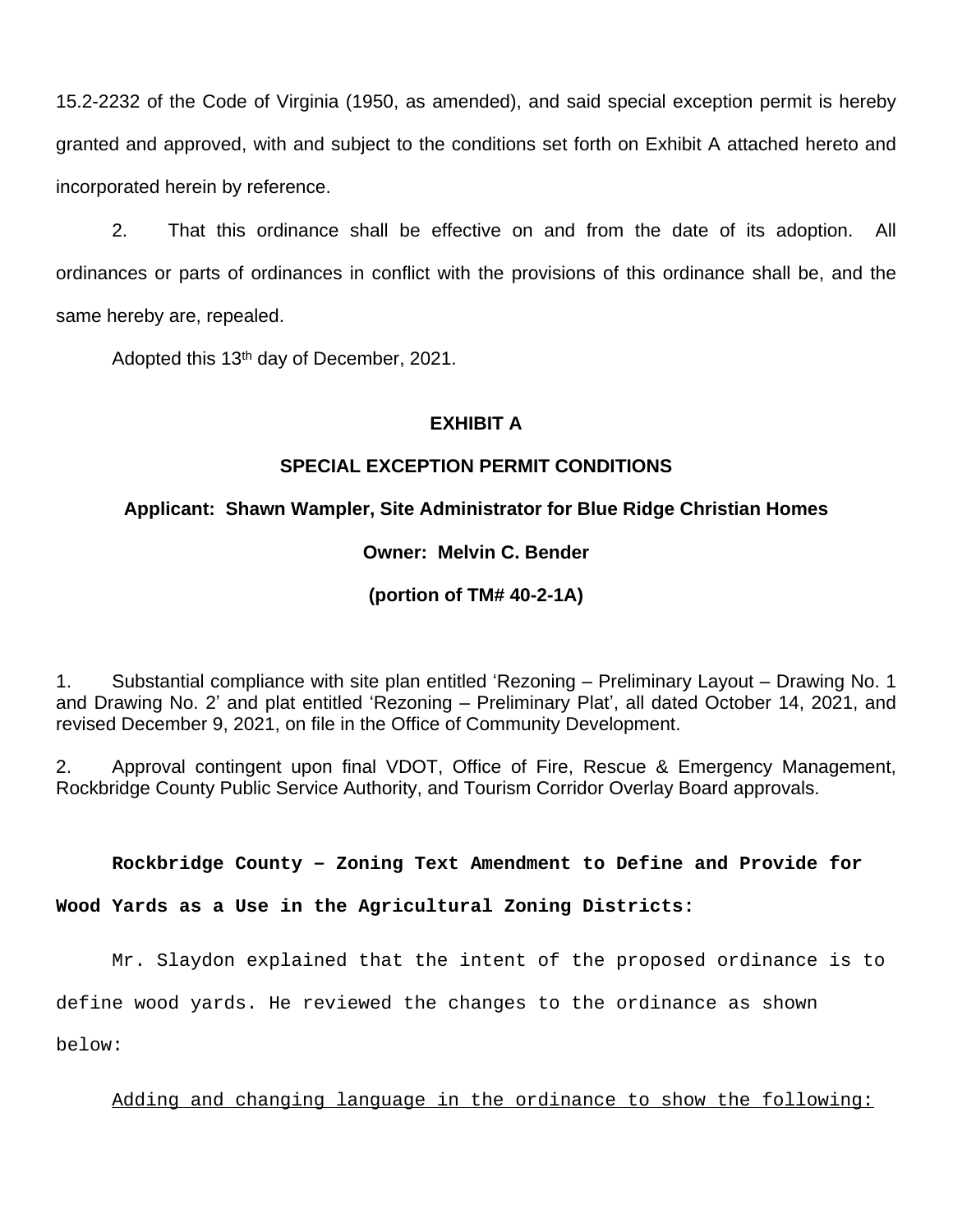302.229A Wood Yard. Any parcel of land, or portion thereof, where the primary use of the land is for the commercial storing and marketing of logs.

602.03-14 Wood Yards, subject to the provisions set forth in Section 716.00 of these Regulations.

603.03-25 Wood Yards, subject to the provisions set forth in Section 716.00 of these Regulations.

607.02-10 Coal yards, lumber yards, feed and seed stores.

607.02-24 Wood Yards, subject to the provisions set forth in Section 716.01 of these Regulations.

#### **716.00 WOOD YARDS**

716.01 In addition to the regulations stipulated in section 608-13 of these Regulations, the placement or storage of logs in the flood hazard district is only allowed if properly secured on the site in accordance with a sealed plan prepared by a professional engineer, licensed with the Commonwealth of Virginia.

716.02 No use of machinery, grading or sorting of logs, loading or unloading of trucks, or other activities creating excess light or noise shall be conducted between the hours of 10 P.M. and 6 A.M., with the exception of one to two idling trucks waiting to be unloaded.

716.03 Vegetative buffers along all property lines and public roads shall be required, at a minimum of fifty (50) feet in width, and shall otherwise comply with Section 1302.05 of the County of Rockbridge Land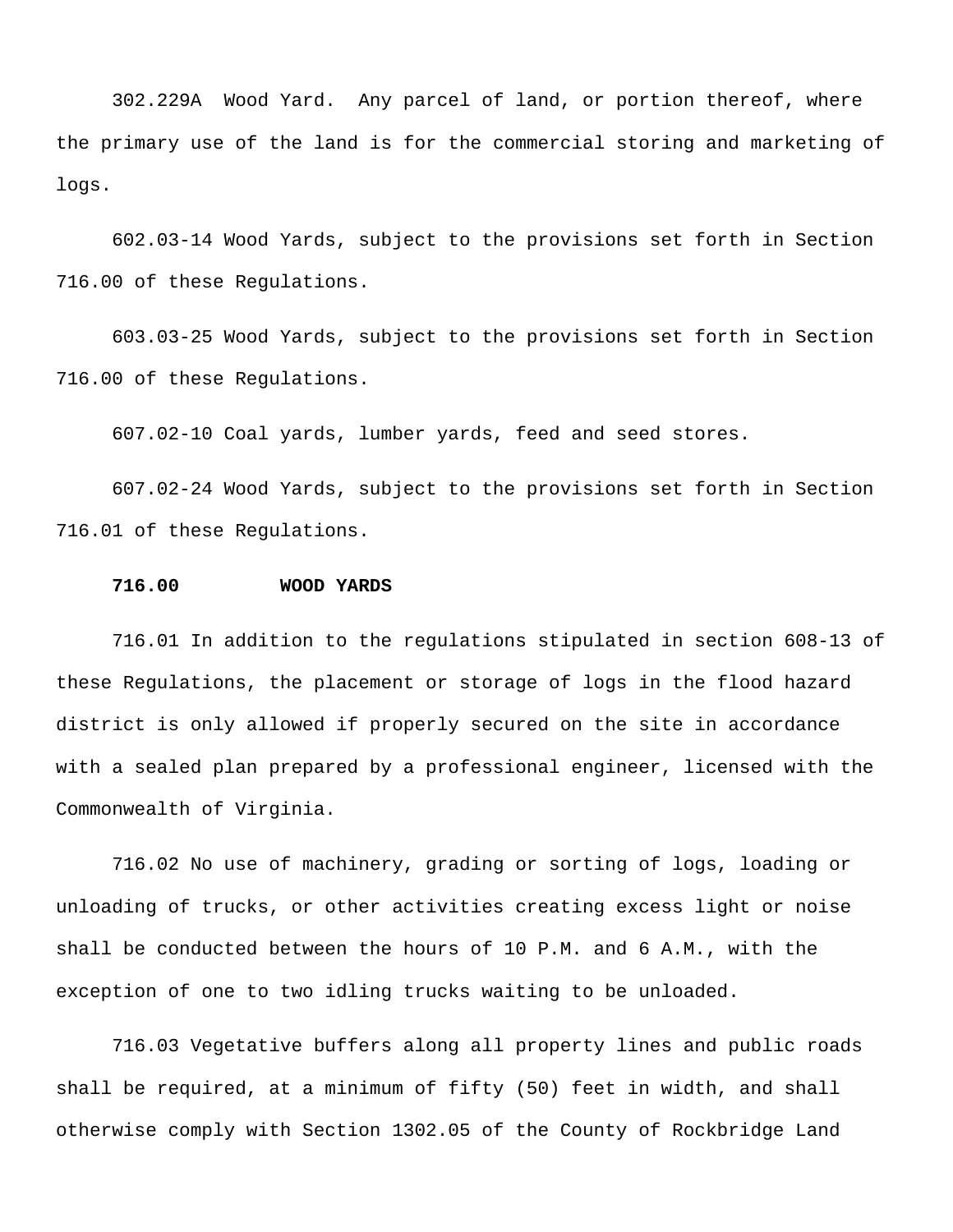Development Regulations, except as may be modified by the Planning Commission as provided therein.

Following is review of the proposed changes to the ordinance, Mr. Slaydon stated that he and Ms. Huffman had further reviewed the Planning Commissions recommendation in section 716.03 and staff recommends removing "Planning Commission" as it plays an advisory role in the special exception process.

Supervisor Lewis asked what the difference is between a wood yard and a lumber yard.

Mr. Slaydon stated that the proposed definition of a wood yard is the commercial storing and marketing of logs whereas a lumber yard would not be a raw material of logs but cut lumber.

Supervisor Lewis then asked what "properly secured" means in section 716.01.

Mr. Slaydon replied, properly secured during high water events including up to 100-year storm event to ensure the logs can properly be secured on the site and not be detrimental downstream.

Supervisor Lewis asked why "No use of machinery, grading or sorting of logs" is included in section 716.02.

Mr. Slaydon replied that this particular section was piggybacked off of existing conditions associated with, at minimum, two special exceptions for sawmills. He stated that sawmills not only have the milling activity on site but also have a wood yard on site as well. He noted that the grading would not generate noise but the sorting of it would.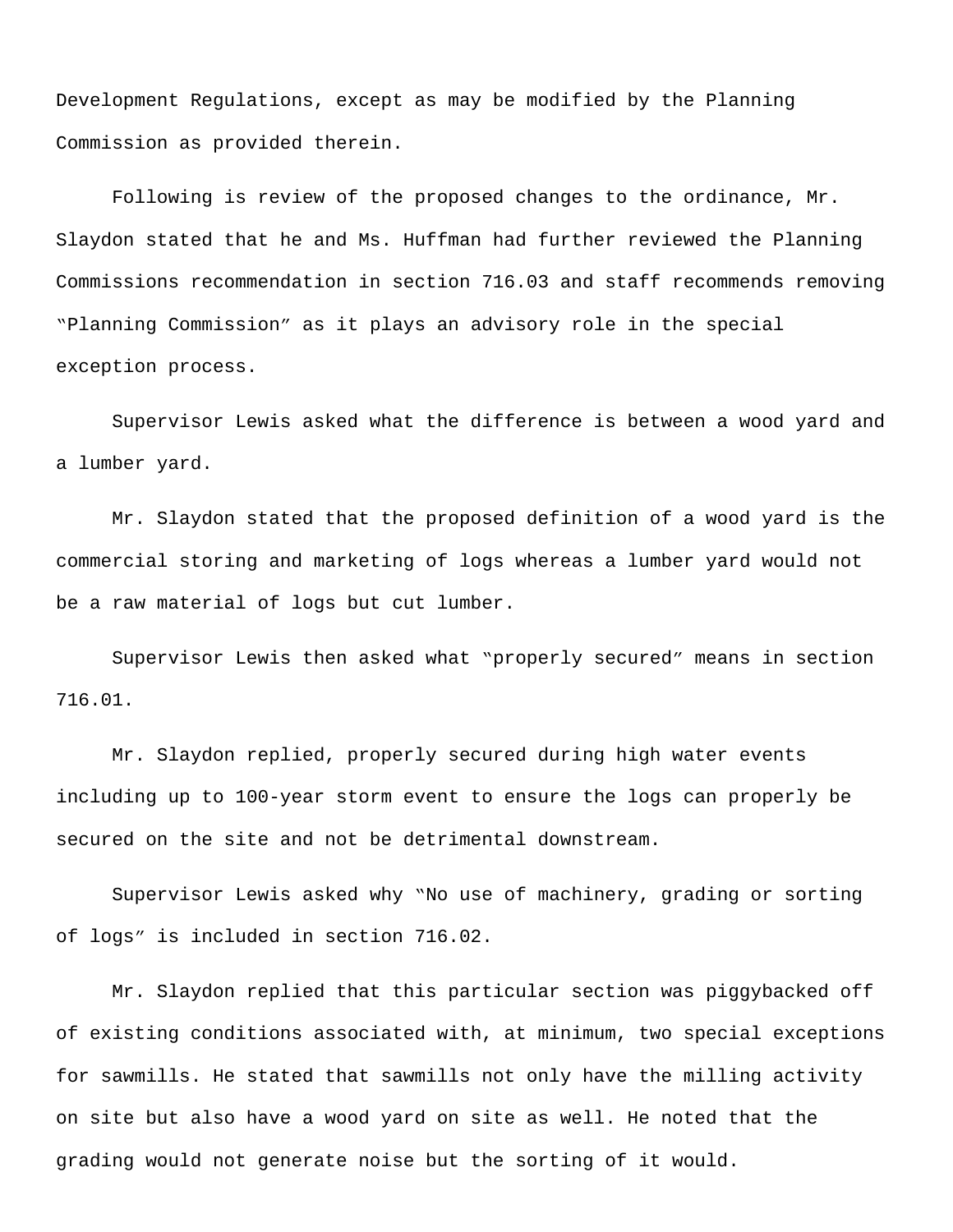Supervisor McDaniel asked if there was a request for the 10:00 p.m. timeframe in section 716.02.

Mr. Slaydon replied that there was some discussion at the Planning Commission level on a timeframe. He reiterated that language in this section piggybacked off of two other special exception processes that have similar language for noise activities for sawmills.

Chairman Lyons asked if those times could be site-specific or time restraints be eliminated and make that part of the special exception.

Mr. Slaydon replied that the time restraints could be modified or eliminated.

Chairman Lyons opened the public hearing at 7:21 p.m.

Calvin Fitzgerald, II. of the South River Magisterial District stated that his family has been in the lumber/log industry for close to 100 years. He stressed that there are a lot of areas in the County that a log yard would benefit in an agricultural area. He advised that a log yard is completely different than the manufacturing log business. Mr. Fitzgerald stated that, at the Planning Commission, the reason the asked for the 10:00 timeframe was in case there was any trouble getting trucks unloaded.

Jerry Deacon of the Kerrs Creek Magisterial District shared that he runs a sawmill that has restrictions they obey and are comfortable with. He stated that, should an emergency occur, they should be able to take care of that emergency. He then stated that the Board should look at hay being washed away in flood zones verses heavy logs. Mr. Deacon asked the Board to work with the prospective wood yard business in the County.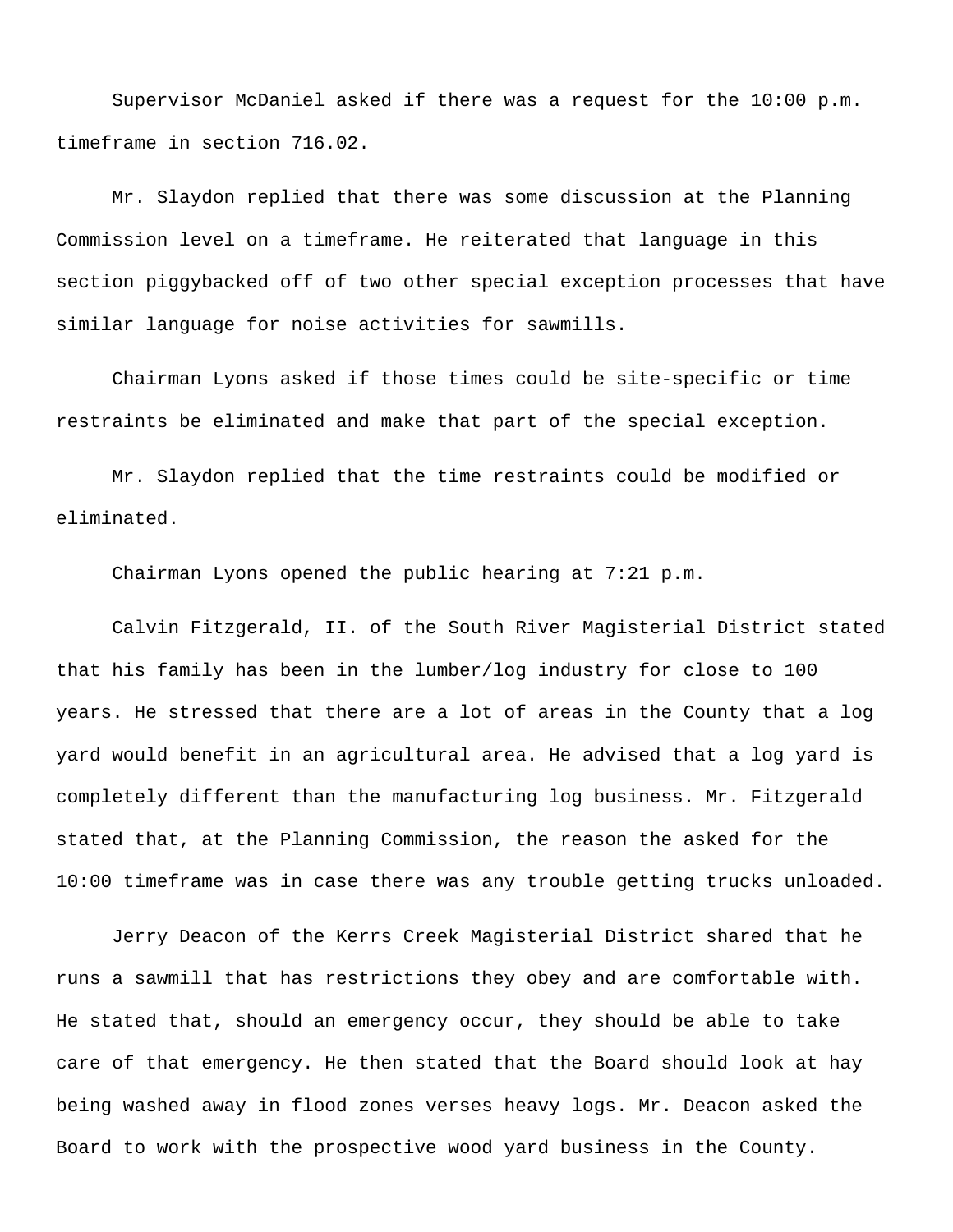Supervisor Lewis recommended removing the grading language from section 716.02 and shared his concern about the language "properly secured". He stated that he struggled with the level of requirements that are being put on businesses such as the 50-foot buffer requirement and time restraints. Supervisor Lewis stated that the special exception process takes care of these requirements.

Supervisor McDaniel questioned if all the added language is necessary as the special exception process takes care of some of it and looks at each property individually.

Chairman Lyons agreed that each property is looked at individually and agreed with having an engineering plan as the County does not have an engineer to provide such services. He stated that he would be willing to strike section 716.02 entirely and let it be determined when the individual applies for the special exception. In advance to applying, he added, the individual needs to know that the engineer will determine if logs can safely be stored on the proposed site.

Supervisor McDaniel asked how securing the logs will be interpreted.

Ms. Huffman stated that there would be a sealed plan from an engineer indicating how something is to be secured and then the business owner proceeds under the plan if the Board of Supervisors issues the special exception permit. She stated that the permit could be even more restrictive than what is provided for in the ordinance as the ordinance provides for the minimum requirements.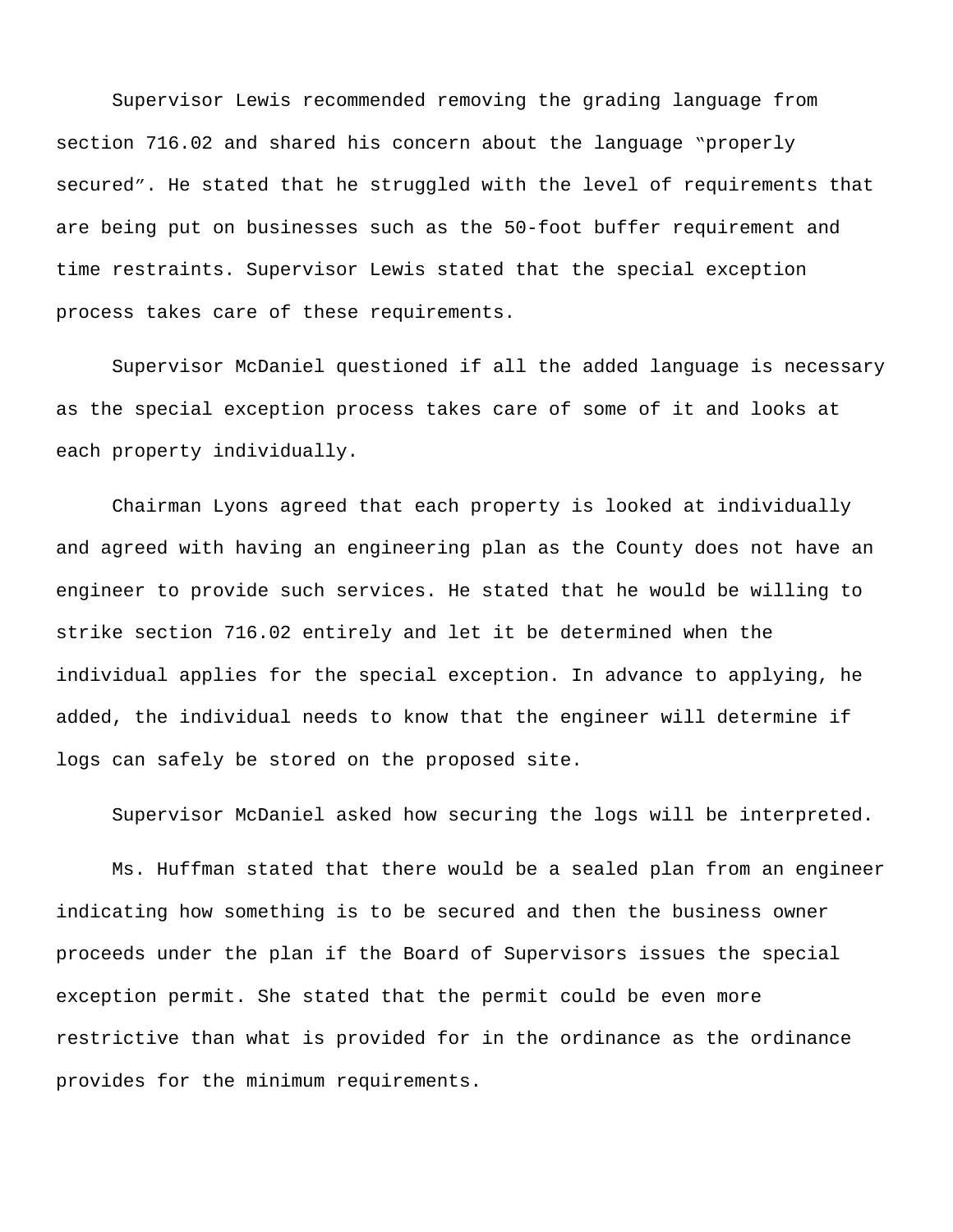Supervisor Ayers stated that the requirements address concerns in a flood zone and instead of striking flood zones; this was the idea to try to fix the issue. However, she questioned, does this language say that the engineer is guaranteeing that the logs will stay in place during a flood event?

Ms. Huffman replied that there is no guarantee of anything.

Supervisor Ayers stated this was the point she was making. She shared that she was thrilled to be able to take agricultural property and have a wood yard instead of limiting it to just industrial; however other Counties, for very good reasons, are restricting this use from flood zones.

Chairman Lyons shared that the term flood zone has so many various definitions. He stated that some areas in the County are identified in the flood zone but would not likely ever see a flood. He added that an engineer could determine ways to keep logs in place, but ultimately there is no guarantee. However, he shared his support of having an engineer review the property to make a project as safe as possible.

Supervisor McDaniel stated that, if he were an owner of a wood yard, the logs are the inventory and wouldn't want to see them washed downstream. Thus, the owner would do everything they could to move the logs to a safer location in bad weather.

Supervisor Lewis recommended removing the 50' buffer requirement or reducing that number.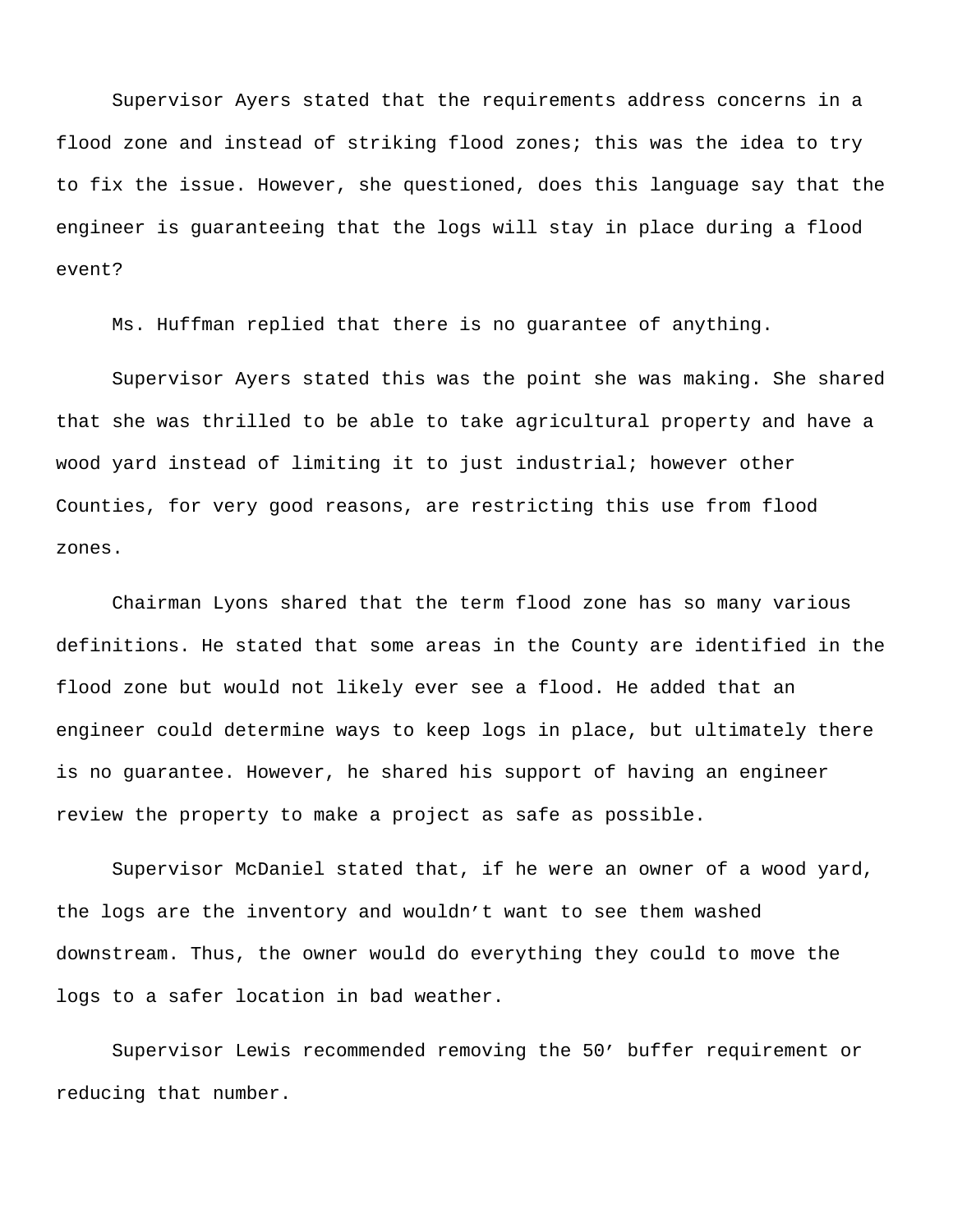Mr. Slaydon advised that some felt as though 50' would not be enough of a buffer.

Supervisor Lewis stated that his motion would be to only go with section 716.01 and strike 716.02 and 716.03.

Chairman Lyons stated that striking those sections does not mean they can not be added if needed.

Supervisor Lewis agreed that a buffer could be added in the special exception process and a width of a buffer could be defined.

Mr. Slaydon noted that, at the September 27, 2021 Board of Supervisors meeting, the Board held a public hearing and was very supportive of this use in the agricultural district but were concerned on approving a zoning text amendment without additional parameters and criteria for use. Ultimately, he noted, the Board referred this back to the Planning Commission for wood yards for further consideration related to the 100-year flood plain, minimum lot size, buffer requirements, and scale of operation.

Chairman Lyons stated that he agrees with section 716.01 and will add, as needed, any other requirements as people come forward.

Supervisor Lewis moved to approve section 716.01. Supervisor McDaniel provided the second after receiving confirmation that each wood yard would be under the special exception process and an engineering plan.

Mr. Slaydon clarified that the wood yard definition, section 602.03- 14, section 603.03-25, would stay the same as presented. However, section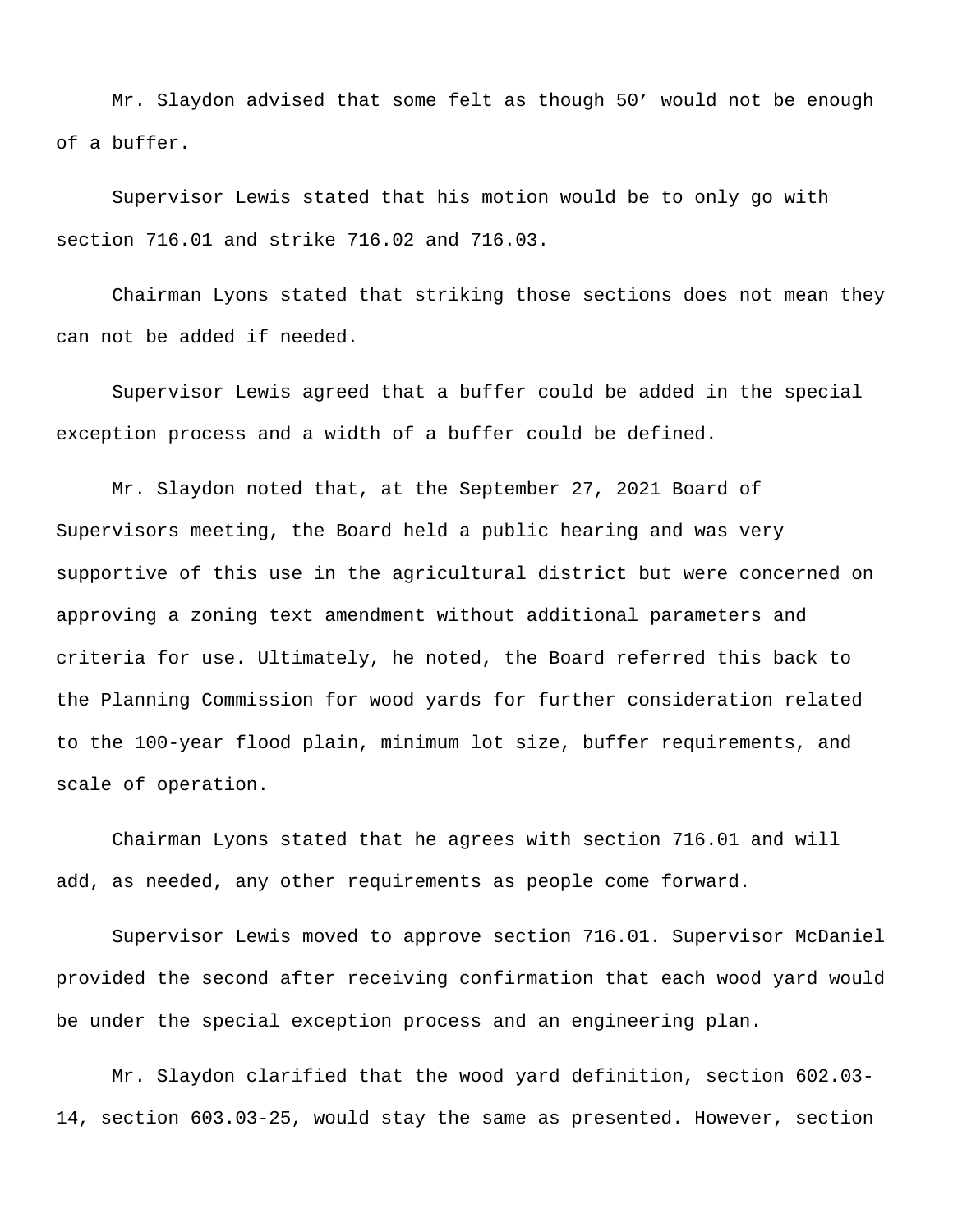607.02-24 would read: Wood Yards, subject to the provisions set forth in

Section 716.00 of these Regulations.

The motion carried by the following roll call vote by the Board:

Ayes: Lewis, McDaniel, Day, Lyons Nays: Ayers Absent: None Abstain: None

## AT A REGULAR MEETING OF THE BOARD OF SUPERVISORS OF ROCKBRIDGE COUNTY, VIRGINIA, HELD AT THE ROCKBRIDGE COUNTY ADMINISTRATIVE OFFICES ON MONDAY, DECEMBER 13, 2021

**Ordinance to Amend Section 302.00 – Specific Definitions of Article 3 – Definitions; Section 602.00 – Agricultural and Limited Uses District (A-1); Section 603.00 – Agricultural and General Uses District (A-2); and Section 607 – General Industrial District (I-1) of Article 6 – Uses in Districts; and Article 7 – Use Regulations, of the County of Rockbridge Land Development Regulations to Define Wood Yards and Provide for Wood Yards as a Use by Special Exception in the A-1 and A-2 Zoning Districts; as a Permitted Use in the I-1 Zoning District; and Provide Regulations for Wood Yards in Article 7**

WHEREAS, the Rockbridge County Planning Commission held a public hearing on these

amendments to the Land Development Regulations on December 8, 2021, and recommended

approval to the Board; and,

WHEREAS, the Rockbridge County Board of Supervisors held a public hearing on these

amendments on December 13, 2021; and,

WHEREAS, legal notice has been provided in accordance with Section 15.2-2204 of the Code

of Virginia (1950, as amended) and the County of Rockbridge Land Development Regulations; and,

WHEREAS, the Board of Supervisors of Rockbridge County, Virginia, has determined that the provisions of this ordinance generally promote the health, safety and general welfare of the public, that the amendment is required by good zoning practice and accomplishes the objectives set forth in Va. Code Section 15.2-2200, and that the amendment serves one or more of the purposes set forth in Va. Code Section 15.2-2283 of the Code of Virginia.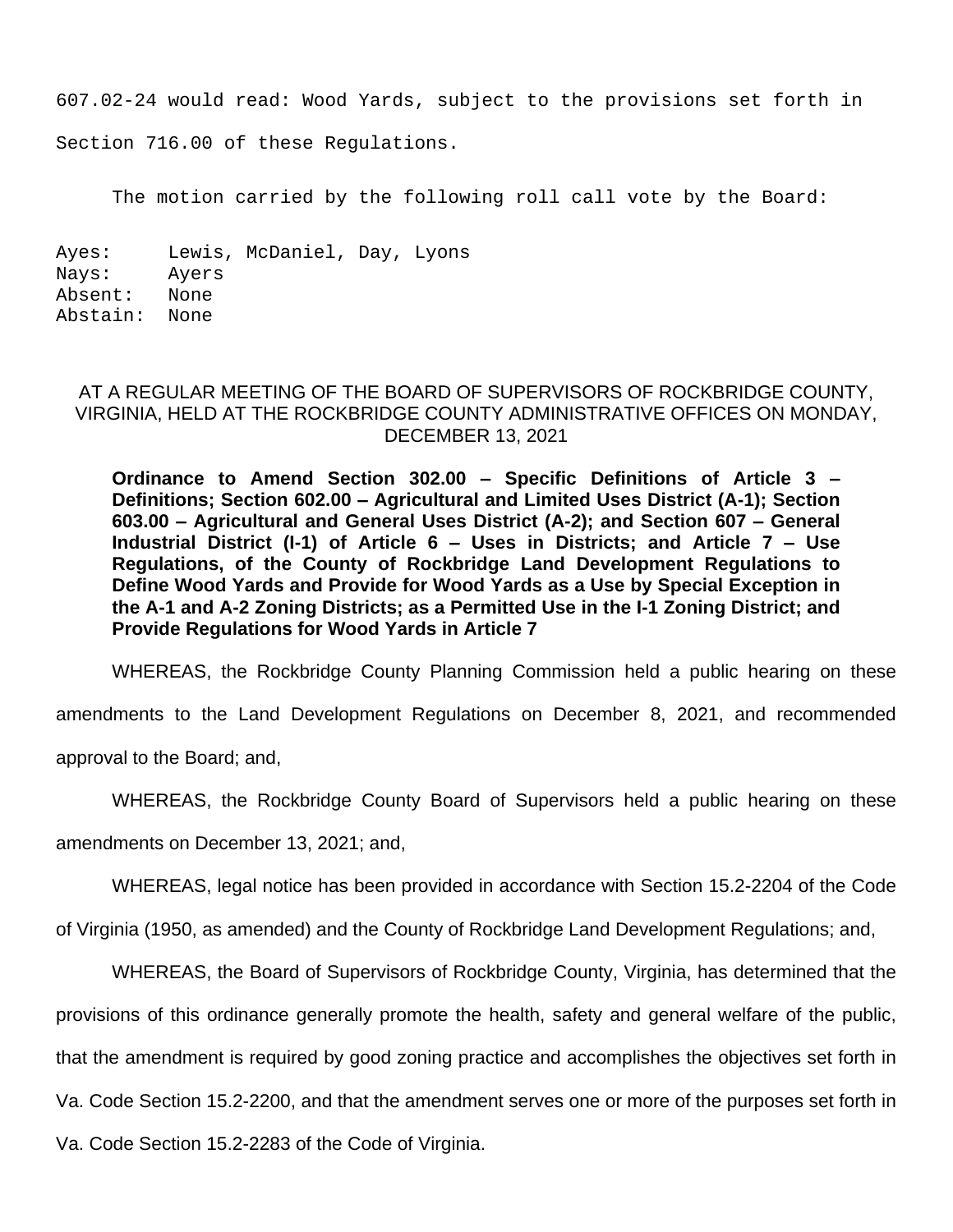NOW, THEREFORE, BE IT ORDAINED by the Rockbridge County Board of Supervisors:

1. That Section 302.00 – Specific Definitions of Article 3 – Definitions; Section 602.00 –

Agricultural and Limited Uses District (A-1); Section 603.00 – Agricultural and General Uses District

(A-2); and Section 607 – General Industrial District (I-1) of Article 6 – Uses in Districts; and Article 7 –

Use Regulations, be amended and reenacted, as follows:

# **ARTICLE 3. DEFINITIONS**

# **301.00 GENERAL**

Except as otherwise provided herein, all words shall have the customary dictionary meaning. The present tense includes the future tense. The singular number includes the plural and the plural includes the singular. The masculine gender includes the feminine and neuter genders. The word "person" includes a firm, corporation, association, organization, partnership. The word "lot" includes "plot" or "parcel". The word "building" includes "structure". The word "shall" is always mandatory. The word "used" or "occupied" as applied to any land or building shall be construed to include the words "intended, arranged, or designed to be used or occupied."

# **302.00 SPECIFIC DEFINITIONS**

When used in this Ordinance the following words and phrases shall have the meaning given in this Section:

**\*\*\*\*\*\*\*\*\***

302.229A Wood Yard. Any parcel of land, or portion thereof, where the primary use of the land is for the commercial storing and marketing of logs. (Sec. 302.229A Added by Ord. of \_\_\_\_\_\_)

**\*\*\*\*\*\*\*\*\***

# **ARTICLE 6. USES IN DISTRICTS**

**\*\*\*\*\*\*\*\*\***

# **602.00 AGRICULTURAL AND LIMITED USES DISTRICT - A-1**

**\*\*\*\*\*\*\*\*\*\***

602.02 Permitted Uses. In the A-1 District, structures to be erected or land to be used, shall be for one (1) or more of the following uses:

**\*\*\*\*\*\*\*\*\*\***

602.03 Special Exceptions. In the A-1 District, Special Exception Use Permits may be granted for one (1) or more of the following uses:

**\*\*\*\*\*\*\*\*\*\***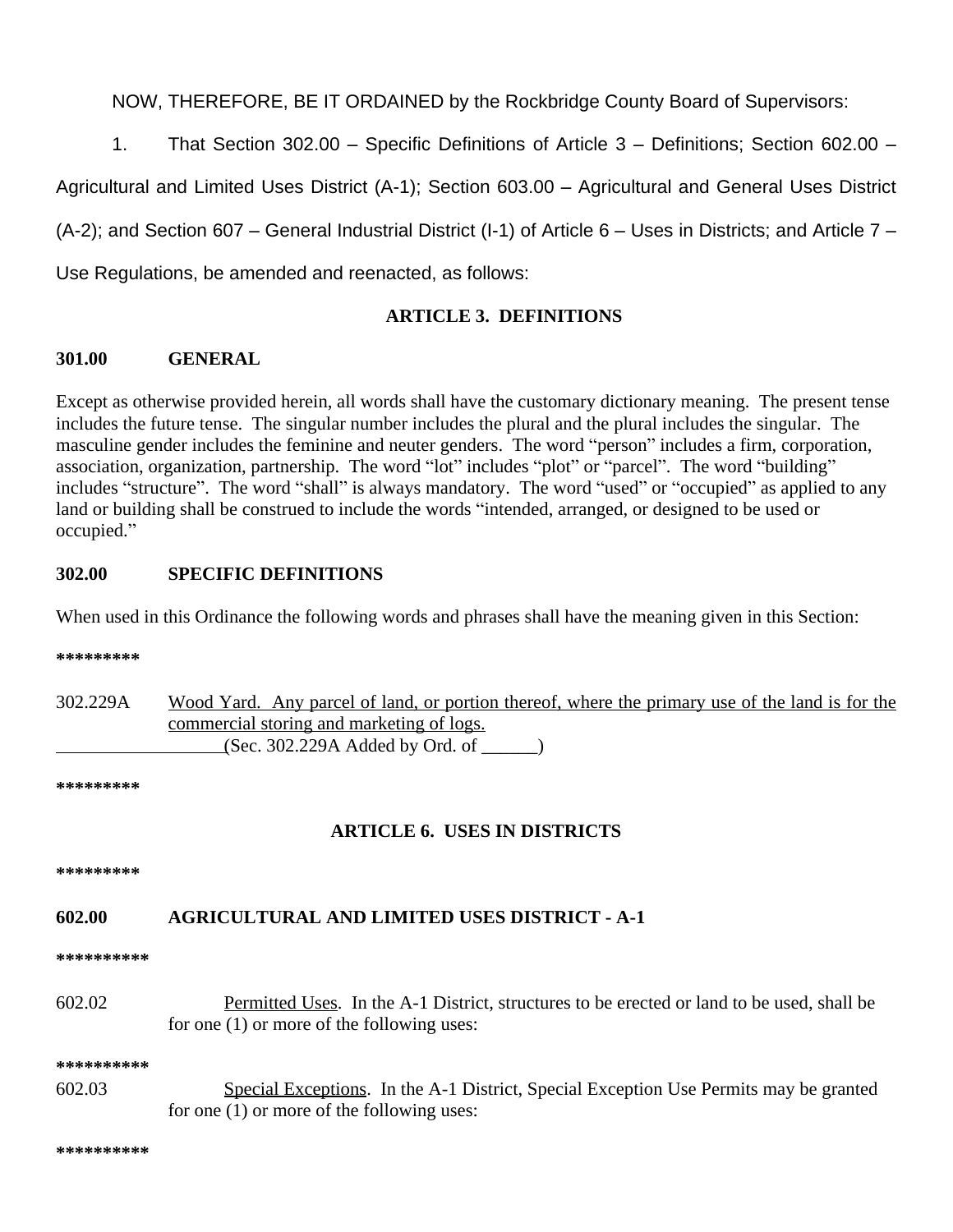602.03-14 Wood Yards, subject to the provisions set forth in Section 716.01 of these Regulations. (Sec. 602.03-14 Added by Ord. of \_\_\_\_\_\_)

## **603.00 AGRICULTURAL AND GENERAL USES DISTRICT - A-2**

#### **\*\*\*\*\*\*\*\*\*\***

603.02 Permitted Uses. In the A-2 District, structures to be erected or land to be used, shall be for one (1) or more of the following uses:

#### **\*\*\*\*\*\*\*\*\*\***

603.03 Special Exceptions. In the A-2 District, special exceptions may be issued for one (1) or more of the following uses:

#### **\*\*\*\*\*\*\*\*\*\***

603.03-25 Wood Yards, subject to the provisions set forth in Section 716.01 of these Regulations. (Sec. 603.03-25 Added by Ord. of \_\_\_\_\_\_)

## **607.00 GENERAL INDUSTRIAL DISTRICT - I-1**

#### **\*\*\*\*\*\*\*\*\*\***

607.02 Permitted Uses. Within the General Industrial District I-l, the following uses are permitted:

#### **\*\*\*\*\*\*\*\*\*\***

607.02-10 Coal yards, lumber yards, feed and seed stores.

#### **\*\*\*\*\*\*\*\*\*\***

607.02-24 Wood Yards, subject to the provisions set forth in Section 716.01 of these Regulations. (Sec. 607.02-24 Added by Ord. of \_\_\_\_\_\_)

## **ARTICLE 7. USE REGULATIONS**

#### **\*\*\*\*\*\*\*\*\*\***

#### **716.00 WOOD YARDS**

716.01 In addition to the regulations stipulated in section 608-13 of these Regulations, the placement or storage of logs in the flood hazard district is only allowed if properly secured on the site in accordance with a sealed plan prepared by a professional engineer, licensed with the Commonwealth of Virginia.